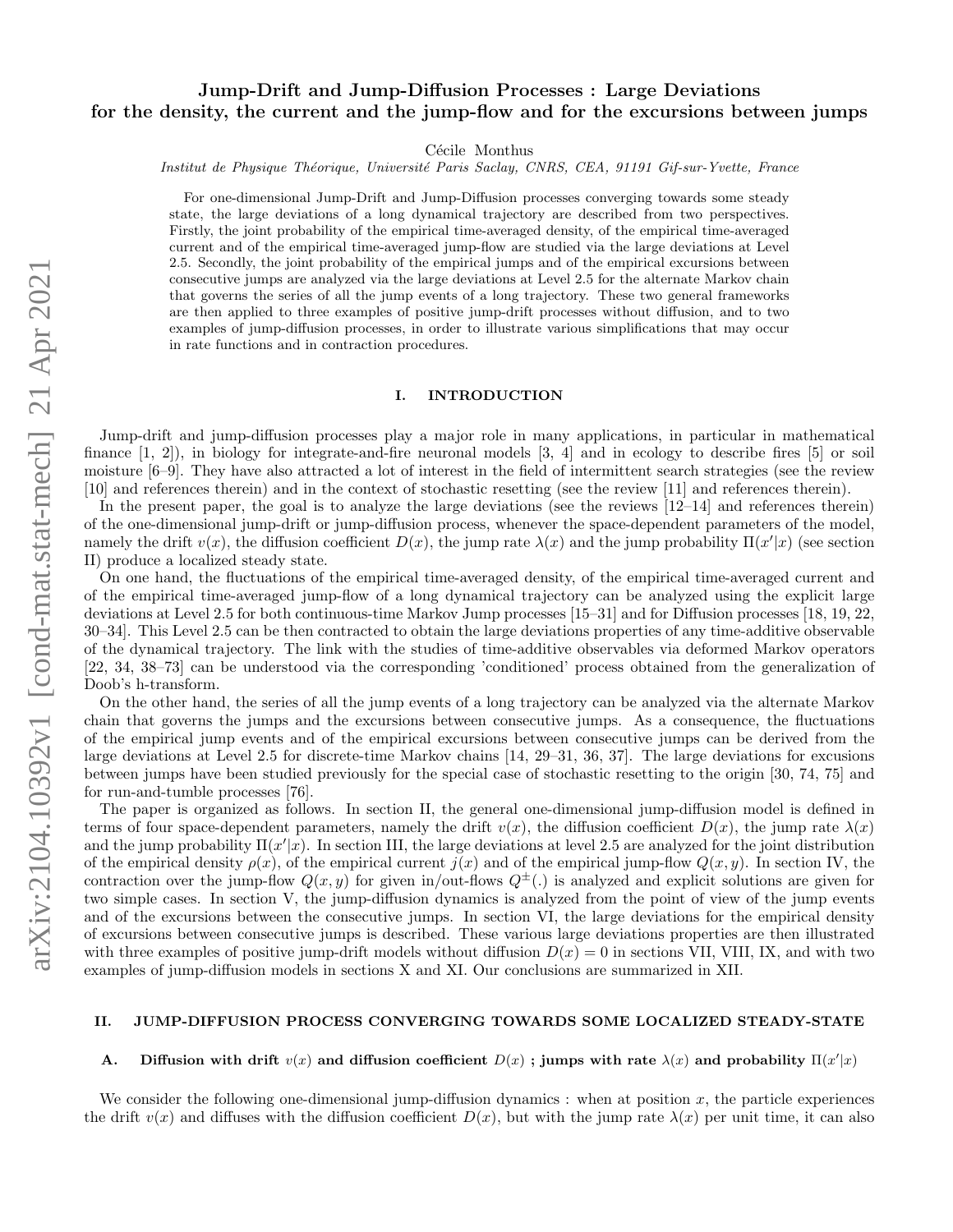make a non-local jump toward some new position x' chosen with the probability distribution  $\Pi(x'|x)$  normalized to unity for any  $x$ 

$$
\int dx' \Pi(x'|x) = 1\tag{1}
$$

As a consequence, the probability  $\rho_t(x)$  to be at position x at time t satisfies the continuity equation

$$
\frac{\partial \rho_t(x)}{\partial t} = -\frac{\partial j_t(x)}{\partial x} - Q_t^-(x) + Q_t^+(x) \tag{2}
$$

with the following notations. The diffusive current  $j_t(x)$  involves the drift  $v(x)$  and the diffusion coefficient  $D(x)$ 

$$
j_t(x) \equiv v(x)\rho_t(x) - D(x)\frac{\partial \rho_t(x)}{\partial x}
$$
\n(3)

The out-flow  $Q_t^-(x)$  out of the position x involves the jump rate  $\lambda(x)$ 

$$
Q_t^-(x) \equiv \lambda(x)\rho_t(x) \tag{4}
$$

The in-flow  $Q_t^+(x)$  into the position x takes into account the arrival after a jump from any other position y, so that it involves both the jump rate  $\lambda(y)$  and the jump probability  $\Pi(x|y)$ 

$$
Q_t^+(x) \equiv \int dy \, \Pi(x|y)\lambda(y)\rho_t(y) \tag{5}
$$

The total probability  $n_t$  of a jump at time t can be computed either via integration over the out-flow  $Q_t^-(x)$  or via integration over the in-flow  $Q_t^+(x)$ 

$$
n_t \equiv \int dx Q_t^-(x) = \int dx \lambda(x) \rho_t(x) = \int dx Q_t^+(x)
$$
\n(6)

## B. Existence of a normalizable steady state

In the whole paper, we will assume that the steady-state solution  $\rho_*(x)$  of Eq. 2

$$
0 = -\frac{d}{dx}\left[v(x)\rho_*(x) - D(x)\frac{d\rho_*(x)}{dx}\right] - \lambda(x)\rho_*(x) + \int dy \ \Pi(x|y)\lambda(y)\rho_*(y) \tag{7}
$$

is normalizable

$$
\int dx \rho_*(x) = 1 \tag{8}
$$

The corresponding steady current reads

$$
j_*(x) = \rho_*(x)v(x) - D(x)\rho'_*(x)
$$
\n(9)

while the steady out-flow and in-flow are given by

$$
Q_*^-(x) = \lambda(x)\rho_*(x)
$$
  
\n
$$
Q_*^+(x) = \int dy \, \Pi(x|y)\lambda(y)\rho_*(y)
$$
\n(10)

with the corresponding steady density of jumps

$$
n_* \equiv \int dx Q_*^-(x) = \int dx \lambda(x) \rho_*(x) = \int dx Q_*^+(x) \tag{11}
$$

The goal of the present paper is to analyze the possible fluctuations around these steady state properties.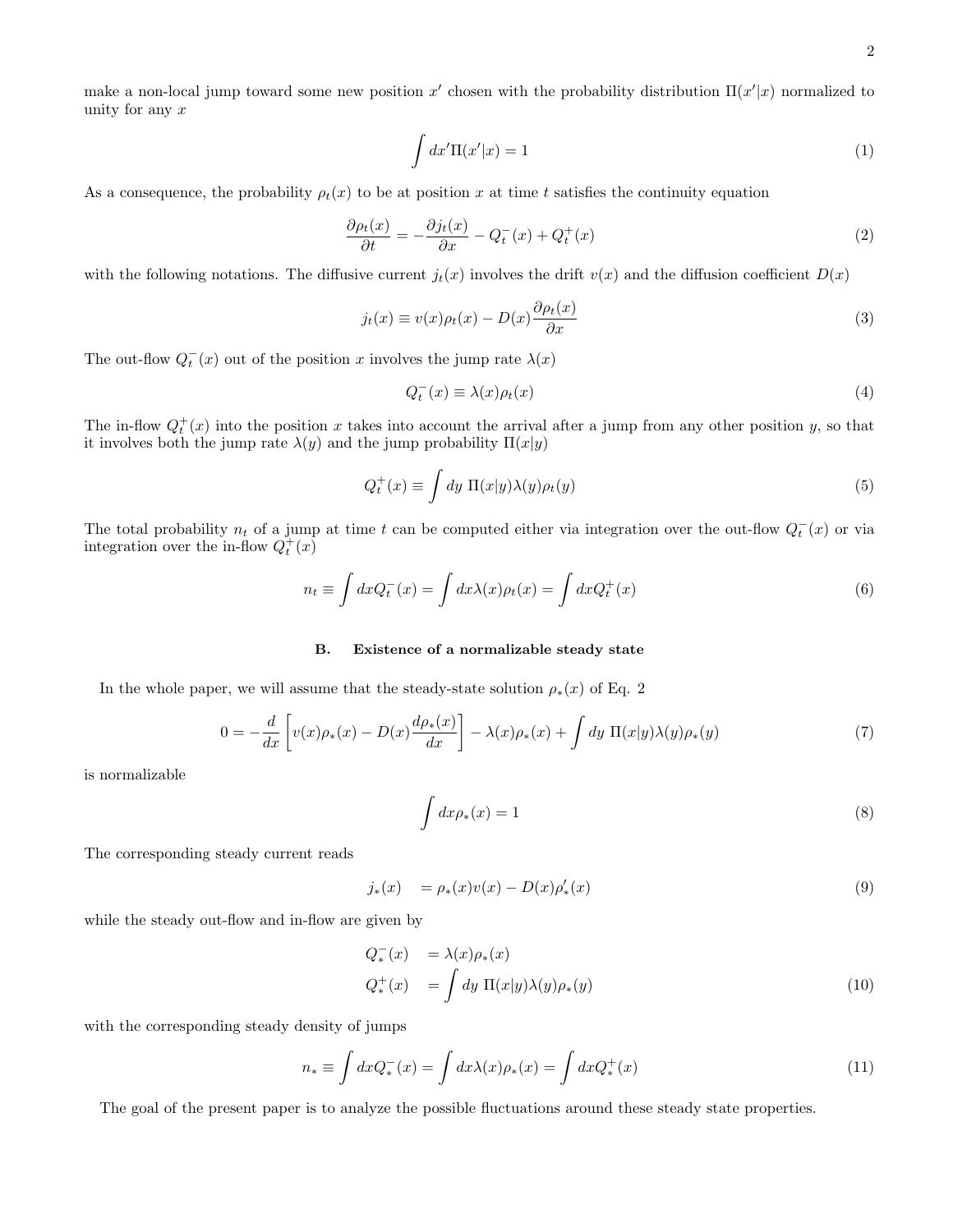## III. LARGE DEVIATIONS AT LEVEL 2.5 FOR THE EMPIRICAL DENSITY AND FLOWS

#### A. Empirical density  $\rho(x)$ , empirical current  $j(x)$  and empirical jump-flow  $Q(x, y)$  with their constraints

For a very long dynamical trajectory  $x(0 \le t \le T)$  of the jump-diffusion process of Eq. 2, the relevant empirical time-averaged observables are :

(i) the empirical time-averaged density

$$
\rho(x) = \frac{1}{T} \int_0^T dt \ \delta(x(t) - x) \tag{12}
$$

normalized to unity

$$
\int dx \, \rho(x) = 1 \tag{13}
$$

(ii) the empirical time-averaged current  $j(x)$  characterizing the drift-diffusive part of the dynamics

$$
j(x) \equiv \frac{1}{T} \int_0^T dt \frac{dx(t)}{dt} \delta(x(t) - x)
$$
\n(14)

(iii) the empirical time-averaged jump-flow  $Q(x, y)$  measuring the density of jumps from y towards x

$$
Q(x,y) \equiv \frac{1}{T} \sum_{t:x(t^+) \neq x(t^-)} \delta(x(t^+) - x)\delta(x(t^-) - y)
$$
\n(15)

The corresponding empirical time-averaged out-flow  $Q^-(.)$  and in-flow  $Q^+(\cdot)$  can be obtained via integration over one position

$$
Q^{-}(y) \equiv \frac{1}{T} \sum_{t:x(t^{+}) \neq x(t^{-})} \delta(x(t^{-}) - y) = \int dx Q(x, y)
$$
  

$$
Q^{+}(x) \equiv \frac{1}{T} \sum_{t:x(t^{+}) \neq x(t^{-})} \delta(x(t^{+}) - x) = \int dy Q(x, y)
$$
 (16)

while the total density n of jumps during  $[0, T]$  corresponds to the integration over the two positions

$$
n \equiv \frac{1}{T} \sum_{t:x(t^{+}) \neq x(t^{-})} 1 = \int dx \int dy Q(x, y) = \int dx Q^{+}(x) = \int dy Q^{-}(y)
$$
\n(17)

For any position x, the stationarity constraint involves the divergence of the current  $j(x)$  and the difference between the in-flow  $Q^+(x)$  and the out-flow  $Q^-(x)$ 

$$
0 = -\frac{dj(x)}{dx} - Q^{-}(x) + Q^{+}(x)
$$
\n(18)

The integral version of this stationary constraint reads

$$
j(x) = \int_{x}^{+\infty} dy \left[ Q^{-}(y) - Q^{+}(y) \right] = \int_{-\infty}^{x} dy \left[ Q^{+}(y) - Q^{-}(y) \right]
$$
 (19)

where the vanishing of the full integral is a consequence of Eq. 17

$$
\int_{-\infty}^{+\infty} dy \left[ Q^+(y) - Q^-(y) \right] = n - n = 0 \tag{20}
$$

Eq. 19 can also be rewritten in terms of the jump-flow  $Q(.,.)$  as

$$
j(z) = \int_{z}^{+\infty} dy \int_{-\infty}^{z} dx Q(x, y) - \int_{-\infty}^{z} dy \int_{z}^{+\infty} dx Q(x, y)
$$
 (21)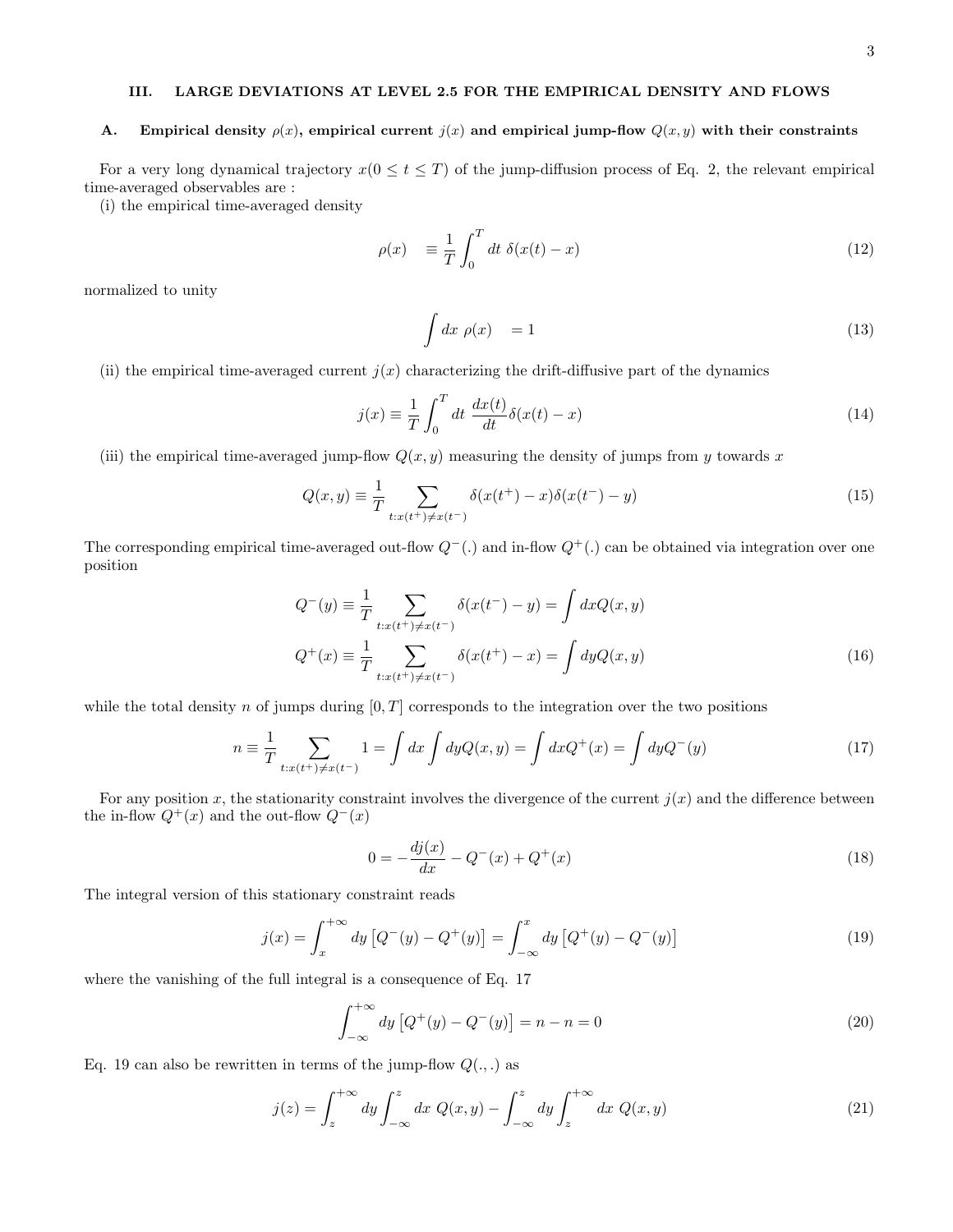with the following physical meaning : the backward jump-flow  $Q(x, y)$  with  $x < y$  have to be compensated by a positive current contribution at any point of the interval  $z \in ]x, y[$  (first term), while the forward jump-flow  $Q(x, y)$ with  $x > y$  have to be compensated by a negative current contribution at any point of the interval  $z \in [y, x]$  (second term). In particular, the global integral over z of the current  $j(z)$  of Eq. 21

$$
\int dz \, j(z) = -\int dy \int dx \, (x - y)Q(x, y) \tag{22}
$$

has to compensate the average amplitude  $(x - y)$  of the jump-flow  $Q(x, y)$ .

#### B. Large deviations at Level 2.5 for the empirical time-averaged observables

The joint distribution of the empirical density  $\rho(.)$ , of the empirical current j(.) and of the empirical jump-flow  $Q(.,.),$  with the corresponding in-flow  $Q^+(\cdot)$ , out-flow  $Q^-(.)$  and density n satisfy the large deviation form

$$
P_T^{2.5}[\rho(.), j(.), n, Q^{\pm}(.) , Q(., .)]_{T \to +\infty} C_{2.5}[\rho(.), j(.), n, Q^{\pm}(.) , Q(., .)]e^{-T I_{2.5}[\rho(.), j(.), Q(., .)]}
$$
(23)

The prefactor  $C_{2.5}[\rho(.), j(.), n, Q^{\pm}(.), Q(., .)]$  contains the constitutive constraints of normalization (Eq. 13) and stationarity (Eq. 18), as well as the definitions of the in-flow  $Q^+(\cdot)$ , of the out-flow  $Q^-(.)$  and of the jump density n in terms of the jump flow  $Q(.,.)$  (Eqs 16 and 17)

$$
C_{2.5}[\rho(.), j(.), n, Q^{\pm}(.) , Q(., .)] = \delta \left( \int dx \rho(x) - 1 \right) \left[ \prod_x \delta \left( j'(x) + Q^-(x) - Q^+(x) \right) \right]
$$
\n
$$
\delta \left( \int_{-1}^{1} \rho(z) \right) \delta \left( \int_{-1}^{1} \rho(z) \right) \left[ \prod_x \delta \left( j'(x) + Q^-(x) - Q^+(x) \right) \right] \left[ \prod_x \delta \left( j'(x) + Q^-(x) - Q^+(x) \right) \right]
$$
\n
$$
(24)
$$

$$
\delta\left(\int dy\ Q^-(y)-n\right)\delta\left(\int dx\ Q^+(x)-n\right)\left[\prod_x \delta\left(\int dy\ Q(x,y)-Q^+(x)\right)\right]\left[\prod_y \delta\left(\int dx\ Q(x,y)-Q^-(y)\right)\right]
$$

The rate function  $I_{2.5}[\rho(.)$ ,  $j(.)$ ,  $Q(.)$ ,  $]$  contains two contributions

$$
I_{2.5}[\rho(.), j(.), Q(.,.)] = I_{2.5}^{[D,v]}[\rho(.), j(.)] + I_{2.5}^{[\lambda, \Pi]}[\rho(.), Q(.,.)]
$$
\n(25)

(i) The first contribution involving the diffusion coefficient  $D(x)$  and the drift  $v(x)$  corresponds to the usual rate function for diffusion processes [18, 19, 22, 30–34]

$$
I_{2.5}^{[D,v]}[\rho(.),j(.)] = \int \frac{dx}{4D(x)\rho(x)} \left[j(x) - \rho(x)v(x) + D(x)\rho'(x)\right]^2 \tag{26}
$$

(ii)The second contribution involving the jump rate  $\lambda(y)$  and the jump probability  $\Pi(x|y)$  corresponds to the usual rate function for Markov jump processes [15–31]

$$
I_{2.5}^{[\lambda,\Pi]}[\rho(.),Q(.,.)] = \int dx \int dy \left[Q(x,y)\ln\left(\frac{Q(x,y)}{\Pi(x|y)\lambda(y)\rho(y)}\right) - Q(x,y) + \Pi(x|y)\lambda(y)\rho(y)\right]
$$
(27)

Using the normalization of Eq. 1 and the constraints of Eq. 24, it is useful to introduce the out-flow  $Q^-(y)$  in order to rewrite this jump rate function as a sum of two terms

$$
I_{2.5}^{[\lambda,\Pi]}[\rho(.),Q^-(.),Q(.,.)] = I_{2.5}^{[\lambda]}[\rho(.),Q^-(.)] + I_{2.5}^{[\Pi]}[Q^-(.),Q(.,.)]
$$
\n(28)

The first term associated to the jump rate  $\lambda(.)$ 

$$
I_{2.5}^{[\lambda]}[\rho(.), Q^{-}(.)] = \int dy \left[ Q^{-}(y) \ln \left( \frac{Q^{-}(y)}{\lambda(y)\rho(y)} \right) - Q^{-}(y) + \lambda(y)\rho(y) \right]
$$
(29)

describes the possible fluctuations of the out-flow  $Q^-(y)$  with respect to its typical value  $\lambda(y)\rho(y)$ . The second term associated to the jump probability  $\Pi(.)$ 

$$
I_{2.5}^{[\Pi]}[Q^-(.) , Q(., .)] = \int dx \int dy Q(x, y) \ln \left( \frac{Q(x, y)}{\Pi(x|y)Q^-(y)} \right)
$$
(30)

characterizes the possible fluctuations of the empirical jump probability  $\frac{Q(x,y)}{Q^-(y)}$  with respect to its typical value  $\Pi(x|y)$ .

In summary, the rate function at Level 2.5 of Eq. 25 has been decomposed as the sum of the three terms associated to the diffusion parameters  $[D(.), v(.)]$ , to the jump rate  $\lambda(.)$  and to the jump probability  $\Pi(.)$  respectively

$$
I_{2.5}[\rho(.), j(.), Q^-(.) , Q(., .)] = I_{2.5}^{[D, v]}[\rho(.), j(.)] + I_{2.5}^{[\lambda]}[\rho(.), Q^-(.)] + I_{2.5}^{[\Pi]}[Q^-(.) , Q(., .)]
$$
\n(31)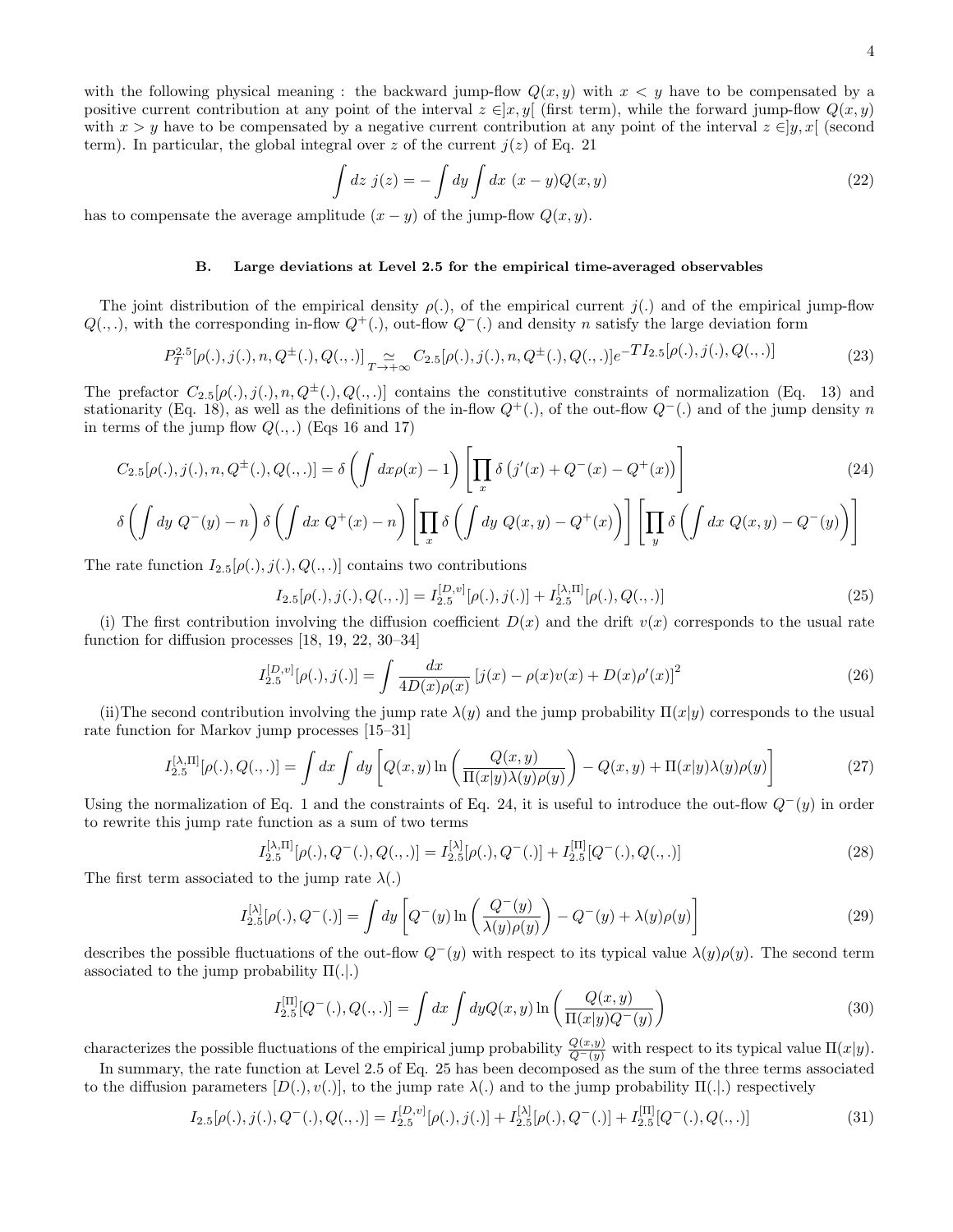## C. Alternative formulation for the inferred parameters that would make the empirical observables typical

Another point of view on the large deviations at Level 2.5 is based on the inverse problem of inference [31] : from the data of a long dynamical trajectory, one computes the empirical time-averaged observables described above, and one infers the best steady state  $\hat{\rho}_*(x)$  and the best corresponding parameters  $[\hat{v}(x), \hat{\lambda}(x), \Pi(x|y)]$  of the model as follows (Note that the diffusion coefficient cannot fluctuate  $D(x) \equiv D(x)$  as discussed in detail in [31]).

(i) the best inferred steady state  $\hat{\rho}_*(x)$  is simply the measured empirical density

$$
\hat{\rho}_*(x) \equiv \rho(x) \tag{32}
$$

(ii) the best inferred drift  $\hat{v}(x)$  is the drift that would make vanish the diffusive rate function Eq. 26

$$
\hat{v}(x) \equiv \frac{j(x) + D(x)\rho'(x)}{\rho(x)}\tag{33}
$$

(iii) the best inferred jump rate  $\hat{\lambda}(y)$  is the rate that would make vanish the rate function of Eq. 29

$$
\hat{\lambda}(y) \equiv \frac{Q^-(y)}{\rho(y)}\tag{34}
$$

(iv) the best inferred jump probability  $\Pi(x|y)$  is the jump probability that would make vanish the rate function of Eq. 30

$$
\hat{\Pi}(x|y) \equiv \frac{Q(x,y)}{Q^-(y)}\tag{35}
$$

Via this change of variables, the large deviations at Level 2.5 of Eq. 23 translates into the joint probability to infer the model parameters  $[\hat{v}(x), \lambda(x), \Pi(x|y)]$  and the corresponding steady state  $\hat{\rho}_*(x)$  that they produce together

$$
P_T^{Infer}[\hat{\rho}_*(.) , \hat{v}(.) , \hat{\lambda}(.) , \hat{\Pi}(.)]_{T \to +\infty} C_{Infer}[\hat{\rho}_*(.) , \hat{v}(.) , \hat{\lambda}(.) , \hat{\Pi}(.)]e^{-T I_{Infer}[\hat{\rho}_*(.) , \hat{v}(.) , \hat{\lambda}(.) , \hat{\Pi}(.)]} \tag{36}
$$

The constraints derived from Eq. 24

$$
C_{Infer}[\hat{\rho}_{*}(.) , \hat{v}(.) , \hat{\lambda}(.) , \hat{\Pi}(.)] = \delta \left( \int dx \hat{\rho}_{*}(x) - 1 \right) \left[ \prod_{y} \delta \left( \int dx \hat{\Pi}(x|y) - 1 \right) \right]
$$

$$
\left[ \prod_{x} \delta \left( \frac{d}{dx} \left[ \hat{\rho}_{*}(x) \hat{v}(x) - D(x) \frac{d \hat{\rho}_{*}(x)}{dx} \right] + \hat{\lambda}(x) \hat{\rho}_{*}(x) - \int dy \hat{\Pi}(x|y) \hat{\lambda}(y) \hat{\rho}_{*}(y) \right) \right]
$$
(37)

contains the normalization of the inferred steady state  $\hat{\rho}_*(.)$  and the normalization of the inferred jump probability  $\Pi(.)$  on the first line, while the second line means that  $\hat{\rho}_*(.)$  should be the steady state produced by the inferred parameters  $\hat{v}(.)$ ,  $\hat{\lambda}(.)$ ,  $\hat{\Pi}(.|.)$ . The rate function translated from Eq. 31 contains three contributions

$$
I_{Infer}[\hat{\rho}_{*}(.) , \hat{v}(.) , \hat{\lambda}(.) , \hat{\Pi}(.)] = I_{Infer}^{[D,v]}[\hat{\rho}_{*}(.) , \hat{v}(.)] + I_{Infer}^{[\lambda]}[\hat{\rho}_{*}(.) , \hat{\lambda}(.)] + I_{Infer}^{[\Pi]}[\hat{\rho}_{*}(.) , \hat{\lambda}(.) , \hat{\Pi}(.)]
$$
(38)

The first contribution governs the fluctuations of the inferred drift  $\hat{v}(.)$  around the true drift  $v(.)$ 

$$
I_{Infer}^{[D,v]}[\hat{\rho}_{*}(.) , \hat{v}(.)] = \int dx \frac{\hat{\rho}_{*}(x)}{4D(x)} [\hat{v}(x) - v(x)]^{2}
$$
(39)

The second contribution governs the fluctuations of the inferred jump rate  $\hat{\lambda}$ (.) around the true jump rate  $\lambda$ (.)

$$
I_{Infer}^{[\lambda]}[\hat{\rho}_{*}(.) , \hat{\lambda}(.)] = \int dy \hat{\rho}_{*}(y) \left[ \hat{\lambda}(y) \ln \left( \frac{\hat{\lambda}(y)}{\lambda(y)} \right) - \hat{\lambda}(y) + \lambda(y) \right]
$$
(40)

The third contribution governs the fluctuations of the inferred jump probability  $\Pi(.|.)$  with respect to the true jump probability  $\Pi(.)$ 

$$
I_{Infer}^{[\Pi]}[\hat{\rho}_{*}(.) , \hat{\lambda}(.) , \hat{\Pi}(.)] = \int dy \hat{\rho}_{*}(y) \hat{\lambda}(y) \int dx \hat{\Pi}(x|y) \ln \left( \frac{\hat{\Pi}(x|y)}{\Pi(x|y)} \right)
$$
(41)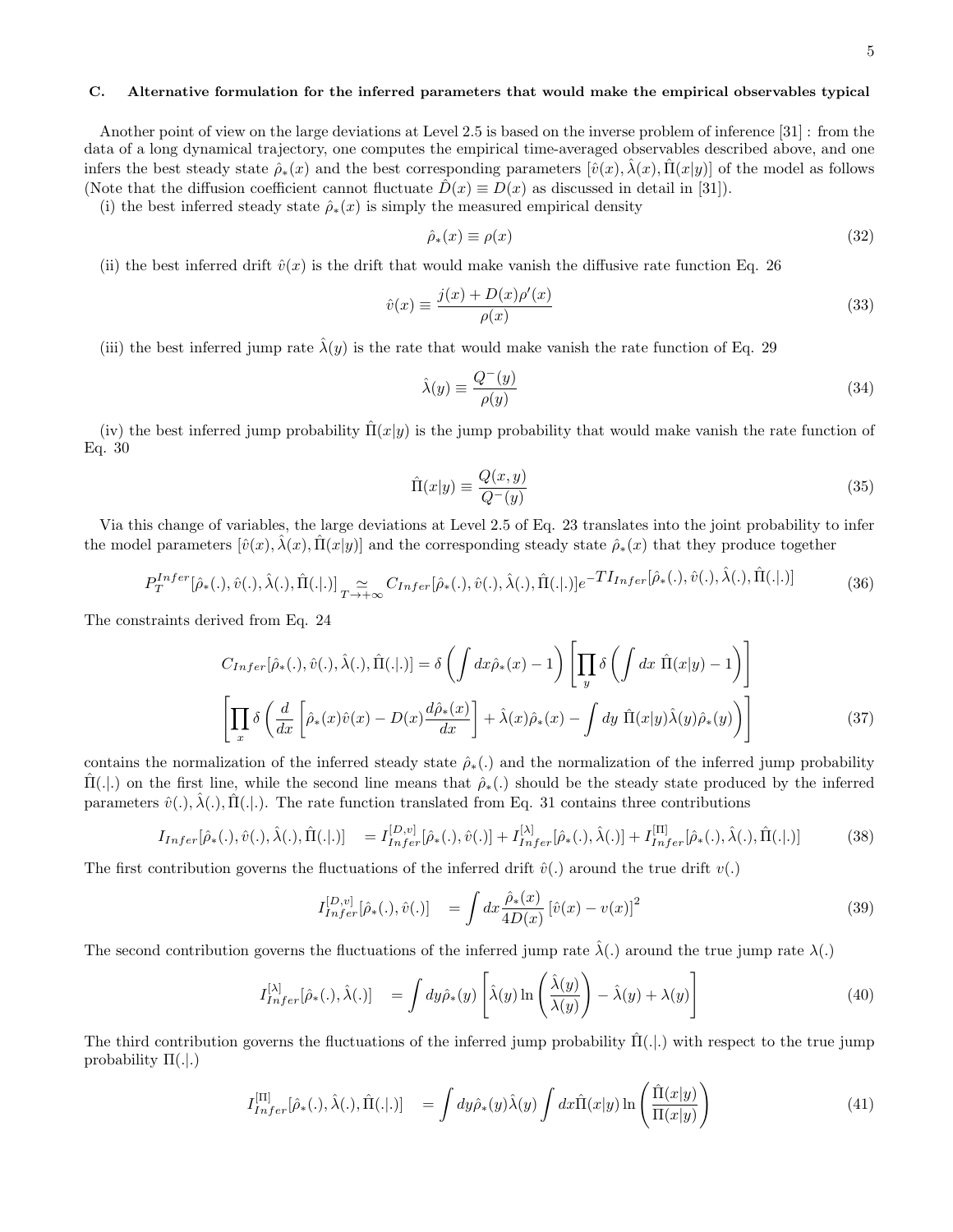#### D. Simplification of the Level 2.5 for jump-drift models without diffusion  $D(x) = 0$

For jump-drift models without diffusion  $D(x) = 0$ , the diffusive rate function of Eq. 26 does not appear anymore but yields that the empirical current is directly related to the empirical density

$$
j(x) = \rho(x)v(x) \quad \text{when} \quad D(x) = 0 \tag{42}
$$

as a consequence of the deterministic motion at velocity  $v(x)$  between jumps.

So the large deviations at Level 2.5 of Eq. 23 can be rewritten after the elimination of the current  $j(.)$  via Eq. 42

$$
P_T^{2.5[D(.)=0]}[\rho(.), n, Q^{\pm}(.) , Q(., .)]_{T \to +\infty} C_{2.5}^{[D(.)=0]}[\rho(.), n, Q^{\pm}(.) , Q(., .)]e^{-T I_{2.5}^{[D(.)=0]}[\rho(.), Q^-(.) , Q(., .)]
$$
(43)

with the constraints

$$
C_{2.5}^{[D(.)=0]}[\rho(.), n, Q^{\pm}(.) , Q(., .)] = \delta \left( \int dx \rho(x) - 1 \right) \left[ \prod_x \delta \left( \frac{d}{dx} \left[ \rho(x)v(x) \right] + Q^-(x) - Q^+(x) \right) \right]
$$
(44)  

$$
\delta \left( \int dy Q^-(y) - n \right) \delta \left( \int dx Q^+(x) - n \right) \left[ \prod_x \delta \left( \int dy Q(x, y) - Q^+(x) \right) \right] \left[ \prod_x \delta \left( \int dx Q(x, y) - Q^-(y) \right) \right]
$$

x  $\overline{y}$ 

and the rate function involving only the two jump contributions associated to  $\lambda(.)$  and  $\Pi(.)$ 

$$
I_{2.5}^{[D(.)=0]} [\rho(.), Q^-(.) , Q(., .)] = I_{2.5}^{[\lambda]} [\rho(.), Q^-(.)] + I_{2.5}^{[\Pi]} [Q^-(.) , Q(., .)]
$$
  
= 
$$
\int dy \left[ Q^-(y) \ln \left( \frac{Q^-(y)}{\lambda(y)\rho(y)} \right) - Q^-(y) + \lambda(y)\rho(y) \right] + \int dx \int dy Q(x, y) \ln \left( \frac{Q(x, y)}{\Pi(x|y)Q^-(y)} \right) \tag{45}
$$

Three examples of jump-drift models without diffusion  $D(x) = 0$  will be described in sections VII, VIII, IX.

# E. Simplification of the Level 2.5 when the jump probability  $\Pi^{detect}(x|y) = \delta(x - \Phi(y))$  is deterministic

When the jump probability describes a deterministic rule for the position after the jump  $x = \Phi(y)$  in terms of the position y before the jump

$$
\Pi^{deter}(x|y) = \delta(x - \Phi(y))\tag{46}
$$

the jump flow involves the same deterministic function  $\delta(x - \Phi(y))$ 

$$
Q(x, y) = \delta\left(x - \Phi(y)\right)Q^-(y) \tag{47}
$$

and the rate function of Eq. 30 vanishes

$$
I_{2.5}^{[\Pi^{deter}]}[Q^-(.), Q(., .)] = 0
$$
\n(48)

One can also use Eq. 47 to eliminate the in-flow  $Q^+(\cdot)$  in terms of the out-flow  $Q^-(.)$ 

$$
Q^{+}(x) = \int dy Q(x, y) = \int dy \ \delta(x - \Phi(y)) Q^{-}(y)
$$
\n(49)

Putting everything together, one obtains that the large deviations at Level 2.5 of Eq. 23 can be rewritten for the joint distribution of the density  $\rho(.)$ , of the current j(.), of the density n and of the out-flow  $Q^-(.)$  only as

$$
P_T^{2.5[\Pi^{detect}(x|y)=\delta(x-\Phi(y))]}[\rho(.),j(.),n,Q^-(.)]_{T\to+\infty} \delta\left(\int dx \rho(x)-1\right) \delta\left(\int dy Q^-(y)-n\right)
$$
  

$$
\left[\prod_x \delta\left(j'(x)+Q^-(x)-\int dy \delta(x-\Phi(y))Q^-(y)\right)\right] e^{-T\left[I_{2.5}^{[D,v]}[\rho(.),j(.)]+I_{2.5}^{[\lambda]}[\rho(.),Q^-(.)]\right]}
$$
(50)

Two examples of deterministic jump probability  $\Pi^{deter}(x|y) = \delta(x - \Phi(y))$  will be described in sections VII and VIII.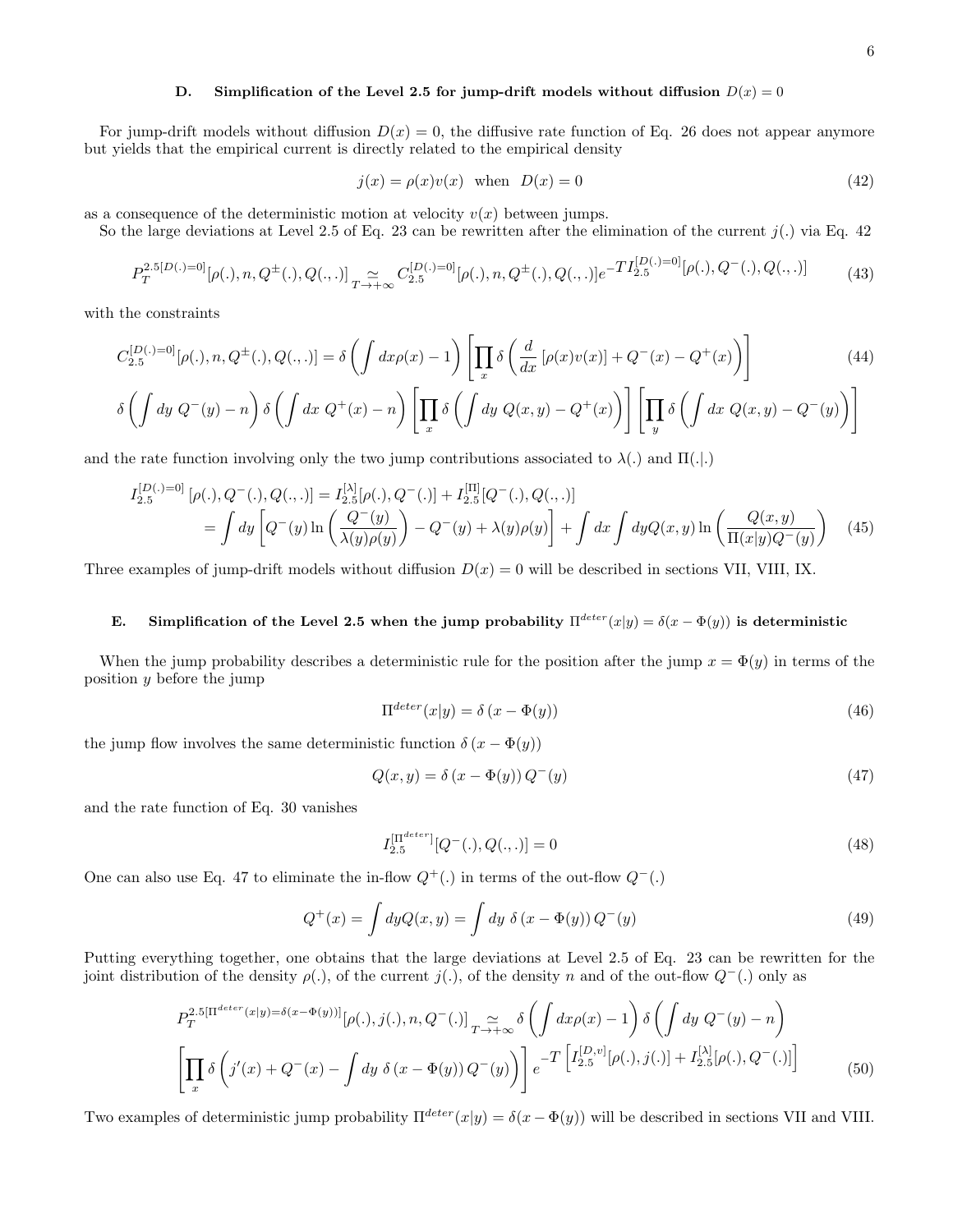# IV. CONTRACTION OVER THE JUMP-FLOW  $Q(x,y)$  FOR GIVEN IN/OUT-FLOWS  $Q^{\pm}(.)$

In the large deviations at Level 2.5 described in the previous section, the jump-flow  $Q(x, y)$  is the only empirical observable that involves two positions. The goal of this section is to analyze whether the contraction of the jump-flow  $Q(x, y)$  can be carried out.

# A. Large deviations for the one-position empirical observables  $[\rho(.)$ ,  $j(.)$ ,  $Q^{\pm}(.)$  via contraction over  $Q(.,.)$

The joint distribution of  $\rho(.)$ ,  $j(.)$ , n and  $Q^{\pm}(.)$  can be derived from the Level 2.5 of Eq. 23

$$
P_T[\rho(.), j(.), n, Q^{\pm}(.)] \underset{T \to +\infty}{\simeq} \delta\left(\int dx \rho(x) - 1\right) \left[\prod_x \delta\left(j'(x) + Q^-(x) - Q^+(x)\right)\right] \tag{51}
$$

$$
\delta \left( \int dy \ Q^{-}(y) - n \right) \delta \left( \int dx \ Q^{+}(x) - n \right) e^{-T \left( I_{2.5}^{[D,v]}[\rho(.),j(.)] + I_{2.5}^{[\lambda]}[\rho(.),Q^{-}(.)] \right)} K_{T}
$$
(52)

if one can evaluate the remaining integral over the jump flow  $Q(x, y)$ 

$$
K_T = \int \mathcal{D}Q(.,.) \left[ \prod_x \delta \left( \int dy \ Q(x,y) - Q^+(x) \right) \right] \left[ \prod_y \delta \left( \int dx \ Q(x,y) - Q^-(y) \right) \right]
$$
  

$$
-T \int dx \int dy Q(x,y) \ln \left( \frac{Q(x,y)}{\Pi(x|y)Q^-(y)} \right)
$$
(53)

for large T. In order to optimize over the jump flow  $Q(.,.)$  the functional appearing in factor of T in the exponential of the second line in the presence of the constraints of the first line, let us introduce the following Lagrangian

$$
\mathcal{L}[Q(.,.)] \equiv -\int dx \int dy Q(x,y) \ln \left( \frac{Q(x,y)}{\Pi(x|y)Q^-(y)} \right) + \int dx \phi(x) \left( \int dy Q(x,y) - Q^+(x) \right) + \int dy \psi(y) \left( \int dx Q(x,y) - Q^-(y) \right)
$$
\n(54)

where the Lagrange multipliers  $\phi(.)$ ,  $\psi(.)$  are associated to the two constraints. The optimization with respect to the jump flow  $Q(x, y)$ 

$$
0 = \frac{\partial \mathcal{L}[Q(.,.)]}{\partial Q(x,y)} = -\ln\left(\frac{Q(x,y)}{\Pi(x|y)Q^-(y)}\right) - 1 + \phi(x) + \psi(y)
$$
\n
$$
(55)
$$

leads to the optimal solution

$$
Q^{opt}(x,y) = e^{-1}e^{\phi(x)}\Pi(x|y)Q^{-}(y)e^{\psi(y)}
$$
\n(56)

that should satisfy the two constraints

$$
Q^{+}(x) = \int dy Q^{opt}(x, y) = e^{-1} e^{\phi(x)} \int dy \Pi(x|y) Q^{-}(y) e^{\psi(y)}
$$
  
\n
$$
Q^{-}(y) = \int dx Q^{opt}(x, y) = e^{-1} Q^{-}(y) e^{\psi(y)} \int dx e^{\phi(x)} \Pi(x|y)
$$
\n(57)

The second constraint can be used to eliminate the Lagrange multiplier  $\psi(y)$  in terms of the other one  $\phi(x)$ 

$$
e^{\psi(y)} = \frac{1}{e^{-1} \int dx' e^{\phi(x')} \Pi(x'|y)}
$$
(58)

Plugging this value into Eq. 56 yields

$$
Q^{opt}(x,y) = \frac{e^{\phi(x)}\Pi(x|y)}{\int dx' e^{\phi(x')}\Pi(x'|y)} Q^{-}(y)
$$
\n(59)

while the first constraint of Eq. 57 becomes

$$
Q^{+}(x) = e^{\phi(x)} \int dy \frac{\Pi(x|y)}{\int dx' e^{\phi(x')} \Pi(x'|y)} Q^{-}(y)
$$
\n(60)

Let us now describe two examples where this optimization problem has a simple solution.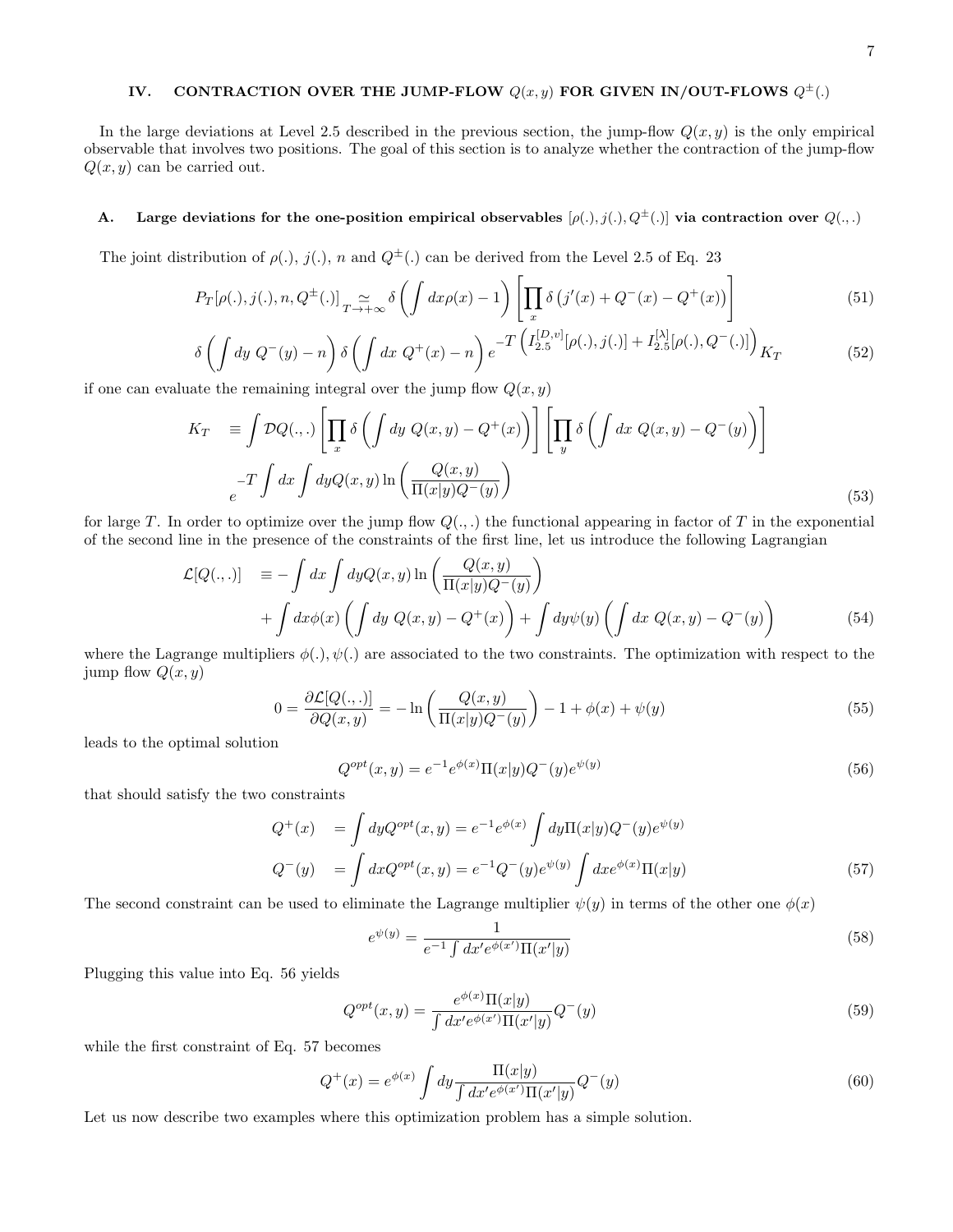## B. Explicit contraction for resetting models  $\Pi^{reset}(x|y) = R(x)$

When the jump probability is independent of the starting point  $y$ 

$$
\Pi^{reset}(x|y) = R(x) \tag{61}
$$

the jumps correspond to the following stochastic resetting procedure (see the review [11] and references therein) :  $\lambda(y)$  is the reset rate when in position y, while the normalized probability distribution  $R(x)$  governs the choice of the new position  $x$  after each jump. Then Eq. 60 reduces to

$$
Q^{+}(x) = \frac{e^{\phi(x)}R(x)}{\int dx' e^{\phi(x')}R(x')} \int dy Q^{-}(y) = \frac{e^{\phi(x)}R(x)}{\int dx' e^{\phi(x')}R(x')}n
$$
(62)

and the optimal solution  $Q^{opt}(x, y)$  of Eq. 59 can be rewritten in terms of the in-flow  $Q^+(x)$  at x, of the out-flow  $Q^-(y)$  at the position y and of the jump density n

$$
Q^{opt}(x,y) = \frac{e^{\phi(x)}R(x)}{\int dx' e^{\phi(x')}R(x')}Q^{-}(y) = \frac{Q^{+}(x)Q^{-}(y)}{n}
$$
\n(63)

The value of the Lagrangian of Eq. 54 for this optimal solution satisfying the constraints reduces to

$$
\mathcal{L}[Q^{opt}(.,.)] \equiv -\int dx \int dy Q^{opt}(x, y) \ln\left(\frac{Q^{opt}(x, y)}{R(x)Q^{-}(y)}\right) = -\int dx \int dy \frac{Q^{+}(x)Q^{-}(y)}{n} \ln\left(\frac{Q^{+}(x)}{nR(x)}\right)
$$

$$
= -\int dx Q^{+}(x) \ln\left(\frac{Q^{+}(x)}{nR(x)}\right) \equiv -I^{[R]}[n, Q^{+}(.)] \tag{64}
$$

where the rate function

$$
I^{[R]}[n, Q^{+}(.)] \equiv \int dx Q^{+}(x) \ln \left(\frac{Q^{+}(x)}{nR(x)}\right)
$$
\n
$$
(65)
$$

governs the possible fluctuations of the out-flow  $Q^+(x)$  with respect to its typical value  $nR(x)$  involving the normalized reset probability  $R(x)$ . The optimal value of Eq. 64 governs the exponential behavior in T of the integral of Eq. 53

$$
K_{T} \underset{T \to +\infty}{\simeq} e^{T\mathcal{L}[\pi^{opt}(.|.)]} = e^{-T I^{[R]}[n, Q^{+}(.)]} = e^{-T \int dx Q^{+}(x) \ln\left(\frac{Q^{+}(x)}{nR(x)}\right)}
$$
(66)

Plugging this result into Eq. 52 yields the large deviation form for the one-position empirical observables  $[\rho(.)$ ,  $j(.)$ ,  $n, Q^{\pm}(.)$ ]

$$
P_T^{\Pi^{reset}(x|y)=R(x)}[\rho(.), j(.), n, Q^{\pm}(.)]_{T \to +\infty} \delta\left(\int dx \rho(x) - 1\right) \left[\prod_x \delta\left(j'(x) + Q^-(x) - Q^+(x)\right)\right]
$$
(67)  

$$
\delta\left(\int dy \ Q^-(y) - n\right) \delta\left(\int dx \ Q^+(x) - n\right) e^{-T\left(I_{2.5}^{[D,v]}[\rho(.), j(.)]\right) + I_{2.5}^{[\lambda]}[\rho(.), Q^-(.)] + I^{[R]}[n, Q^+(.)]\right)
$$

An example of jump-diffusion process with the resetting jump probability  $\Pi^{reset}(x|y) = R(x)$  towards an aritrary function  $R(x)$  will be described in section X.

# C. Explicit contraction for the positive exponential jump probability  $\Pi_{\alpha}^{exp}(x|y) = \alpha e^{-\alpha(x-y)}$  for  $x \ge y$

Let us now consider the case where the jump probability

$$
\Pi_{\alpha}^{exp}(x|y) = \alpha e^{-\alpha(x-y)} \quad \text{for} \quad x \in [y, +\infty[ \tag{68}
$$

describes positive jumps whose amplitude  $z = x - y \ge 0$  is exponentially distributed. Then Eq. 59 reads for  $x \ge y$ 

$$
Q^{opt}(x,y) = \frac{e^{\phi(x)}e^{-\alpha x}}{\int_{y}^{+\infty} dx'' e^{\phi(x'')} e^{-\alpha x''}} Q^{-}(y)
$$
(69)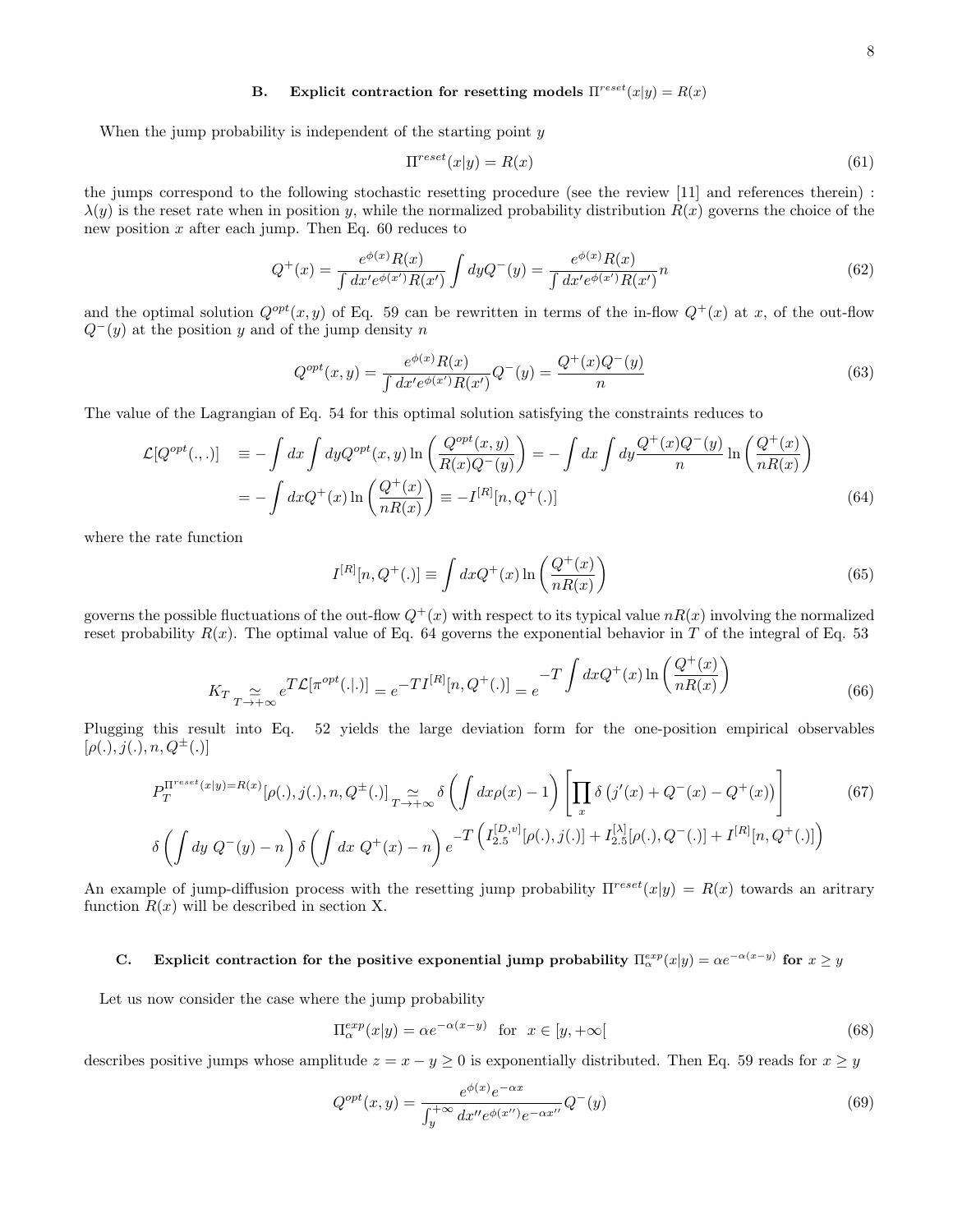while Eq. 60 becomes

$$
Q^{+}(x) = \int_{-\infty}^{x} dy Q^{opt}(x, y) = e^{\phi(x)} e^{-\alpha x} \int_{-\infty}^{x} dy \frac{Q^{-}(y)}{\int_{y}^{+\infty} dx'' e^{\phi(x'')} e^{-\alpha x''}}
$$
(70)

It is useful to introduce the corresponding negative current via Eq. 21

$$
j(x) = -\int_{x}^{+\infty} dx' \int_{-\infty}^{x} dy' Q^{opt}(x', y') = -\left[\int_{x}^{+\infty} dx' e^{\phi(x')} e^{-\alpha x'}\right] \left[\int_{-\infty}^{x} dy \frac{Q^{-}(y)}{\int_{y}^{+\infty} dx'' e^{\phi(x'')} e^{-\alpha x''}}\right] \tag{71}
$$

and to consider the ratio

$$
\frac{Q^{+}(x)}{[-j(x)]} = \frac{e^{\phi(x)}e^{-\alpha x}}{\int_{x}^{+\infty} dx' e^{\phi(x')}e^{-\alpha x'}} = -\frac{d}{dx}\ln\left[\int_{x}^{+\infty} dx' e^{\phi(x')}e^{-\alpha x'}\right]
$$
(72)

The integration

$$
\int_{y}^{x} dz \frac{Q^{+}(z)}{\left[-j(z)\right]} = \ln\left[\frac{\int_{y}^{+\infty} dx' e^{\phi(x')} e^{-\alpha x'}}{\int_{x}^{+\infty} dx' e^{\phi(x')} e^{-\alpha x'}}\right]
$$
\n(73)

yields

$$
\int_{y}^{+\infty} dx' e^{\phi(x')} e^{-\alpha x'} = e^{\int_{y}^{x} dz \frac{Q^{+}(z)}{[-j(z)]}} \int_{x}^{+\infty} dx' e^{\phi(x')} e^{-\alpha x'}
$$
\n(74)

Using this integral and Eq. 72, one can rewrite the optimal solution of Eq. 69 without the Lagrange multiplier  $\phi(.)$ as

$$
Q^{opt}(x,y) = \frac{e^{\phi(x)}e^{-\alpha x}}{\int_x^{+\infty} dx''e^{\phi(x'')}e^{-\alpha x''}}e^{-\int_y^x dz \frac{Q^+(z)}{[-j(z)]}}Q^-(y) = \frac{Q^+(x)}{[-j(x)]}e^{-\int_y^x dz \frac{Q^+(z)}{[-j(z)]}}Q^-(y)
$$
(75)

in terms of the in-flow  $Q^+(\cdot)$ , of the out-flow  $Q^+(\cdot)$ , and the current  $j(\cdot)$ . The value of the Lagrangian of Eq. 54 for this optimal solution satisfying the constraints reads

$$
\mathcal{L}[Q^{opt}(.,.)] \equiv -\int dx \int_{-\infty}^{x} dy Q^{opt}(x, y) \ln \left( \frac{Q^{opt}(x, y)}{\alpha e^{-\alpha(x-y)}Q^{-}(y)} \right)
$$
  
\n
$$
= -\int dx \int_{-\infty}^{x} dy Q^{opt}(x, y) \ln \left( \frac{\frac{Q^{+}(x)}{[-j(x)]}e^{-\int_{y}^{x}dz \frac{Q^{+}(z)}{[-j(x)]}}}{\alpha e^{-\alpha(x-y)}} \right)
$$
  
\n
$$
= -\int dx \int_{-\infty}^{x} dy Q^{opt}(x, y) \ln \left( \frac{Q^{+}(x)}{\alpha[-j(x)]} \right) - \alpha \int dx \int_{-\infty}^{x} dy Q^{opt}(x, y) (x - y)
$$
  
\n
$$
+ \int_{-\infty}^{+\infty} dz \frac{Q^{+}(z)}{[-j(z)]} \int_{z}^{+\infty} dx \int_{-\infty}^{z} dy Q^{opt}(x, y)
$$
(76)

Using the constraints, Eq. 21 and Eq. 22, Eq. 76 reduces to

$$
\mathcal{L}[Q^{opt}(.,.)] = -\int dx \ Q^+(x) \ln\left(\frac{Q^+(x)}{\alpha[-j(x)]}\right) - \alpha \int dz [-j(z)] + \int_{-\infty}^{+\infty} dz Q^+(z)
$$

$$
= -\int dx \left[Q^+(x) \ln\left(\frac{Q^+(x)}{\alpha[-j(x)]}\right) - Q_+(x) + \alpha[-j(x)]\right] \equiv -I_{\alpha}^{exp}[Q^+(.),j(.)] \tag{77}
$$

where the rate function

$$
I_{\alpha}^{exp}[Q^{+}(.) , j(.)] \equiv \int dx \left[ Q^{+}(x) \ln \left( \frac{Q^{+}(x)}{\alpha[-j(x)]} \right) - Q_{+}(x) + \alpha[-j(x)] \right]
$$
(78)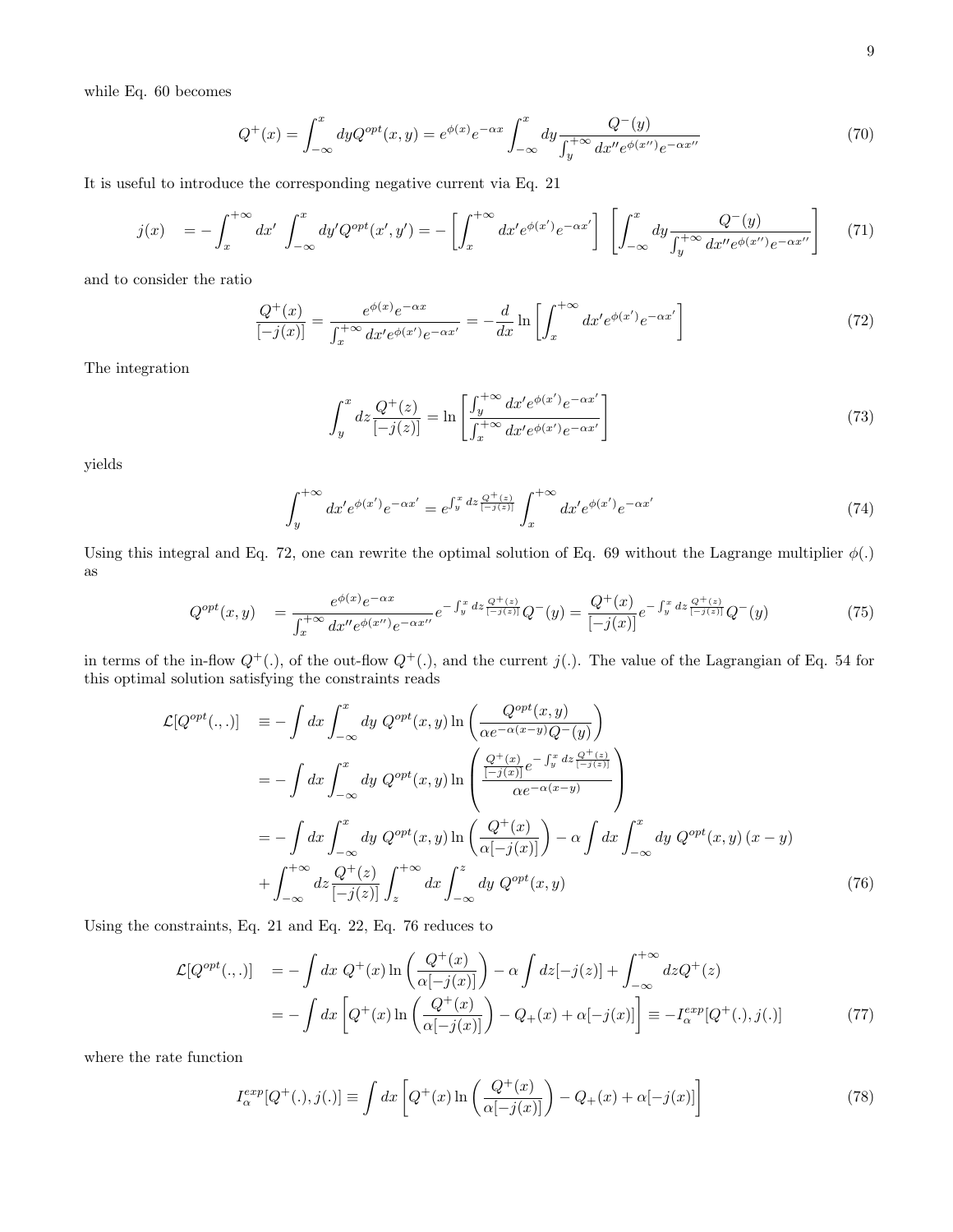governs the possible fluctuations of the out-flow  $Q^+(x)$ . The final result is thus that the large deviation form for the one-position empirical observables  $[\rho(.)$ ,  $j(.)$ ,  $n$ ,  $Q^{\pm}(.)$  reads

$$
P_T^{[\Pi_{\alpha}^{exp}(x|y)=\alpha e^{-\alpha(x-y)}]}[\rho(.),j(.),n,Q^{\pm}(.)]\sum_{T\to+\infty}\delta\left(\int dx\rho(x)-1\right)\left[\prod_x\delta\left(j'(x)+Q^-(x)-Q^+(x)\right)\right]
$$
(79)  

$$
\delta\left(\int dy\ Q^-(y)-n\right)\delta\left(\int dx\ Q^+(x)-n\right)e^{-T\left(I_{2.5}^{[D,v]}[\rho(.),j(.)]+I_{2.5}^{[\lambda]}[\rho(.),Q^-(.)]+I_{\alpha}^{exp}[Q^+(.),j(.)]\right)
$$

An example of jump-drift process with the exponential jump probability  $\Pi_{\alpha}^{exp}(x|y) = \alpha e^{-\alpha(x-y)}$  will be described in section IX.

#### V. ANALYSIS OF THE DYNAMICS FROM THE POINT OF VIEW OF JUMP EVENTS

In this section, the jump-diffusion dynamics of Eq. 2 is analyzed instead from the point of view of the jump events only.

#### A. Alternate Markov chain governing the sequence of jump events

A very long trajectory  $x(0 \le t \le T)$  is characterized by a large number  $N = nT$  of jumps, where the density n of jumps had been already discussed in Eq. 17. Let us introduce the times  $t_i$  with  $i = 1, ..., N$  where the N jumps occur, between the positions just before the jump at  $t = t_i^-$ 

$$
y_i \equiv x(t_i^-) \tag{80}
$$

and the positions just after the jump at  $t = t_i^+$ 

$$
x_i \equiv x(t_i^+) \tag{81}
$$

The dynamics of these jump events is governed by the following alternate Markov chain

$$
P_{t_i^+}(x_i) = \int dy_i \, \Pi(x_i|y_i) P_{t_i^-}(y_i)
$$
  
\n
$$
P_{t_{i+1}^-}(y_{i+1}) = \int dx_i \, W(t_{i+1} - t_i, y_{i+1}|x_i) P_{t_i^+}(x_i)
$$
\n(82)

where the jump kernel  $\Pi(x|y)$  is given by the definition of the model with the normalization of Eq. 1, while the kernel  $W(\tau, y|x)$  for the excursions between two consecutive jumps with the normalization

$$
\int_0^{+\infty} d\tau \int dy \ W(\tau, y|x) = 1 \tag{83}
$$

is discussed in detail below.

#### B. Kernel  $W(\tau, y|x)$  for the excursions between two consecutive jumps

The probability that an excursion starting at position x ends after the time  $\tau$  at the position y involves the jump rate  $\lambda(y)$  at position y

$$
W(\tau, y|x) = \lambda(y) P_{\tau}^{surv}(y|x)
$$
\n(84)

while  $P_{\tau}^{surv}(y|x)$  is the probability to have diffused from the position x to the position y in the time  $\tau$  without any jump. As a consequence, this probability satisfies the initial dynamical Eq. 2 with absorption only, i.e. without the last term representing the re-injection after the jumps

$$
\frac{\partial P_{\tau}^{surv}(y|x)}{\partial \tau} = -\frac{\partial}{\partial y} \left[ v(y) P_{\tau}^{surv}(y|x) - D(y) \frac{\partial P_{\tau}^{surv}(y|x)}{\partial y} \right] - \lambda(y) P_{\tau}^{surv}(y|x) \tag{85}
$$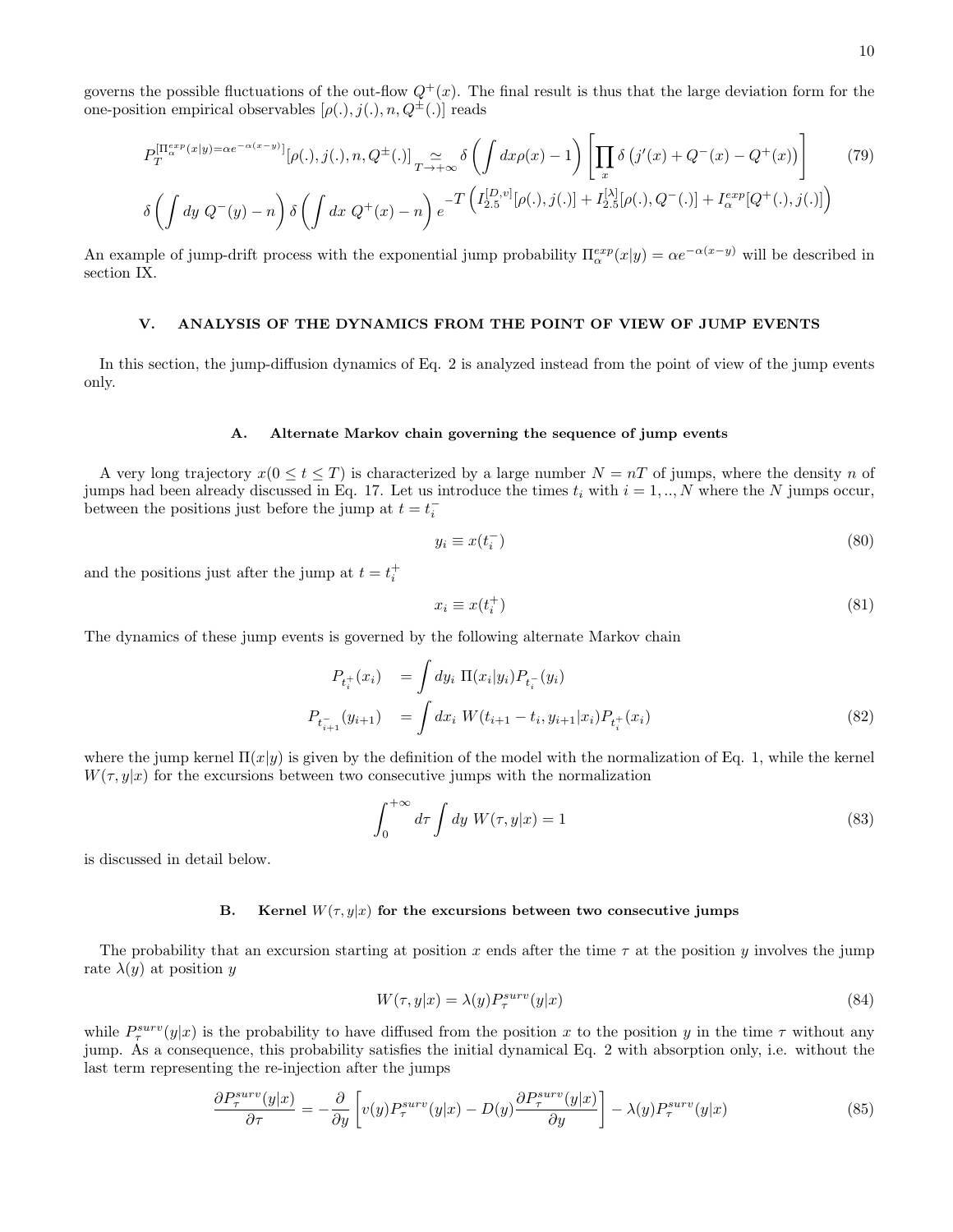with the initial condition at  $\tau = 0$ 

$$
P_0^{surv}(y|x) = \delta(y - x) \tag{86}
$$

The path-integral representation of the solution reads

$$
P_{\tau}^{surv}(y|x) = \int_{z(0)=x}^{z(\tau)=y} \mathcal{D}z(.) e^{-\int_0^{\tau} ds \left(\lambda(z(s)) + \frac{[\dot{z}(s) - v(z(s))]^2}{4D(z(s))} - \frac{[D'(z(s))]^2}{16D(z(s))} + \frac{D''(z(s))}{4} + \frac{v'(z(s))}{2}\right)}
$$
(87)

So the excursion kernel of Eq. 84 will be explicit whenever one can solve the time-dependent absorbing dynamics of Eqs 85 86 or equivalently compute the path-integral of Eq. 87. Let us now describe some simple examples.

## C. Simplifications of the excursion kernel  $W(\tau, y|x)$  for jump-drift models without diffusion  $D(y) = 0$

For jump-drift models without diffusion  $D(y) = 0$ , the path-integral of Eq. 87 reduces to the single deterministic trajectory  $z_x(0 \leq s \leq \tau)$  satisfying the equation of motion with the drift  $v(.)$ 

$$
\frac{dz_x(s)}{ds} = v(z_x(s))\tag{88}
$$

and starting at the position x at the initial time  $s = 0$ 

$$
z_x(0) = x \tag{89}
$$

The solution

$$
P_{\tau}^{surv}(y|x) = \delta(y - z_x(\tau)) e^{-\int_0^{\tau} ds \lambda(z_x(s))}
$$
\n(90)

can be rewritten using the separation of variables  $ds = \frac{dz}{v(z)}$  of Eq. 88 as

$$
P_{\tau}^{surv}(y|x) = \frac{\delta\left(\tau - \int_{x}^{y} \frac{dz}{v(z)}\right)}{|v(y)|} e^{-\int_{x}^{y} dz \frac{\lambda(z)}{v(z)}}
$$
(91)

So the excursion kernel of Eq. 84 reduces to

$$
W(\tau, y|x) = W^{sp}(y|x)\delta\left(\tau - \int_{x}^{y} \frac{dz}{v(z)}\right)
$$
\n(92)

where

$$
W^{sp}(y|x) = \frac{\lambda(y)}{|v(y)|} e^{-\int_x^y dz \frac{\lambda(z)}{v(z)}} \theta \left( \int_x^y \frac{dz}{v(z)} \ge 0 \right)
$$
\n(93)

represents the spatial probability that an excursion ends at position  $y$  if it starts at position  $x$ , the last Heaviside function ensuring that the corresponding duration is positive  $\tau \geq 0$ . In most models of interest, the drift  $v(z)$  is a continuous function of the position z, so that the sign of the velocity  $v(x)$  at the initial point will determine the sign of the velocity during the whole excursion and whether the position of the end-point  $y$  is greater or smaller than  $x$ . Then Eq. 93 can be rewritten more explicitly as

$$
W^{sp}(y|x) = \frac{\lambda(y)}{|v(y)|} e^{-\int_x^y dz \frac{\lambda(z)}{v(z)} \theta ((y-x)v(x) \ge 0)}
$$
  
=  $\theta (v(x) > 0) \theta (y > x) W_+^{sp}(y|x) + \theta (v(x) < 0) \theta (y < x) W_-^{sp}(y|x)$  (94)

in terms of the two cases :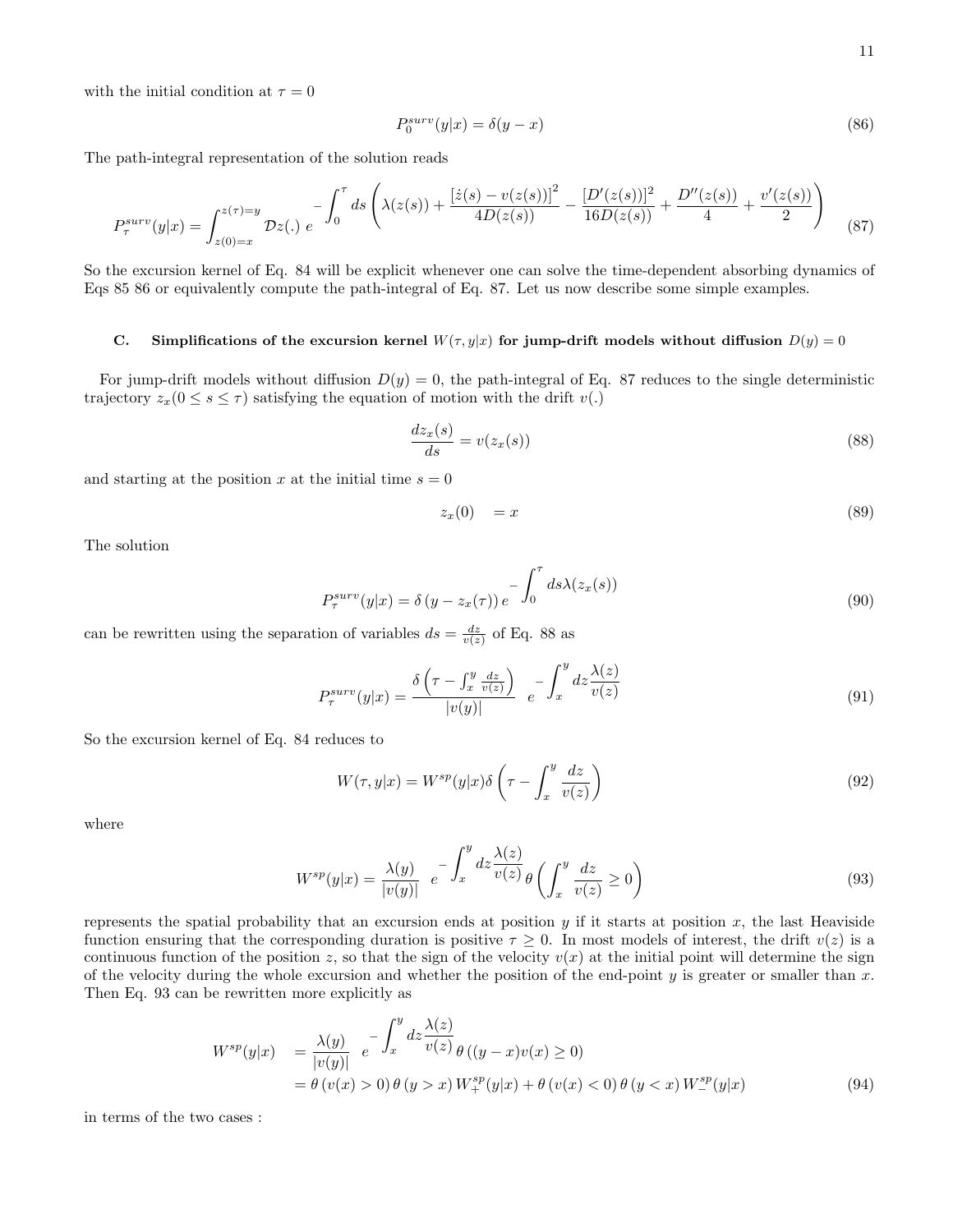$$
W_{+}^{sp}(y|x) = \frac{\lambda(y)}{v(y)} e^{-\int_{x}^{y} dz \frac{\lambda(z)}{v(z)}} = -\frac{d}{dy} e^{-\int_{x}^{y} dz \frac{\lambda(z)}{v(z)}} \quad \text{for } y \ge x
$$
 (95)

with the normalization

$$
\int_{x}^{+\infty} dy W_{+}^{sp}(y|x) = 1
$$
\n(96)

(ii) When the drift is negative  $v(x) < 0$  at the initial point x, Eq. 93 reads more explicitly

$$
W_{-}^{sp}(y|x) = \frac{\lambda(y)}{|v(y)|} e^{-\int_{y}^{x} dz \frac{\lambda(z)}{|v(z)|}} = \frac{d}{dy} e^{-\int_{y}^{x} dz \frac{\lambda(z)}{|v(z)|}} \quad \text{for } y \le x \tag{97}
$$

with the normalization

$$
\int_{-\infty}^{x} dy W_{-}^{sp}(y|x) = 1
$$
\n(98)

Three examples of jump-drift models without diffusion  $D(x) = 0$  will be described in sections VII, VIII, IX.

## D. Simplifications of the excursion kernel  $W(\tau, y|x)$  when the jump rate is uniform  $\lambda(x) = \lambda$

When the jump rate is uniform  $\lambda(x) = \lambda$ , the path-integral of Eq. 87 reduces to

$$
P_{\tau}^{surv}(y|x) = e^{-\tau \lambda} P_{\tau}^{free}(y|x)
$$
\n(99)

where

$$
P_{\tau}^{free}(y|x) = \int_{z(0)=x}^{z(\tau)=y} \mathcal{D}z(.) \ e^{-\int_0^{\tau} ds \left( \frac{\left[ \dot{z}(s) - v(z(s)) \right]^2}{4D(z(s))} - \frac{\left[ D'(z(s)) \right]^2}{16D(z(s))} + \frac{D''(z(s))}{4} + \frac{v'(z(s))}{2} \right)} \tag{100}
$$

is the free propagator of the diffusion process

$$
\frac{\partial P_{\tau}^{free}(y|x)}{\partial \tau} = -\frac{\partial}{\partial y} \left[ v(y) P_{\tau}^{free}(y|x) - D(y) \frac{\partial P_{\tau}^{free}(y|x)}{\partial y} \right]
$$
\n
$$
P_0^{free}(y|x) = \delta(y-x)
$$
\n(101)

normalized to unity at any time  $\tau$ 

$$
\int dy P_{\tau}^{free}(y|x) = 1 \tag{102}
$$

So the kernel of Eq. 84 is factorized

$$
W(\tau, y|x) = E^{exc}(\tau) P^{free}_{\tau}(y|x)
$$
\n(103)

into the normalized exponential probability to see the duration  $\tau \in ]0, +\infty[$ 

$$
E^{exc}(\tau) = \lambda e^{-\tau \lambda} \tag{104}
$$

and into the free propagator  $P^{free}_{\tau}(y|x)$  discussed above. In conclusion, when the jump is uniform  $\lambda(x) = \lambda$ , the excursion kernel  $W(\tau, y|x)$  is explicit whenever the free propagator  $P^{free}_{\tau}(y|x)$  is known. Two example of jumpdiffusion models with uniform jump rate  $\lambda(x) = \lambda$  will be described in sections X and XI.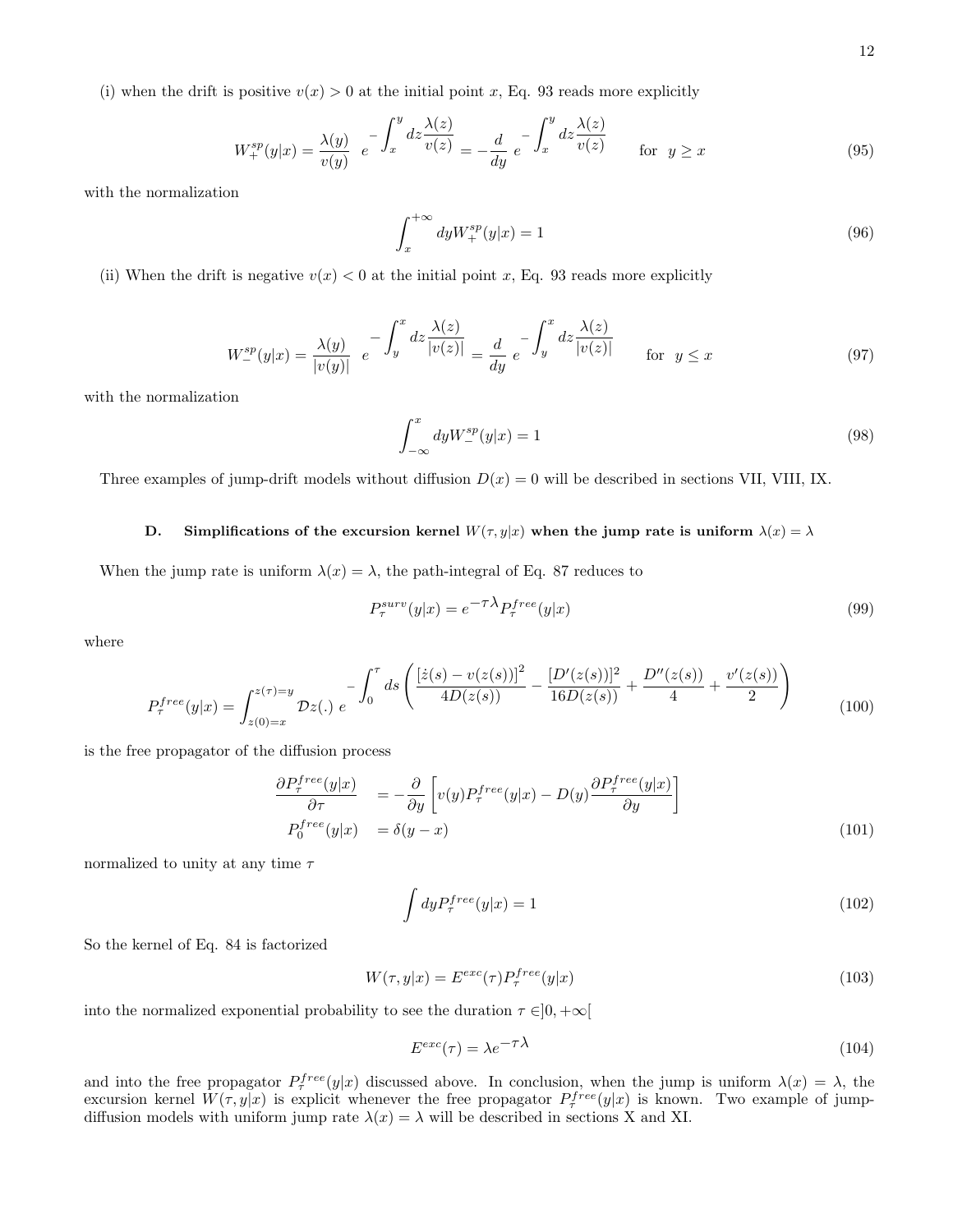## VI. LARGE DEVIATIONS FOR THE EMPIRICAL EXCURSIONS BETWEEN CONSECUTIVE JUMPS

#### A. Density  $q(\tau, y, x)$  of empirical excursions between two consecutive jumps

For the jump events, we have already introduced the empirical jump-flow  $Q(x, y)$  in Eq. 15 that can be rewritten more explicitely with the notations of Eqs 80 81

$$
Q(x,y) = \frac{1}{T} \sum_{i=1}^{N} \delta(x - x(t_i^+)) \delta(y - x(t_i^-))
$$
\n(105)

with the corresponding in-flow and out-flow of Eq. 16

$$
Q^{+}(x) \equiv \int dy Q(x, y) = \frac{1}{T} \sum_{i=1}^{N} \delta(x - x(t_i^{+}))
$$
  

$$
Q^{-}(y) \equiv \int dx Q(x, y) = \frac{1}{T} \sum_{i=1}^{N} \delta(y - x(t_i^{-}))
$$
(106)

In this section, we are interested into the empirical density of the excursions between two consecutive jumps

$$
q(\tau, y, x) \equiv \frac{1}{T} \sum_{i=1}^{N} \delta(\tau - (t_{i+1} - t_i)) \delta(y - x(t_{i+1}^{-})) \delta(x - x(t_i^{+}))
$$
\n(107)

that also contains the information on the in-flow and out-flow of Eq. 106 after integration over one position and over the duration  $\tau$ 

$$
Q^{+}(x) = \frac{1}{T} \sum_{i=1}^{N} \delta(x - x(t_i^{+})) = \int_0^{+\infty} d\tau \int dy \ q(\tau, y, x)
$$
  
\n
$$
Q^{-}(y) = \frac{1}{T} \sum_{i=0}^{N-1} \delta(y - x(t_{i+1}^{-})) = \int_0^{+\infty} d\tau \int dx \ q(\tau, y, x)
$$
\n(108)

The total density of excursions of duration  $\tau$  can be obtained via the integration over the two positions

$$
q(\tau) \equiv \int dx \int dy q(\tau, y; x) = \frac{1}{T} \sum_{i=1}^{N} \delta(\tau - (t_{i+1} - t_i))
$$
\n(109)

The sum of the durations  $\tau_i = t_{i+1} - t_i$  of all the excursions determines the normalization

$$
1 = \frac{1}{T} \sum_{i=1}^{N} (t_{i+1} - t_i) = \int_0^{+\infty} d\tau \tau q(\tau) = \int_0^{+\infty} d\tau \tau \int dx \int dy q(\tau, y, x)
$$
(110)

while the total density  $n = \frac{N}{T}$  of jumps of Eq. 17 corresponds to the total density of excursions

$$
n = \frac{N}{T} = \int dx \int dy Q(x, y) = \int dx \ Q^{+}(x) = \int dy \ Q^{-}(y) = \int_{0}^{+\infty} d\tau \int dx \int dy \ q(\tau, y, x) \tag{111}
$$

It is important to stress that even the empirical current  $j(.)$  can actually be reconstructed via the formula

$$
j(z) = \int_0^{+\infty} d\tau \left[ \int_z^{+\infty} dy \int_{-\infty}^z dx \ q(\tau, y, x) - \int_{-\infty}^z dy \int_z^{+\infty} dx \ q(\tau, y, x) \right]
$$
(112)

whose derivative coincides with the stationarity condition of Eq 18

$$
j'(z) = \int_0^{+\infty} d\tau \left[ -\int_{-\infty}^z dx q(\tau, z, x) + \int_z^{+\infty} dy q(\tau, y, z) - \int_z^{+\infty} dx q(\tau, z, x) + \int_{-\infty}^z dy q(\tau, y, z) \right]
$$
  
= 
$$
\int_0^{+\infty} d\tau \left[ \int_{-\infty}^{+\infty} dy q(\tau, y, z) - \int_{-\infty}^{+\infty} dx q(\tau, z, x) \right] = Q^+(z) - Q^-(z)
$$
(113)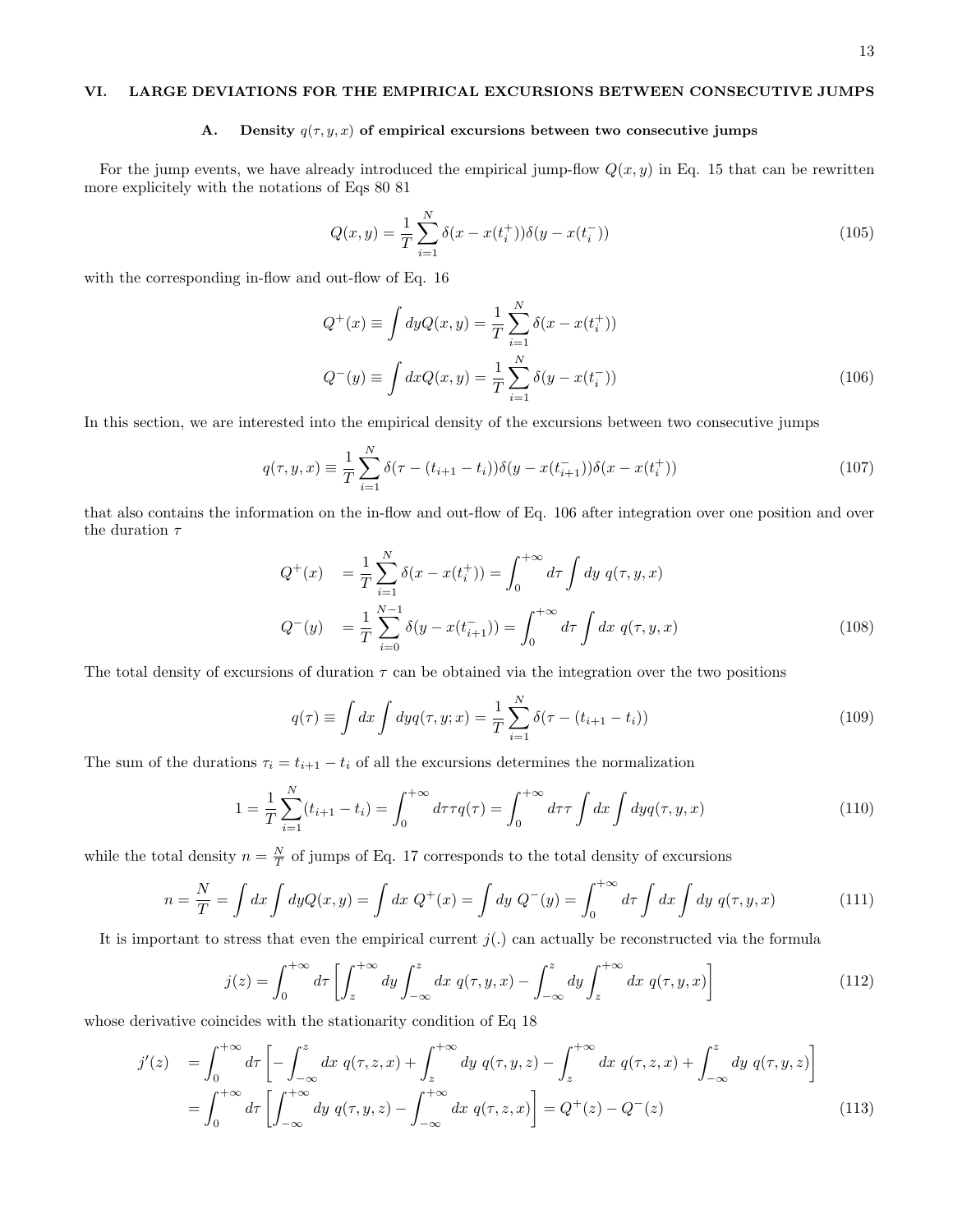The physical meaning of Eq. 112 is that the forward excursions  $q(\tau, y, x)$  with  $y > x$  correspond to a positive current contribution at any point of the interval  $z \in ]x, y[$  (first term), while the backward excursions  $q(\tau, y, x)$  with  $y < x$ correspond to a negative current contribution at any point of the interval  $z \in [y, x]$  (second term).

Finally, for the empirical density  $\rho(x)$ , one must distinguish two cases :

(i) for jump-drift models without diffusion  $D(x) = 0$ , the empirical density can be reconstructed via  $\rho(x) = \frac{j(x)}{v(x)}$ (Eq. 42) from the empirical current  $j(x)$  of Eq. 112 as will be discussed in more detail in the subsection VID.

(ii) for jump-diffusion models with non-vanishing diffusion  $D(x) \neq 0$ , the empirical density  $\rho(.)$  cannot be reconstructed from the empirical excursions  $q(\tau, y, x)$  alone, i.e. some information on the position during the excursions has been lost.

#### B. Large deviations for the empirical jumps and for the empirical excursions between jumps

The joint distribution of the density n of jumps, of the in-flow  $Q^+(\cdot)$ , of the out-flow  $Q^-(\cdot)$ , of jump-flow  $Q(\cdot, \cdot)$ , and of the density  $q(.,.,.)$  of excursions between jumps, with its partial density  $q(\tau)$  of the duration  $\tau$  follows the large deviation form

$$
\mathcal{P}_T[n; Q^{\pm}(.); Q(.,.); q(.); q(.,.,.)] \underset{T \to +\infty}{\simeq} \mathcal{C}[n; Q^{\pm}(.); Q(.,.); q(.); q(.,.,.)] e^{-TT[Q^{\pm}(.); Q(.,.); q(.,.,.)]} \tag{114}
$$

The constraints

$$
\mathcal{C}[n; Q^{\pm}(.); Q(., .); q(.); q(., .,.)] = \delta \left( \int dy Q^{-}(y) - n \right) \delta \left( \int dx Q^{+}(x) - n \right)
$$

$$
\delta \left( \int_{0}^{+\infty} d\tau \tau q(\tau) - 1 \right) \left[ \prod_{\tau > 0} \delta \left( \int dy \int dx q(\tau, y, x) - q(\tau) \right) \right]
$$

$$
\left[ \prod_{x} \delta \left( \int dy Q(x, y) - Q^{+}(x) \right) \delta \left( \int_{0}^{+\infty} d\tau \int dy q(\tau, y, x) - Q^{+}(x) \right) \right]
$$

$$
\left[ \prod_{y} \delta \left( \int dx Q(x, y) - Q^{-}(y) \right) \delta \left( \int_{0}^{+\infty} d\tau \int dx q(\tau, y, x) - Q^{-}(y) \right) \right]
$$
(115)

can be understood as follows : the first line contains the definition of the total density n of Eq. 111, the second line contains the normalization of Eq. 110 with the definition of  $q(\tau)$  of Eq. 109, while the two last lines contain the definitions of the in-flow  $Q^+(\cdot)$  and of the out-flow  $Q^-(.)$  of Eqs 106 and 108. The rate function corresponds to the alternate Markov chain of Eq. 82 and contains the two corresponding contributions :

$$
\mathcal{I}[Q^{\pm}(.); Q(.,.); q(.,.,.)] = \mathcal{I}^{[\Pi]}[Q^-(.); Q(.,.)] + \mathcal{I}^{[W]}[Q^+(.); q(.,.,.)]
$$
\n(116)

(i) The first contribution involving the jump kernel  $\Pi(x|y)$ 

$$
\mathcal{I}^{[\Pi]}[Q^-(.);Q(.,.)] = \int dx \int dy Q(x,y) \ln \left( \frac{Q(x,y)}{\Pi(x|y)Q^-(y)} \right) \equiv I_{2.5}^{[\Pi]}[Q^-(.),Q(.,.)]
$$
(117)

coincides with the contribution  $I_{2.5}^{[\Pi]}[Q^-(.), Q(., .)]$  of Eq. 30 discussed previously.

(ii) The second contribution involving the excursion kernel  $W(\tau, y|x)$  of Eq. 84

$$
\mathcal{I}^{[W]}[Q^+(\cdot);q(.,.,.)] = \int_0^{+\infty} d\tau \int dx \int dy \ q(\tau,y,x) \ln\left(\frac{q(\tau,y,x)}{W(\tau,y|x)Q^+(x)}\right) \tag{118}
$$

takes into account the diffusion coefficient  $D(.)$ , the drift  $v(.)$  and the jump rate  $\lambda(.)$  that determine the excursion kernel  $W(\tau, y|x)$ .

#### C. Steady state properties from the point of view of the jump events only

From the point of view of the jump events only, the steady state properties make the rate functions of Eq. 117 and Eq. 118 vanish

$$
Q_*(x, y) = \Pi(x|y)Q_*^-(y)
$$
  
\n
$$
q_*(\tau, y, x) = W(\tau, y|x)Q_*^+(x)
$$
\n(119)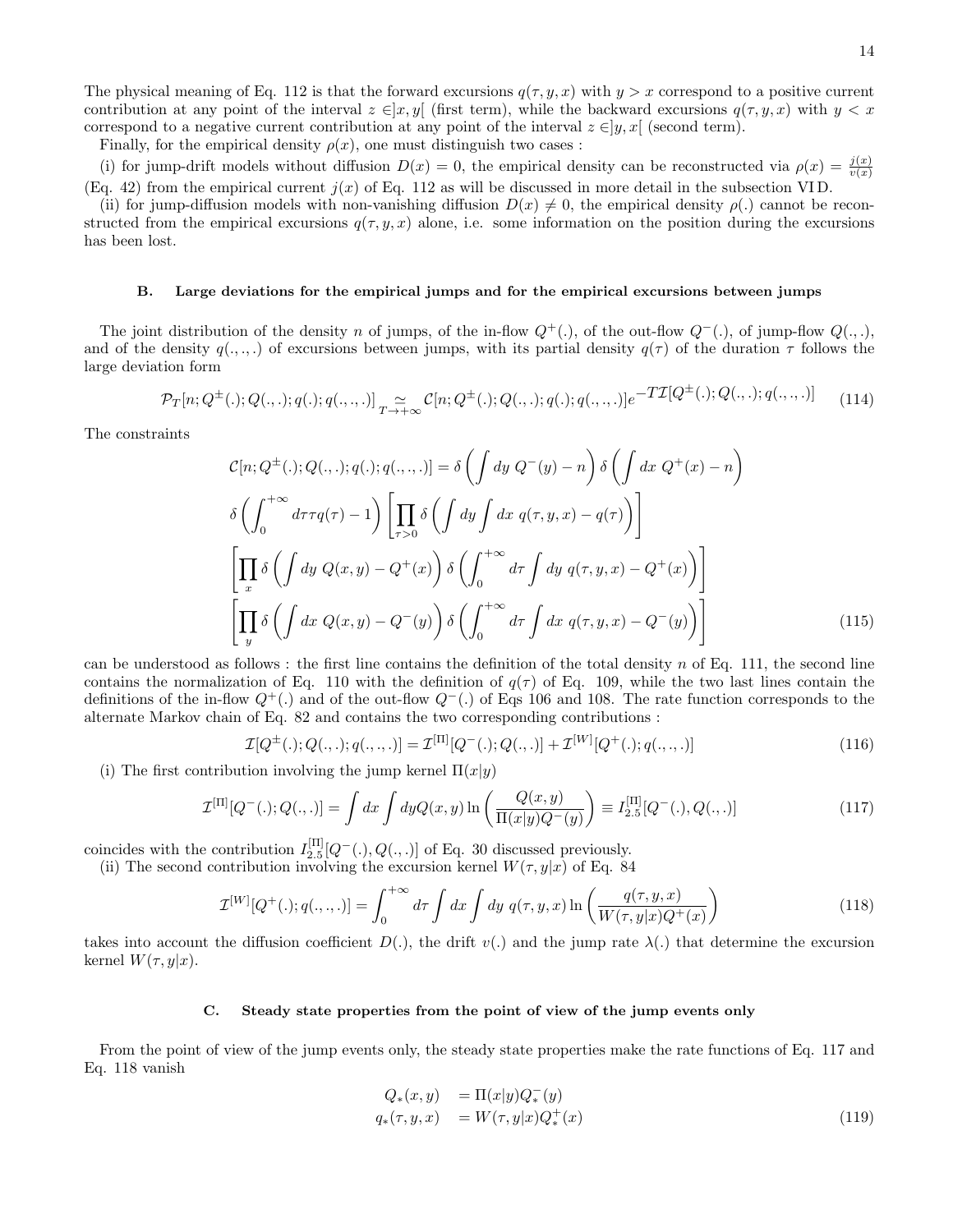and satisfy all the constraints of Eq. 115

$$
1 = \int_0^{+\infty} d\tau \tau \int dx \int dy q_*(\tau, y, x) = \int_0^{+\infty} d\tau \tau \int dx \int dy W(\tau, y|x) Q_*^+(x)
$$
  
\n
$$
n_* = \int dy Q_*^-(y)
$$
  
\n
$$
n_* = \int dx Q_*^+(x)
$$
  
\n
$$
Q_*^+(x) = \int dy Q_*(x, y) = \int dy \Pi(x|y) Q_*^-(y)
$$
  
\n
$$
Q_*^-(y) = \int_0^{+\infty} d\tau \int dx q_*(\tau, y, x) = \int_0^{+\infty} d\tau \int dx W(\tau, y|x) Q_*^+(x)
$$
\n(120)

while the two remaining constraints are automatically satisfied as a consequence of the normalizations of Eqs 1 and 83

$$
Q_*^+(x) = \int_0^{+\infty} d\tau \int dy \ q_\tau^*(y, x) = \left[ \int_0^{+\infty} d\tau \int dy W(\tau, y|x) \right] Q_*^+(x) = Q_*^+(x)
$$
  

$$
Q_*^-(y) = \int dx \ Q_*(x, y) = \left[ \int dx \Pi(x|y) \right] Q_*^-(y) = Q_*^-(y)
$$
 (121)

In summary, the steady state properties of the jump events alone can be found as follows. The in-flow  $Q^+_*(x)$  is the steady state of the global composite kernel

$$
Q_*^+(x) = \int dx' \left[ \int dy \Pi(x|y) \int_0^{+\infty} d\tau W(\tau, y|x') \right] Q_*^+(x')
$$
\n(122)

with the normalization

$$
1 = \int_0^{+\infty} d\tau \mathcal{T} \int dx \int dy W(\tau, y|x) Q_*^+(x)
$$
\n(123)

The jump density  $n_*$  and the out-flow  $Q^- * (y)$  can be then computed via

$$
n_* = \int dx Q_*^+(x)
$$
  
\n
$$
Q_*^-(y) = \int_0^{+\infty} d\tau \int dx W(\tau, y|x) Q_*^+(x)
$$
\n(124)

# D. Simplifications of empirical excursions for jump-drift models without diffusion  $D(y) = 0$

For jump-drift models without diffusion  $D(y) = 0$ , the factorization of Eq. 92 for the excursion kernel

$$
W(\tau, y|x) = W^{sp}(y|x)\delta\left(\tau - \int_{x}^{y} \frac{dz}{v(z)}\right)
$$
\n(125)

yields that the empirical excursions display the same factorization between the spatial part  $q^{sp}(y, x)$  and the delta function for the corresponding duration  $\tau$ 

$$
q(\tau, y, x) = q^{sp}(y, x)\delta\left(\tau - \int_x^y \frac{dz}{v(z)}\right)
$$
\n(126)

The spatial part  $q^{sp}(y, x)$  contains the same Heaviside function  $\theta \left( \int_x^y \frac{dz}{v(z)} > 0 \right)$  as Eq. 93

$$
q^{sp}(y,x) = \int_0^{+\infty} d\tau q(\tau,y,x) = q^{sp}(y,x)\theta\left(\int_x^y \frac{dz}{v(z)} > 0\right)
$$
\n(127)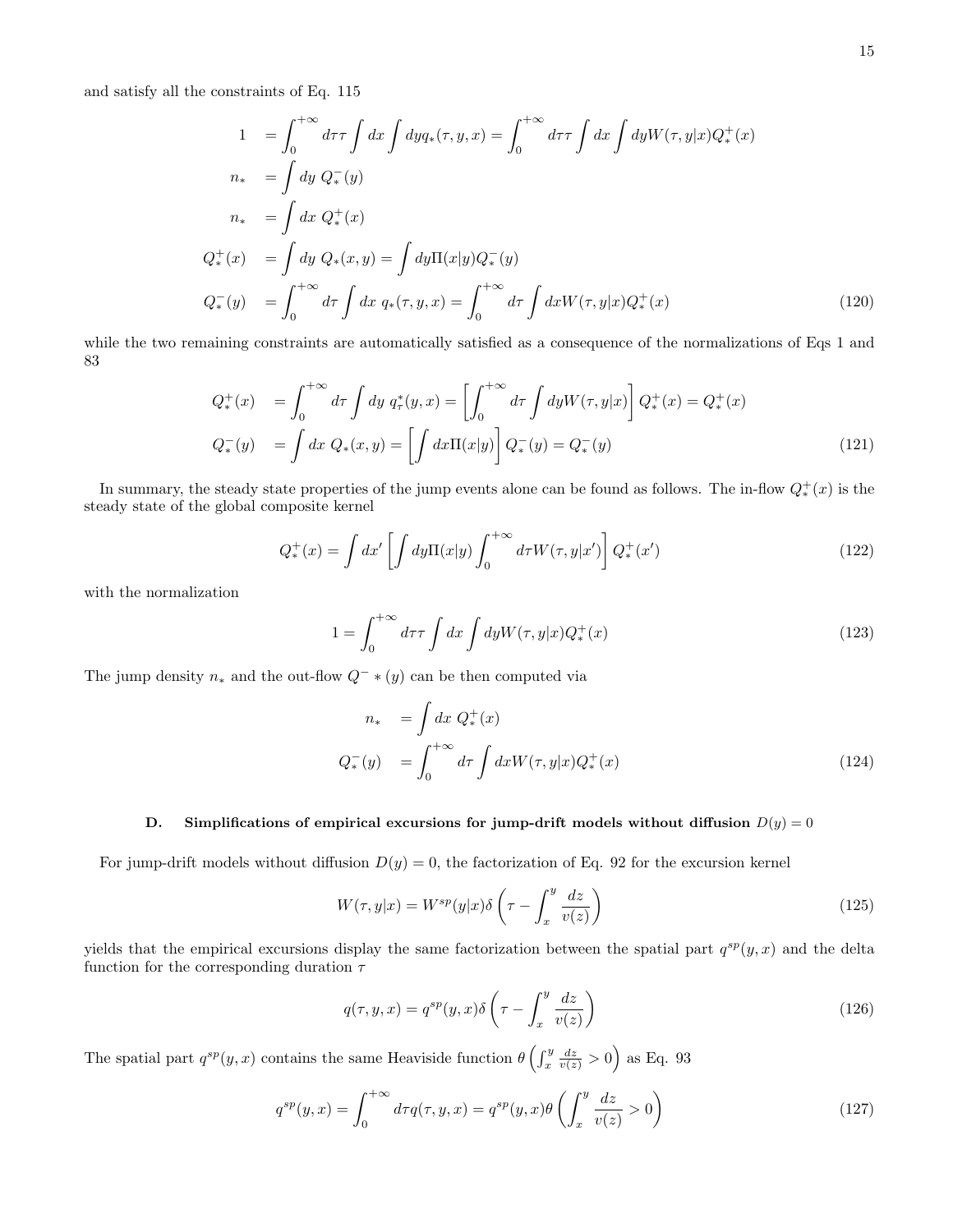As a consequence, one can rewrite in terms of the spatial part  $q^{sp}(y, x)$  both the rate function of Eq. 118

$$
\mathcal{I}_{[D(.)=0]}^{[W^{sp}]}[Q^+(\cdot);q^{sp}(\cdot,\cdot)]=\int dx \int dy \ \theta\left(\int_x^y \frac{dz}{v(z)} \ge 0\right) q^{sp}(y,x) \ln\left(\frac{q^{sp}(y,x)}{W^{sp}(y|x)Q^+(x)}\right) \tag{128}
$$

and the constraints of Eq. 115

$$
\mathcal{C}_{[D(.)=0]}[n; Q^{\pm}(.); Q(., .); q^{sp}(., .)] = \delta \left( \int dy \ Q^{-}(y) - n \right) \delta \left( \int dx \ Q^{+}(x) - n \right)
$$

$$
\delta \left( \int dx \int dy q^{sp}(y, x) \left[ \int_x^y \frac{dz}{v(z)} \right] \theta \left( \int_x^y \frac{dz}{v(z)} \ge 0 \right) - 1 \right)
$$

$$
\left[ \prod_x \delta \left( \int dy \ Q(x, y) - Q^{+}(x) \right) \delta \left( \int dy \ q^{sp}(y, x) \theta \left( \int_x^y \frac{dz}{v(z)} \ge 0 \right) - Q^{+}(x) \right) \right]
$$

$$
\left[ \prod_y \delta \left( \int dx \ Q(x, y) - Q^{-}(y) \right) \delta \left( \int dx \ q^{sp}(y, x) \theta \left( \int_x^y \frac{dz}{v(z)} \ge 0 \right) - Q^{-}(y) \right) \right]
$$
(129)

The reconstruction of the empirical current via Eq. 112 becomes

$$
j(z) = \theta(v(z) > 0) \int_{z}^{+\infty} dy \int_{-\infty}^{z} dx q^{sp}(y, x) - \theta(v(z) < 0) \int_{-\infty}^{z} dy \int_{z}^{+\infty} dx q^{sp}(y, x)
$$
(130)

while the empirical density can be then obtained from Eq. 42 in the absence of diffusion  $D(x) = 0$ 

$$
\rho(z) = \frac{j(z)}{v(z)} = \frac{1}{v(z)} \left[ \theta(v(z) > 0) \int_z^{+\infty} dy \int_{-\infty}^z dx q^{sp}(y, x) - \theta(v(z) < 0) \int_{-\infty}^z dy \int_z^{+\infty} dx q^{sp}(y, x) \right]
$$
  
= 
$$
\frac{1}{|v(z)|} \left[ \theta(v(z) > 0) \int_z^{+\infty} dy \int_{-\infty}^z dx q^{sp}(y, x) + \theta(v(z) < 0) \int_{-\infty}^z dy \int_z^{+\infty} dx q^{sp}(y, x) \right]
$$
(131)

Note that the normalization of this expression for the empirical density coincides with the second line of Eq. 129 concerning the durations of excursions

$$
1 = \int_{-\infty}^{+\infty} dz \rho(z) = \int_{-\infty}^{+\infty} dy \int_{-\infty}^{y} dx q^{sp}(y, x) \int_{x}^{y} \frac{dz}{v(z)} - \int_{-\infty}^{+\infty} dy \int_{y}^{+\infty} dx q^{sp}(y, x) \int_{y}^{x} \frac{dz}{v(z)}
$$

$$
= \int dx \int dy q^{sp}(y, x) \left[ \int_{x}^{y} \frac{dz}{v(z)} \right] \theta \left( \int_{x}^{y} \frac{dz}{v(z)} \ge 0 \right)
$$
(132)

Putting everything together, one obtains that for jump-drift models without diffusion  $D(x) = 0$ , the joint distribution of the empirical density  $\rho(.)$ , the jump density n, the in-flow and the out-flow  $Q^{\pm}(.)$ , the jump flow  $Q(.,.)$ , and the spatial excursion density  $q^{sp}(...)$  follow the large deviations at Level 2.75

$$
P_T^{2.75[D(.)=0]}[\rho(.), n, Q^{\pm}(.) , Q(., .), q^{sp}(., .)]_{T \to +\infty}^{\sim} C_{2.75}[\rho(.), n, Q^{\pm}(.) , Q(., .), , q^{sp}(., .)]e^{-T\mathcal{I}_{2.75}[Q^{\pm}(.) , Q(., .), q^{sp}(., .)]}
$$
\n(133)

The constraints  $\mathcal{C}_{2.75}[\rho(.), n, Q^{\pm}(.), Q(.,.), q^{sp}(.,.)]$  at Level 2.75 include the constraints  $C_{2.5}^{[D(.)=0]}[\rho(.), n, Q^{\pm}(.), Q(.,.)]$ of the Level 2.5 of Eq. 44 and contains in addition the definitions of the in-flow  $Q^+$  and of the out-flow  $Q^-$  in terms of the spatial excursions  $q^{sp}(.,.)$ 

$$
C_{2.75}[\rho(.), n, Q^{\pm}(.) , Q(., .), q^{sp}(., .)] = C_{2.5}^{[D(.)-0]}[\rho(.), n, Q^{\pm}(.) , Q(., .)]
$$
\n
$$
\begin{bmatrix} 134 \\ 24 \end{bmatrix}
$$

$$
\left[\prod_{x} \delta\left(\int dy \; \theta\left(\int_{x}^{y} \frac{dz}{v(z)} \ge 0\right) q^{sp}(y,x) - Q^{+}(x)\right)\right] \left[\prod_{y} \delta\left(\int dx \; \theta\left(\int_{x}^{y} \frac{dz}{v(z)} \ge 0\right) q^{sp}(y,x) - Q^{-}(y)\right)\right]
$$
(135)

The rate function at Level 2.75 contains the jump contribution of Eq. 117 and the excursion contribution of Eq. 128

$$
\mathcal{I}_{2.75}[Q^{\pm}(.),Q(.,.),q^{sp}(.,.)] = \mathcal{I}^{[\Pi]}[Q^-(.);Q(.,.)] + \mathcal{I}^{[W]}_{[D(.)=0]}[Q^+(.),q^{sp}(.,.)] \tag{136}
$$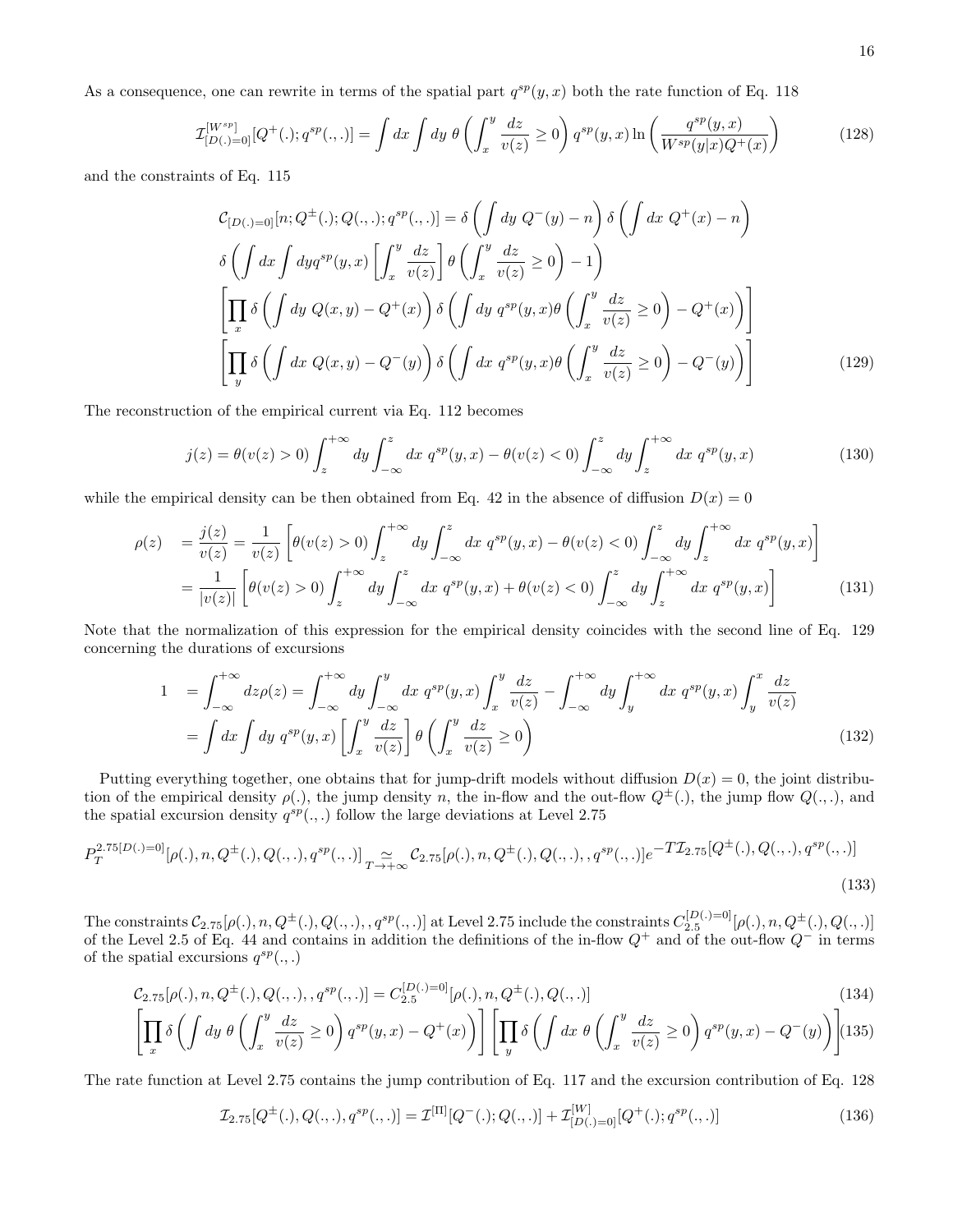The comparison with the Level 2.5 of Eq. 43 yields that the conditional probability to see spatial excursions  $q^{sp}(.,.)$ once all the other empirical observables are given reduces to

$$
\mathcal{P}_{T}^{conditional}[q^{sp}(...)]\rho(.), n, Q^{\pm}(.); Q(., .)] \equiv \frac{\mathcal{P}_{T}^{2.75}[\rho(.), j(.), n, Q^{\pm}(.); Q(., .), q^{sp}(., .)]}{\mathcal{P}_{T}^{2.5}[\rho(.), n, Q^{\pm}(.); Q(., .)]}
$$

$$
\approx \left[\prod_{x} \delta\left(\int dy \ q^{sp}(y, x)\theta\left(\int_{x}^{y} \frac{dz}{v(z)} \ge 0\right) - Q^{+}(x)\right)\right] \left[\prod_{y} \delta\left(\int dx \ q^{sp}(y, x)\theta\left(\int_{x}^{y} \frac{dz}{v(z)} \ge 0\right) - Q^{-}(y)\right)\right]
$$

$$
e^{-T\mathcal{I}^{conditional}[\rho(.), Q^{\pm}(.); q^{sp}(., .)]}
$$
(137)

where the conditional rate function reads

$$
\mathcal{I}^{conditional}[\rho(.), Q^{\pm}(.) , q^{sp}(., .)] = \mathcal{I}_{2.75}[Q^{\pm}(.) , Q(., .), q^{sp}(., .)] - I_{2.5}^{[D(.)=0]}[\rho(.), Q^{\pm}(.) , Q(., .)]
$$
\n
$$
= \mathcal{I}_{[D(.)=0]}^{[W^{sp}]}[Q^+(.) ; q^{sp}(., .)] - I_{2.5}^{[\lambda]}[\rho(.), Q^-(.)]
$$
\n(138)

$$
= \int dx \int dy \; \theta \left( \int_x^y \frac{dz}{v(z)} \ge 0 \right) q^{sp}(y,x) \ln \left( \frac{q^{sp}(y,x)}{W^{sp}(y|x)Q^+(x)} \right) - \int dy \left[ Q^-(y) \ln \left( \frac{Q^-(y)}{\lambda(y)\rho(y)} \right) - Q^-(y) + \lambda(y)\rho(y) \right]
$$

The explicit form of the spatial kernel  $W^{sp}(y|x)$  of Eq. 93, can be translated for the effective spatial kernel  $\hat{W}^{sp}(y|x)$ associated to the effective jump rate  $\hat{\lambda}(y) \equiv \frac{Q^-(y)}{Q(y)}$  $\frac{q(y)}{p(y)}$  of Eq. 34

$$
\hat{W}^{sp}(y|x) = \frac{\hat{\lambda}(y)}{|v(y)|} e^{-\int_x^y dz \frac{\hat{\lambda}(z)}{v(z)} \theta \left( \int_x^y \frac{dz}{v(z)} \ge 0 \right) = \frac{Q^-(y)}{\rho(y)|v(y)|} e^{-\int_x^y dz \frac{Q^-(z)}{\rho(z)v(z)} \theta \left( \int_x^y \frac{dz}{v(z)} \ge 0 \right)} \tag{139}
$$

This effective spatial kernel  $\hat{W}^{sp}(y|x)$  is useful to rewrite the conditional rate function of Eq. 138 as

$$
\mathcal{I}^{conditional}[\rho(.), Q^{\pm}(.) , q^{sp}(., .)] = \mathcal{I}^{[\hat{W}]}_{[D(.)=0]}[Q^{+}(.) ; q^{sp}(., .)]
$$
  
\n
$$
= \int dx \int dy \ \theta \left( \int_x^y \frac{dz}{v(z)} \ge 0 \right) q^{sp}(y, x) \ln \left( \frac{q^{sp}(y, x)}{\hat{W}^{sp}(y|x)Q^{+}(x)} \right)
$$
  
\n
$$
= \int dx \int dy \ \theta \left( \int_x^y \frac{dz}{v(z)} \ge 0 \right) q^{sp}(y, x) \ln \left( \frac{q^{sp}(y, x)}{\frac{Q^{-}(y)}{\rho(y)|v(y)|}} \frac{q^{sp}(y, x)}{e^{-\int_x^y dz \frac{Q^{-}(z)}{\rho(z)v(z)}}Q^{+}(x)} \right)
$$
(140)

This factorized form shows that this conditional rate function vanishes for the optimal value

$$
q_{opt}^{sp}(y,x) = \hat{W}^{sp}(y|x)Q^{+}(x) = Q^{+}(x)\frac{Q^{-}(y)}{\rho(y)|v(y)|} e^{-\int_{x}^{y} dz \frac{Q^{-}(z)}{\rho(z)v(z)}\theta\left(\int_{x}^{y} \frac{dz}{v(z)} \ge 0\right)
$$
(141)

once all the other one-position empirical observables  $[\rho(.)$ ,  $Q^{\pm}(.)$  are given. Three examples of jump-drift models without diffusion  $D(x) = 0$  will be described in sections VII, VIII, IX.

## VII. EXAMPLE: JUMP-DRIFT PROCESS  $[v(x) > 0, \lambda(x)]$  WITH ORIGIN RESETTING  $\Pi(x|y) = \delta(x)$

In this section, we consider the positive jump-drift process  $x(t) \geq 0$  without diffusion  $D(x) = 0$ , with the spacedependent positive velocity  $v(x) > 0$ , and the space-dependent jump rate  $\lambda(x)$ , while the jump probability

$$
\Pi(x|y) = \delta(x) \tag{142}
$$

describes the stochastic resetting towards the origin  $x = 0$  (see the review [10] on stochastic resetting and references therein). The large deviations at Level 2.5 for resetting towards the origin have been already discussed in detail in [30] for discrete-time Markov chains, continuous-time Markov jump processes and diffusion processes. However, the present example corresponding to the continuous-time continuous-space version of the Sisyphus Random Walk [77] in an arbitrary space-dependent landscape parametrized by drift  $v(x) > 0$ , and the jump rate  $\lambda(x)$ , is useful here as the simplest possible application of the present general formalism, and as a comparison for the more complicated examples considered in the next sections.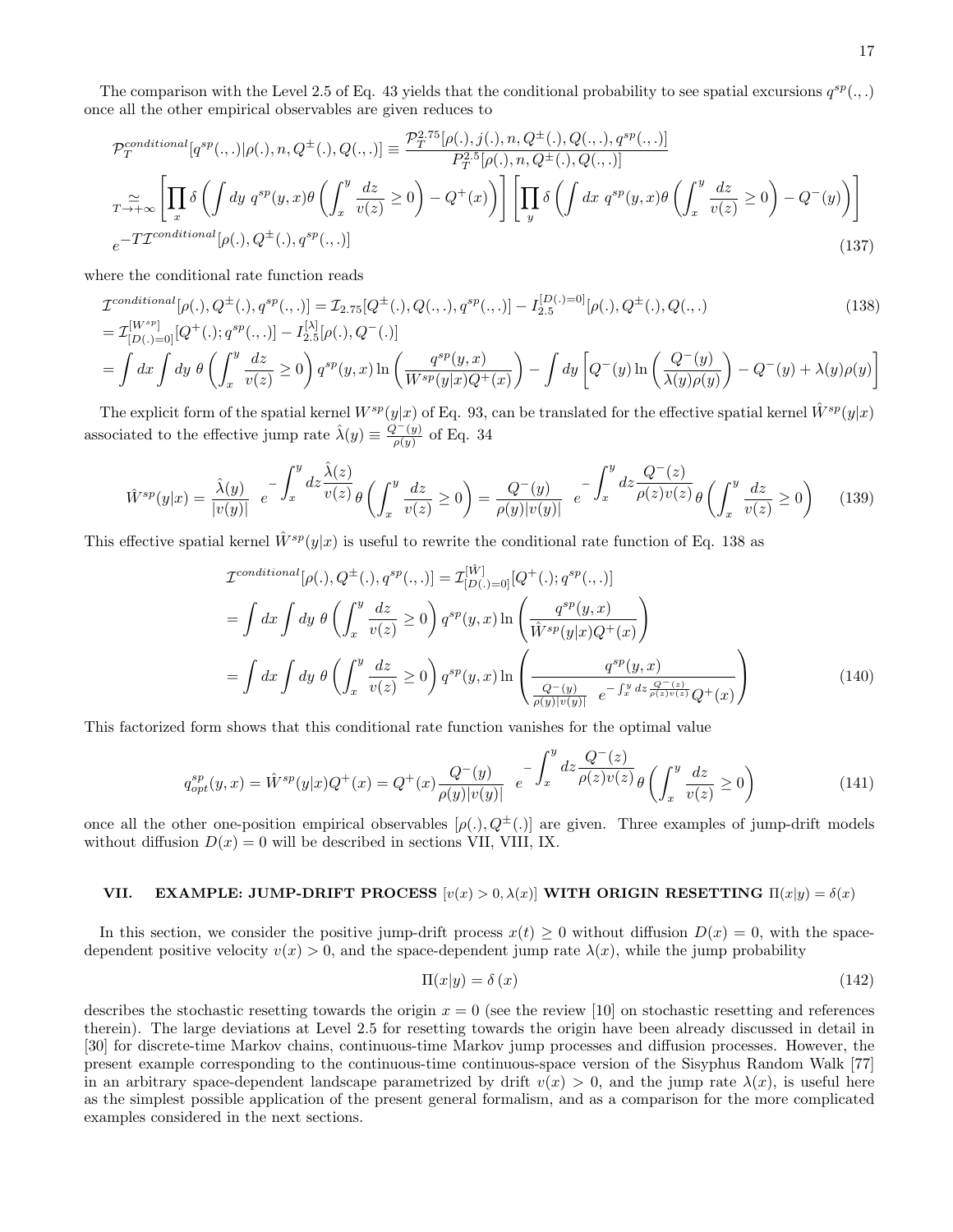## A. Normalizability of the steady state  $\rho_*(x)$

The steady-state  $\rho_*(x)$  satisfying Eq. 7

$$
\frac{d}{dx}\left[v(x)\rho_*(x)\right] + \lambda(x)\rho_*(x) = \delta(x)\int_0^{+\infty} dy\lambda(y)\rho_*(y) \tag{143}
$$

reads

$$
\rho_*(x) = \rho_*(0) \frac{v(0)}{v(x)} e^{-\int_0^x dy \frac{\lambda(y)}{v(y)}}
$$
\n(144)

It is normalizable if the following integral involving the drift  $v(.)$  and the jump rate  $\lambda(.)$  converges

$$
1 = \int_0^{+\infty} dx \rho_*(x) = \rho_*(0)v(0) \int_0^{+\infty} \frac{dx}{v(x)} e^{-\int_0^x dy \frac{\lambda(y)}{v(y)}} \tag{145}
$$

Ē,

## B. Large deviations at Level 2.5

For the present model, the large deviations at Level 2.5 are greatly simplified because there is no diffusion  $D(x) = 0$ (Eq. 43) and because the jump probability is deterministic  $\Pi(x|y) = \delta(x)$  (Eq. 50). As a consequence, one obtains that the joint distribution of the empirical density  $\rho(.)$  and of the empirical out-flow  $Q^-(.)$  with the corresponding density *n* reads

$$
P_T[\rho(.), n, Q^-(.)] \quad \underset{c}{\simeq} \underset{d}{\simeq} \delta\left(\int_0^{+\infty} dx \rho(x) - 1\right) \delta\left(\int_0^{+\infty} dy \ Q^-(y) - n\right) \left[\prod_{x \ge 0} \delta\left(\frac{d}{dx} \left[\rho(x)v(x)\right] + Q^-(x) - n\delta(x)\right)\right]
$$

$$
\int_0^{+\infty} \frac{d}{dx} \left[Q^-(y)\ln\left(\frac{Q^-(y)}{\lambda(y)\rho(y)}\right) - Q^-(y) + \lambda(y)\rho(y)\right] \tag{146}
$$

while the in-flow  $Q^+(.)$  can be obtained from the density n alone

$$
Q^+(x) = n\delta(x) \tag{147}
$$

and the jump-flow  $Q(.,.)$  can be computed from the out-flow  $Q^-(.)$  alone

$$
Q(x, y) = \delta(x)Q^{-}(y)
$$
\n(148)

### 1. Large deviations at Level 2 for the empirical density  $\rho(.)$  alone

One can use the stationarity constraint in Eq. 146 to eliminate the out-flow  $Q^{-}$ (.) in terms of the empirical density  $\rho(.)$  for  $x > 0$ 

$$
Q^{-}(x) = -\frac{d}{dx}\left[\rho(x)v(x)\right] \tag{149}
$$

The jump density n is then related to the empirical density  $\rho(x=0)$  at the origin

$$
n = \int_0^{+\infty} dx Q^{-}(x) = \rho(0)v(0)
$$
\n(150)

So one obtains that the large deviations at Level 2 for the empirical density  $\rho(.)$  alone reads

$$
P_T[\rho(.)] \quad \underset{T \to +\infty}{\simeq} \delta \left( \int_0^{+\infty} dx \rho(x) - 1 \right) e^{-T I_2[\rho(.)]} \tag{151}
$$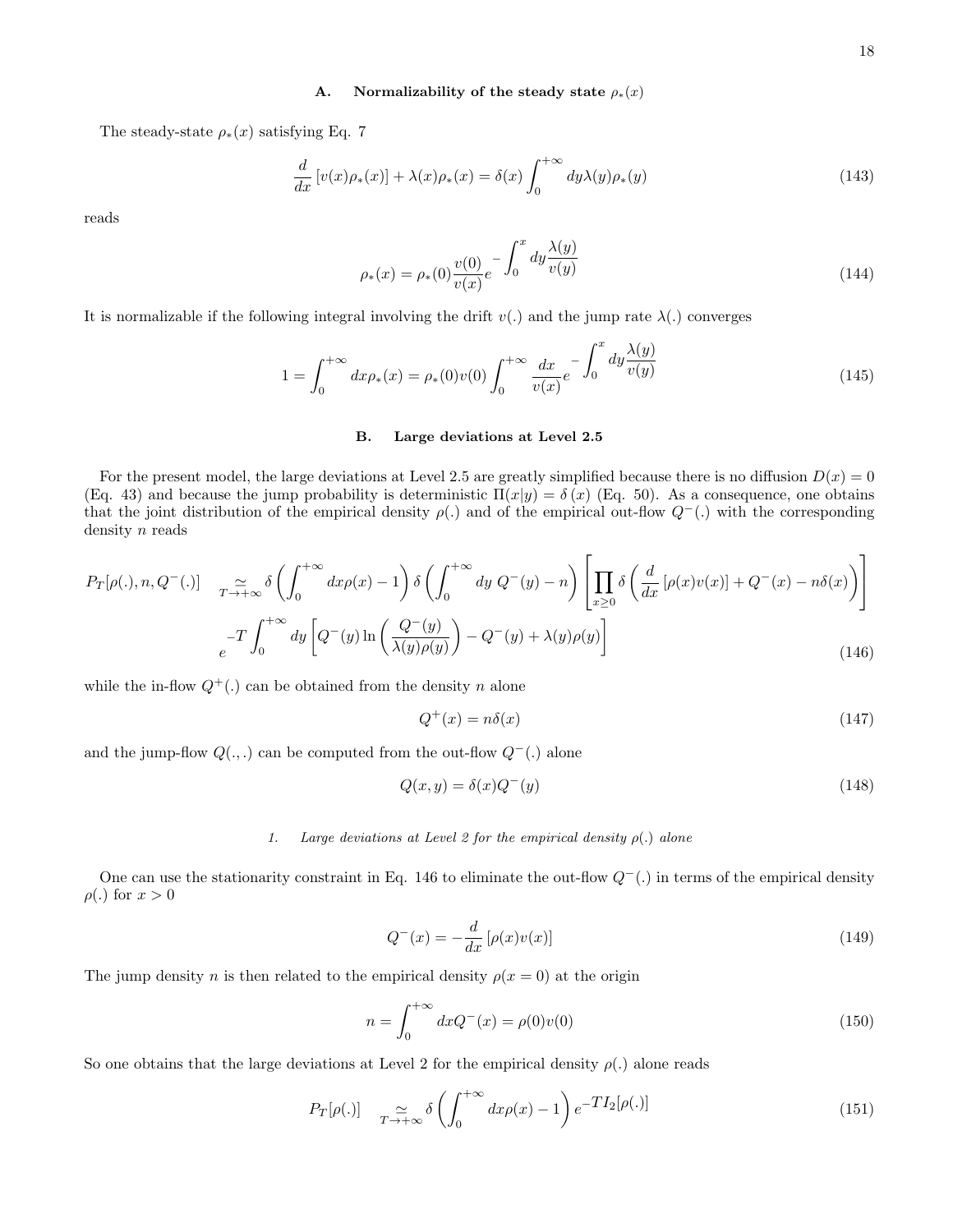where the rate function at Level 2 reads

$$
I_2[\rho(.)] \equiv \int_0^{+\infty} dx \left[ \left( -\frac{d}{dx} \left[ \rho(x)v(x) \right] \right) \ln \left( \frac{\left( -\frac{d}{dx} \left[ \rho(x)v(x) \right] \right)}{\lambda(x)\rho(x)} \right) + \frac{d}{dx} \left[ \rho(x)v(x) \right] + \lambda(x)\rho(x) \right]
$$
  

$$
= \int_0^{+\infty} dx \left( -\frac{d}{dx} \left[ \rho(x)v(x) \right] \right) \ln \left( \frac{\left( -\frac{d}{dx} \left[ \rho(x)v(x) \right] \right)}{\frac{\lambda(x)}{v(x)}} \right) + \int_0^{+\infty} dx \frac{d}{dx} \left( \left[ \rho(x)v(x) \right] \ln \left[ \rho(x)v(x) \right] \right) + \int_0^{+\infty} dx \lambda(x)\rho(x) dx
$$

$$
= \int_0^{+\infty} dx \left( -\frac{d}{dx} \left[ \rho(x)v(x) \right] \right) \ln \left( \frac{\left( -\frac{d}{dx} \left[ \rho(x)v(x) \right] \right)}{\frac{\lambda(x)}{v(x)}} \right) - \left[ \rho(0)v(0) \right] \ln \left[ \rho(0)v(0) \right] + \int_0^{+\infty} dx \lambda(x) \rho(x) \tag{152}
$$

## 2. Large deviations for the large deviations for the out-flow  $Q^{-}$  (.) and the density n alone

One can instead use the stationarity constraint to eliminate the empirical density  $\rho(.)$  in terms of the out-flow  $Q^-(.)$ 

$$
\rho(x) = \frac{1}{v(x)} \int_{x}^{+\infty} dy Q^{-}(y) \tag{153}
$$

The normalization of the empirical density becomes

$$
\int_0^{+\infty} dx \rho(x) = \int_0^{+\infty} dy Q^-(y) \int_0^y \frac{dx}{v(x)} \tag{154}
$$

So one obtains the large deviation form

$$
P_T[n, Q^-(.)] \quad \underset{T \to +\infty}{\simeq} \delta \left( \int_0^{+\infty} dy Q^-(y) \int_0^y \frac{dx}{v(x)} - 1 \right) \delta \left( \int_0^{+\infty} dy Q^-(y) - n \right) e^{-T I[n, Q^-(.)]} \tag{155}
$$

with the rate function translated from Eq. 152

$$
I[n, Q^{-}(.)] = \int_0^{+\infty} dx Q^{-}(x) \ln\left(\frac{Q^{-}(x)}{\frac{\lambda(x)}{v(x)}}\right) - n \ln n + \int_0^{+\infty} dx \frac{\lambda(x)}{v(x)} \int_x^{+\infty} dy Q^{-}(y)
$$

$$
= \int_0^{+\infty} dy Q^{-}(y) \ln\left(\frac{Q^{-}(y)}{\frac{\lambda(y)}{v(y)}}\right) - n \ln n + \int_0^{+\infty} dy Q^{-}(y) \int_0^y dx \frac{\lambda(x)}{v(x)}
$$

$$
= \int_0^{+\infty} dy Q^{-}(y) \ln\left(\frac{Q^{-}(y)}{\frac{\lambda(y)}{v(y)}e^{-\int_0^y dx \frac{\lambda(x)}{v(x)}\eta}}\right)
$$
(156)

## C. Excursions between jumps

The excursion kernel reduces to Eq. 92 for  $x=0$  and  $y\geq 0$ 

$$
W(\tau, y|0) = W_+^{sp}(y|0)\delta\left(\tau - \int_0^y \frac{dz}{v(z)}\right)
$$
\n(157)

with Eq. 95

$$
W_{+}^{sp}(y|0) = \frac{\lambda(y)}{v(y)} e^{-\int_0^y dz \frac{\lambda(z)}{v(z)}} = -\frac{d}{dy} e^{-\int_0^y dz \frac{\lambda(z)}{v(z)}}
$$
(158)

For the present model, the empirical excursions can be rewritten in terms of the out-flow  $Q^-(.)$ 

$$
q^{sp}(y,x) = Q^{-}(y)\delta(x)
$$
  

$$
q(\tau, y, x) = Q^{-}(y)\delta(x)\delta\left(\tau - \int_0^y \frac{dz}{v(z)}\right)
$$
 (159)

and thus do not contain additional information with respect to the previous subsections.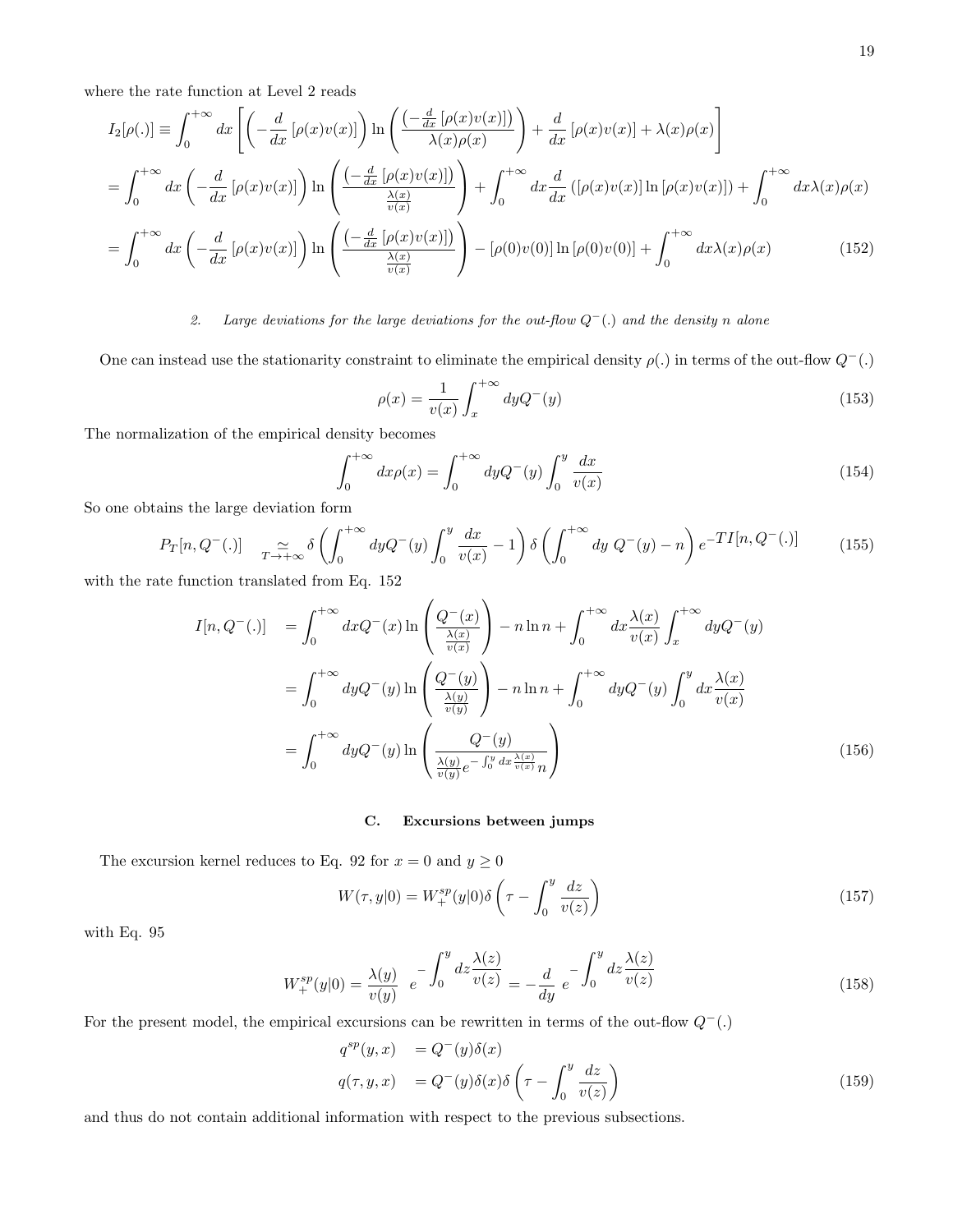# VIII. EXAMPLE: JUMP-DRIFT PROCESS  $[v(x) = v, \lambda(x) = \lambda]$  WITH  $\Pi^{detect}(x|y) = \delta(x - \gamma y)$

As an example where the new position x after the jump follows some non-trivial deterministic rule  $x = \Phi(y)$  (Eq. 46), let us consider the positive jump-drift process  $x(t) \geq 0$  without diffusion  $D(x) = 0$ , with the uniform positive velocity  $v(x) = v > 0$  and with the uniform jump rate  $\lambda(y) = \lambda$ , while the jump probability of parameter  $\gamma \in ]0,1[$ (for instance  $\gamma = \frac{1}{2}$ )

$$
\Pi^{deter}(x|y) = \delta(x - \gamma y) \tag{160}
$$

describes backward jumps from y to  $x = \gamma y < y$  [78].

#### A. Steady state  $\rho_*(x)$  via its moments

The dynamics of Eq. 2

$$
\frac{\partial \rho_t(x)}{\partial t} = -\frac{d}{dx} \left[ v \rho_t(x) \right] - \lambda \rho_t(x) + \lambda \int dy \ \delta(x - \gamma y) \rho_t(y) \tag{161}
$$

yields that the integer moments

$$
\langle x^k \rangle_t \equiv \int_0^{+\infty} dx x^k \rho_t(x) \tag{162}
$$

satisfy the closed dynamical equations

$$
\frac{\partial \langle x^k \rangle_t}{\partial t} = kv \langle x^{k-1} \rangle_t - \lambda (1 - \gamma^k) \langle x^k \rangle_t \tag{163}
$$

where the first terms  $k = 1$  and  $k = 2$  read

$$
\frac{\partial \langle x \rangle_t}{\partial t} = v - \lambda (1 - \gamma) \langle x \rangle_t
$$
  
\n
$$
\frac{\partial \langle x^2 \rangle_t}{\partial t} = 2v \langle x \rangle_t - \lambda (1 - \gamma^2) \langle x^2 \rangle_t
$$
 (164)

As a consequence, the moments of the steady state  $\rho_*(x)$  can be computed recursively

$$
\langle x \rangle_* = \frac{v}{\lambda(1-\gamma)}
$$
  
\n
$$
\langle x^2 \rangle_* = \frac{2v}{\lambda(1-\gamma^2)} \langle x \rangle_* = \frac{2v^2}{\lambda^2(1-\gamma)(1-\gamma^2)}
$$
  
\n
$$
\langle x^k \rangle_* = \frac{kv}{\lambda(1-\gamma^k)} \langle x^{k-1} \rangle_* = \left(\frac{v}{\lambda}\right)^k \frac{k!}{\prod_{k'=1}^k (1-\gamma^{k'})}
$$
\n(165)

and lead to the serie representation of the Laplace transform

$$
\hat{\rho}_*(s) \equiv \int_0^{+\infty} dx e^{-sx} \rho_*(x) = \sum_{k=0}^{+\infty} \frac{(-s)^k}{k!} \langle x^k \rangle_* = \sum_{k=0}^{+\infty} \frac{(-s\frac{v}{\lambda})^k}{\prod_{k'=1}^k (1 - \gamma^{k'})}
$$
(166)

The conditions for the existence of the steady state are analyzed in [78] for the more general models where both the drift  $v(x)$  and the jump rate  $\lambda(x)$  are polynomial functions of x.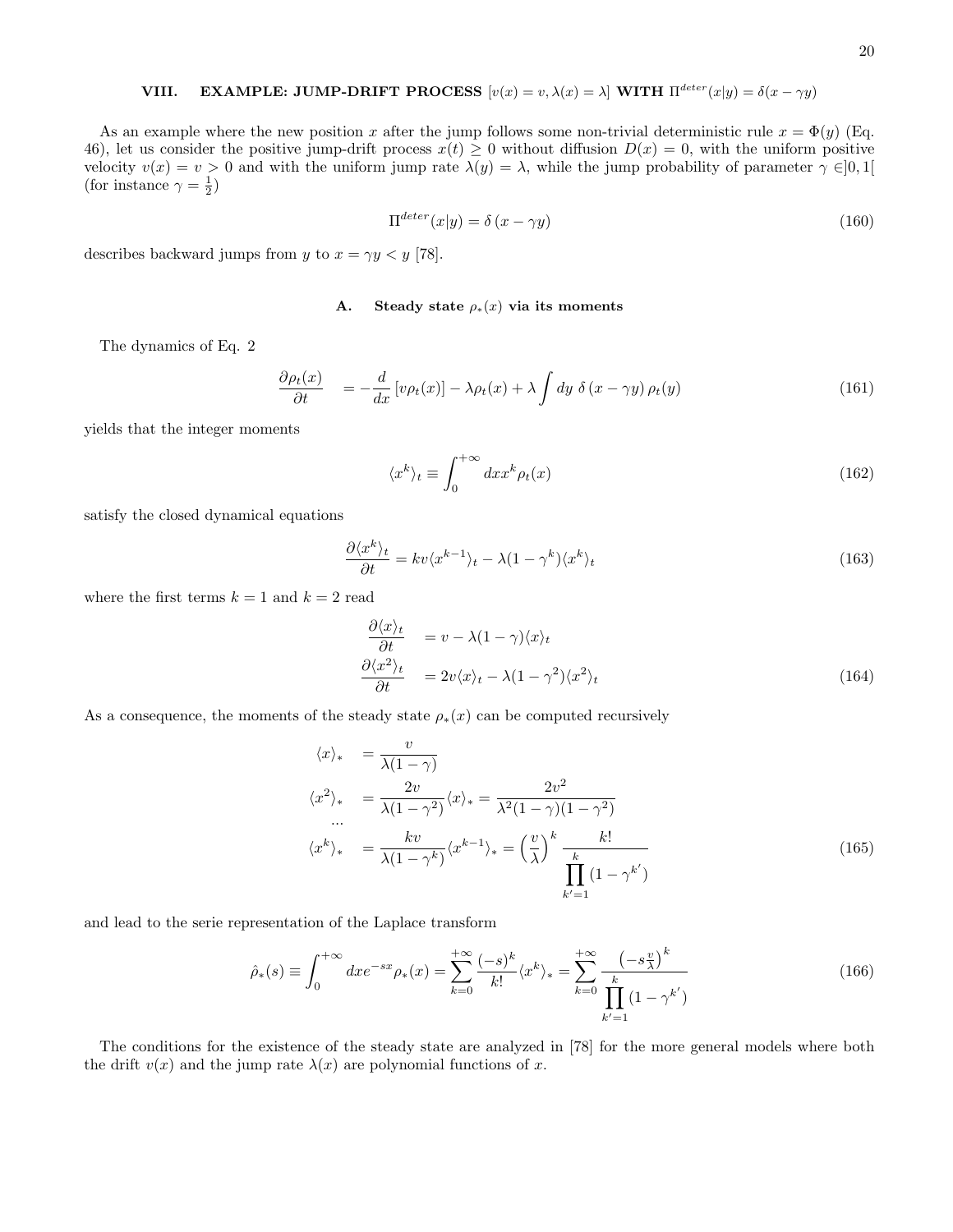#### B. Large deviations at Level 2.5

Since there is no diffusion  $D(x) = 0$  and since the jump probability is deterministic  $\Pi(x|y) = \delta(x - \gamma y)$ , the large deviations at Level 2.5 simplify (Eqs 43 and 50) into the joint distribution of the empirical density  $\rho(.)$  and of the empirical out-flow  $Q^{-}$ (.) with the corresponding density n

$$
P_T[\rho(.), n, Q^-(.)] \quad \underset{c}{\sim} \underset{d}{\sim} \delta \left( \int_0^{+\infty} dx \rho(x) - 1 \right) \delta \left( \int_0^{+\infty} dy \ Q^-(y) - n \right) \left[ \prod_{x \ge 0} \delta \left( v \rho'(x) + Q^-(x) - \frac{1}{\gamma} Q^-(\frac{x}{\gamma}) \right) \right]
$$

$$
-T \int_0^{+\infty} dy \left[ Q^-(y) \ln \left( \frac{Q^-(y)}{\lambda \rho(y)} \right) - Q^-(y) + \lambda \rho(y) \right]
$$
(167)

while the jump-flow  $Q(.,.)$  and the in-flow  $Q^+(.)$  can be computed from the out-flow  $Q^-(.)$ 

$$
Q(x, y) = \delta(x - \gamma y)Q^{-}(y)
$$
  
\n
$$
Q^{+}(x) = \frac{1}{\gamma}Q^{-}\left(\frac{x}{\gamma}\right)
$$
\n(168)

One can use the stationarity constraint to eliminate the empirical density  $\rho(.)$  in terms of the out-flow  $Q^{-}(.)$ 

$$
\rho(x) = \frac{1}{v} \int_{x}^{\frac{x}{\gamma}} dy Q^{-}(y) \tag{169}
$$

The normalization of the empirical density becomes

$$
\int_0^{+\infty} dx \rho(x) = \frac{1}{v} \int_0^{+\infty} dy Q^-(y) \int_{\gamma y}^y dx = \frac{1-\gamma}{v} \int_0^{+\infty} dy y Q^-(y)
$$
 (170)

So the large deviations for the out-flow  $Q^{-}$ (.) and the density n reduce to

$$
P_T[n, Q^-(.)] \quad \underset{c}{\simeq} \widetilde{\delta} \left( \frac{1 - \gamma}{v} \int_0^{+\infty} dy y Q^-(y) - 1 \right) \delta \left( \int dy \ Q^-(y) - n \right)
$$

$$
-T \left[ -n + \lambda + \int_0^{+\infty} dx Q^-(x) \ln \left( \frac{Q^-(x)}{\frac{\lambda}{v} \int_x^{\frac{x}{\gamma}} dy Q^-(y)} \right) \right]
$$
(171)

#### C. Large deviations for excursions between jumps

Here the excursion kernel reduces to Eq. 92

$$
W(\tau, y|x) = W_+^{sp}(y|x)\delta\left(\tau - \int_x^y \frac{dz}{v}\right) = W_+^{sp}(y|x)\delta\left(\tau - \frac{y-x}{v}\right)
$$
\n(172)

with Eq. 95 for  $y \geq x$ 

$$
W_+^{sp}(y|x) = \frac{\lambda}{v} e^{-\int_x^y dz \frac{\lambda}{v}} = \frac{\lambda}{v} e^{-\frac{\lambda}{v}(y-x)}
$$
\n(173)

The empirical excursions contain the same delta function for the duration  $\tau$  as in Eq 172

$$
q(\tau, y, x) = q^{sp}(y, x)\delta\left(\tau - \frac{y - x}{v}\right)
$$
\n(174)

where the spatial part  $q^{sp}(y, x)$  defined for  $y \geq x$  can fluctuate according to the conditional probability of Eq. 137

$$
\mathcal{P}_T^{conditional}[q^{sp}(.,.)|\rho(.), Q^-(.)] \underset{T \to +\infty}{\simeq} e^{-T\mathcal{I}^{conditional}[p(.), Q^-(.), q^{sp}(.,.)]}
$$
\n
$$
\left[ \prod_{x>0} \delta\left( \int_x^{+\infty} dy \ q^{sp}(y,x) - \frac{1}{\gamma} Q^-(\frac{x}{\gamma}) \right) \right] \left[ \prod_{y>0} \delta\left( \int_0^y dx \ q^{sp}(y,x) - Q^-(y) \right) \right]
$$
\n(175)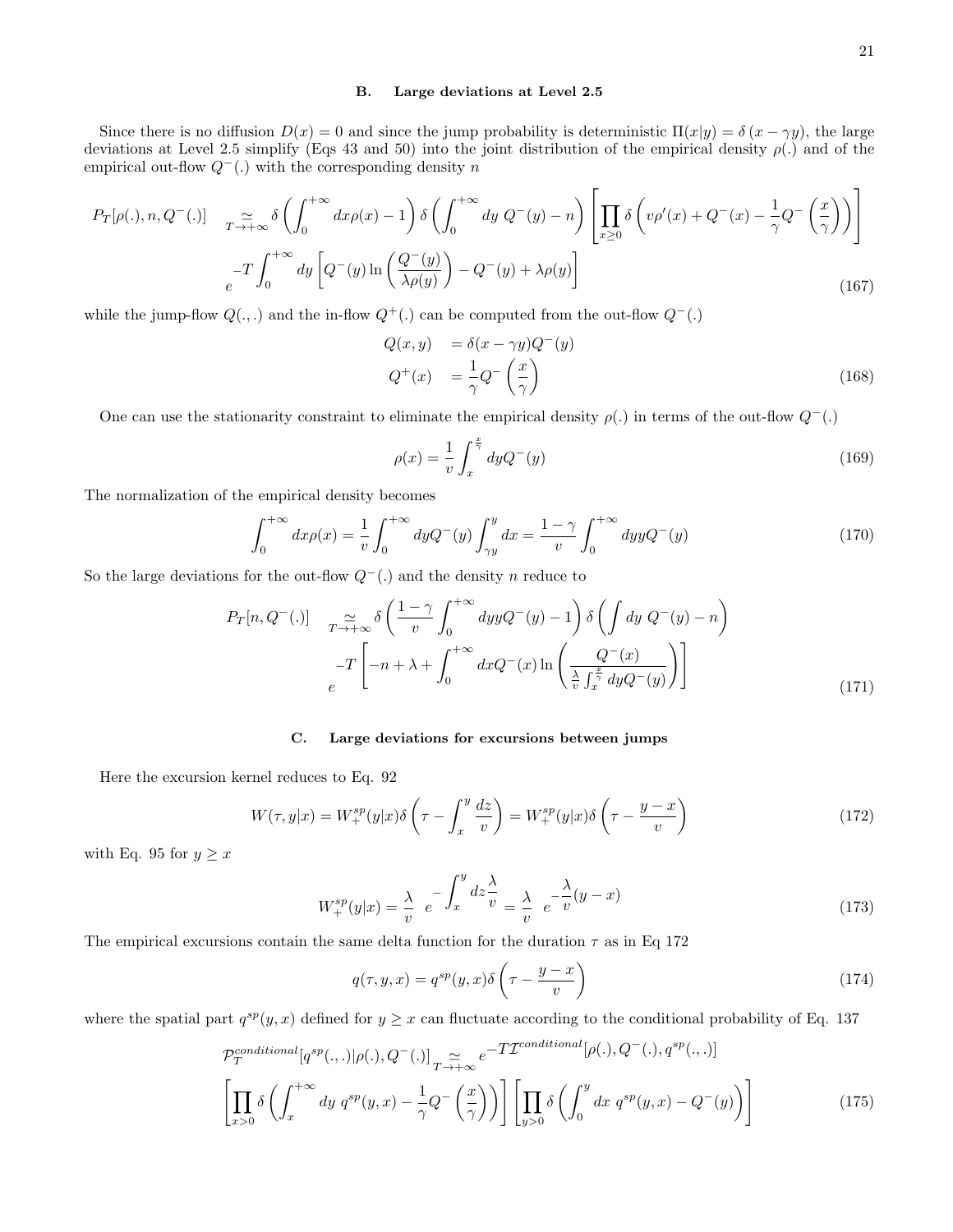where the conditional rate function (Eq. 140)

$$
\mathcal{I}^{conditional}[\rho(.), Q^{-}(.), q^{sp}(., .)] = \int_{0}^{+\infty} dx \int_{x}^{+\infty} dy \ q^{sp}(y, x) \ln\left(\frac{q^{sp}(y, x)}{\frac{Q^{-}(y)}{\rho(y)v} e^{-\int_{x}^{y} dz \frac{Q^{-}(z)}{\rho(z)v} \frac{1}{\gamma}Q^{-}\left(\frac{x}{\gamma}\right)}}\right)
$$
(176)

governs the fluctuations around the optimal value

$$
q_{opt}^{sp}(y,x) = \frac{Q^{-}(y)}{\rho(y)v} e^{-\int_x^y dz \frac{Q^{-}(z)}{\rho(z)v}} \frac{1}{\gamma} Q^{-}\left(\frac{x}{\gamma}\right)
$$
\n(177)

once  $[\rho(.)$ ,  $Q^-(.)$  are given.

# IX. EXAMPLE OF JUMP-DRIFT PROCESS  $[v(x) = -x, \lambda(x) = \lambda]$ WITH  $\Pi(x|y) = \theta(x \ge y)\alpha e^{-\alpha(x-y)}$

In this section, we consider the case of the positive jump-drift process with the linear negative drift  $v(x) = -x$ , with the uniform jump rate  $\lambda(x) = \lambda$ , and where the jump probability describes positive jumps whose amplitude  $z = x - y \geq 0$  is exponentially distributed

$$
\Pi_{\alpha}^{exp}(x|y) = \alpha e^{-\alpha(x-y)} \quad \text{for} \quad x \in [y, +\infty[ \tag{178}
$$

This exponential distribution is often considered in soil moisture models in order to represent rainfall events [6–9].

## A. Steady state  $\rho_*(x)$

The steady-state  $\rho_*(x)$  satisfying Eq. 7

$$
\frac{d}{dx}\left[-x\rho_*(x)\right] + \lambda \rho_*(x) = \int_0^x dy\alpha e^{-\alpha(x-y)}\lambda \rho_*(y) \tag{179}
$$

is the Gamma-law of shape parameter  $\lambda$  and of scale parameter  $\frac{1}{\alpha}$ 

$$
\rho_*(x) = \frac{\alpha^\lambda}{\Gamma(\lambda)} x^{\lambda - 1} e^{-\alpha x} \tag{180}
$$

## B. Large deviations at Level 2.5

Since there is no diffusion  $D(x) = 0$  (Eq. 43) and since the jumps have a positive amplitude  $z = x - y \ge 0$ , the large deviations at Level 2.5 read

$$
P_T^{2.5[D(.)=0]}[\rho(.), n, Q^{\pm}(.) , Q(., .)] \underset{T \to +\infty}{\simeq} C_{2.5}^{[D(.)=0]}[\rho(.), n, Q^{\pm}(.) , Q(., .)] e^{-T \left[ I_{2.5}^{[\lambda]}[\rho(.), Q^-(.)] + I_{2.5}^{[\Pi]}[Q^-(.) , Q(., .)] \right]} (181)
$$

with the constraints

$$
C_{2.5}^{[D(.)=0]}[\rho(.), n, Q^{\pm}(.) , Q(., .)] = \delta \left( \int_0^{+\infty} dx \rho(x) - 1 \right) \delta \left( \int_0^{+\infty} dy \ Q^-(y) - n \right) \delta \left( \int_0^{+\infty} dx \ Q^+(x) - n \right) \tag{182}
$$

$$
\left[ \prod_{x \ge 0} \delta \left( \frac{d}{dx} \left[ -x \rho(x) \right] + Q^-(x) - Q^+(x) \right) \right] \left[ \prod_{x \ge 0} \delta \left( \int_0^x dy \ Q(x, y) - Q^+(x) \right) \right] \left[ \prod_{y \ge 0} \delta \left( \int_y^{+\infty} dx \ Q(x, y) - Q^-(y) \right) \right]
$$

and with the two contributions to the rate function

$$
I_{2.5}^{[\mathcal{N}]}[\rho(.), Q^{-}(.)] = \int_{0}^{+\infty} dy \left[ Q^{-}(y) \ln \left( \frac{Q^{-}(y)}{\lambda \rho(y)} \right) - Q^{-}(y) + \lambda \rho(y) \right]
$$

$$
I_{2.5}^{[\Pi(x|y) = \alpha e^{-\alpha(x-y)}]}[Q^{-}(.), Q(., .)] = \int_{0}^{+\infty} dy \int_{x}^{+\infty} dx Q(x, y) \ln \left( \frac{Q(x, y)}{\alpha e^{-\alpha(x-y)}Q^{-}(y)} \right)
$$
(183)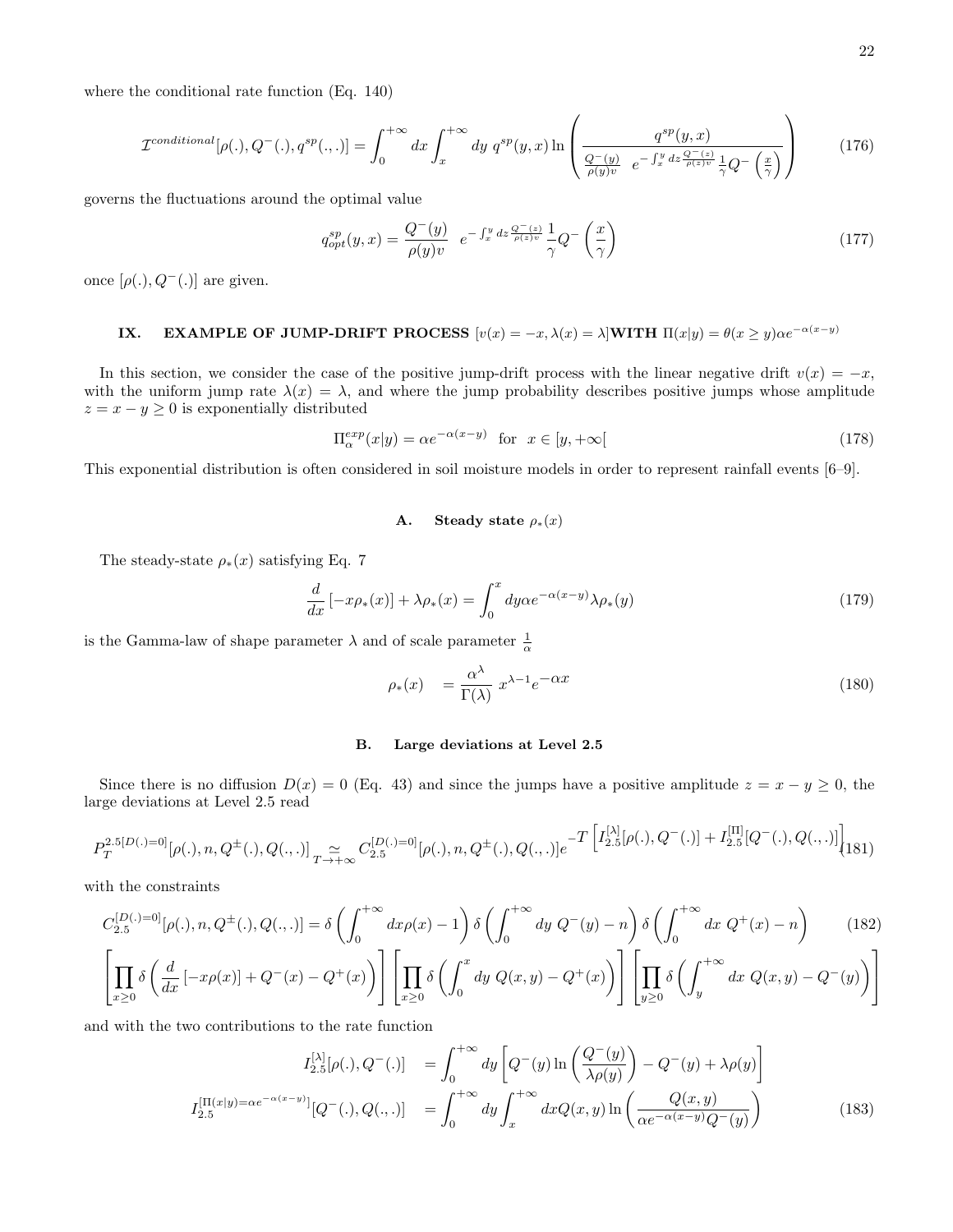Since the jump probability is given by the exponential form of Eq. 178, the contraction over the jump flow  $Q(.,.)$ can be explicitly computed : the joint distribution of  $[\rho(.), n, Q^{\pm}(.)]$  reads (Eq. 79)

$$
P_T^{\left[\Pi_{\alpha}^{exp}(x|y) = \alpha e^{-\alpha(x-y)}\right]}[\rho(.), n, Q^{\pm}(.)]_{T \to +\infty} \delta\left(\int_0^{+\infty} dx \rho(x) - 1\right) \left[\prod_{x>0} \delta\left(\frac{d}{dx} \left[-x\rho(x)\right] + Q^-(x) - Q^+(x)\right)\right]
$$

$$
\delta\left(\int_0^{+\infty} dy \ Q^-(y) - n\right) \delta\left(\int_0^{+\infty} dx \ Q^+(x) - n\right) e^{-T\left(I_{2.5}^{\left[\lambda\right]}[\rho(.), Q^-(.)]\right) + I_{\alpha}^{exp}[Q^+(.),\rho(.)]\right) \tag{184}
$$

with the rate function contribution of Eq. 78 after taking into account  $j(x) = -x\rho(x)$ 

$$
I_{\alpha}^{exp}[Q^{+}(.) , \rho(.)] \equiv \int_0^{+\infty} dx \left[ Q^{+}(x) \ln \left( \frac{Q^{+}(x)}{\alpha x \rho(x)} \right) - Q_{+}(x) + \alpha x \rho(x) \right]
$$
(185)

## C. Large deviations for excursions between jumps

Here the excursion kernel reduces to Eq. 92

$$
W(\tau, y|x) = W_{-}^{sp}(y|x)\delta\left(\tau - \int_{y}^{x} \frac{dz}{z}\right) = W_{-}^{sp}(y|x)\delta\left(\tau - \ln\left(\frac{x}{y}\right)\right)
$$
(186)

with Eq. 97 for  $0 \le y \le x$ 

$$
W_{-}^{sp}(y|x) = \frac{\lambda}{y} e^{-\int_{y}^{x} dz \frac{\lambda}{z}} = \frac{\lambda y^{\lambda - 1}}{x^{\lambda}} \text{ for } y \in [0, x]
$$
 (187)

The conditional probability to see spatial excursions  $q^{sp}(.,.)$  once all the other empirical observables are given reads (Eq. 137)

$$
\mathcal{P}_T^{conditional}[q^{sp}(.,.)|\rho(.),n,Q^{\pm}(.)]\sum_{T\to+\infty}e^{-T\mathcal{I}^{conditional}[\rho(.),Q^{\pm}(.),q^{sp}(.,.)]}
$$

$$
\left[\prod_{x\geq 0}\delta\left(\int_0^x dy\ q^{sp}(y,x)-Q^+(x)\right)\right]\left[\prod_{y\geq 0}\delta\left(\int_y^{+\infty} dx\ q^{sp}(y,x)-Q^-(y)\right)\right]
$$
(188)

where the conditional rate function (Eq. 140)

$$
\mathcal{I}^{conditional}[\rho(.), Q^{\pm}(.) , q^{sp}(., .)] = \int_{0}^{+\infty} dx \int_{0}^{x} dy q^{sp}(y, x) \ln \left( \frac{q^{sp}(y, x)}{\frac{Q^{-}(y)}{y \rho(y)}} e^{-\int_{y}^{x} dz \frac{Q^{-}(z)}{z \rho(z)}} Q^{+}(x) \right)
$$
(189)

governs the fluctuations around the optimal value

$$
q_{opt}^{sp}(y,x) = \frac{Q^{-}(y)}{y\rho(y)} e^{-\int_{y}^{x} dz \frac{Q^{-}(z)}{z\rho(z)}} Q^{+}(x)
$$
\n(190)

once  $[\rho(.)$ ,  $Q^{\pm}(.)$  are given.

# **X.** EXAMPLE : JUMP-DIFFUSION  $[D(x) = D, v(x) = 0, \lambda(x) = \lambda]$  WITH RESETTING  $\Pi^{reset}(x|y) = R(x)$

As an example of stochastic resetting (see the review [11] and references therein) towards an arbitrary probability distribution  $R(x)$  (Eq. 61)

$$
\Pi^{reset}(x|y) = R(x) \tag{191}
$$

instead of the resetting towards the origin discussed in section VII, let us consider the jump-diffusion process without drift  $v(x) = 0$ , with uniform diffusion coefficient  $D(x) = D$  and uniform jump rate  $\lambda(x) = \lambda$ .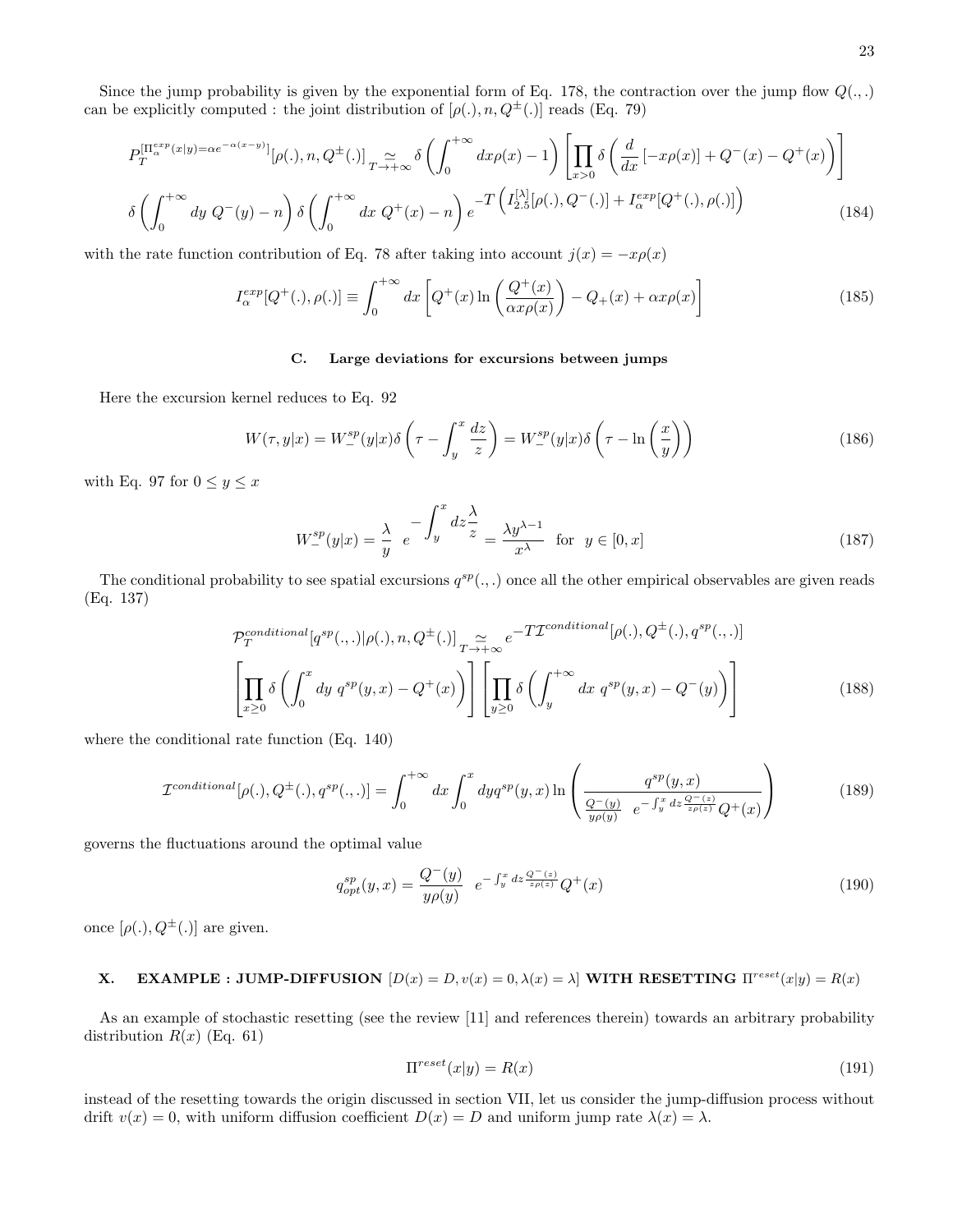## A. Steady state  $\rho_*(x)$

The steady-state  $\rho_*(x)$  satisfying Eq. 7

$$
-D\frac{d^2\rho_*(x)}{d^2x} + \lambda \rho_*(x) = \lambda R(x) \tag{192}
$$

can be written as

$$
\rho_*(x) = \int_{-\infty}^{+\infty} dx_0 G(x, x_0) R(x_0)
$$
\n(193)

where the Green function  $G(x, x_0)$  satisfying

$$
-D\frac{d^2G(x, x_0)}{dx^2} + \lambda G(x, x_0) = \lambda \delta(x - x_0)
$$
\n(194)

corresponds to the elementary solution associated to the deterministic resetting towards  $x_0$ . The solution that is well-behaved at  $x\to\pm\infty$ 

$$
G(x, x_0) = \frac{1}{2} \sqrt{\frac{\lambda}{D}} e^{-\left|x - x_0\right|} \sqrt{\frac{\lambda}{D}}
$$
\n(195)

yields the steady state (Eq. 193)

$$
\rho_*(x) = \frac{1}{2} \sqrt{\frac{\lambda}{D}} \left[ e^{-x\sqrt{\frac{\lambda}{D}}} \int_{-\infty}^x dx_0 R(x_0) e^{x_0\sqrt{\frac{\lambda}{D}}} + e^{-x\sqrt{\frac{\lambda}{D}}} \int_x^{+\infty} dx_0 R(x_0) e^{-x_0\sqrt{\frac{\lambda}{D}}} \right]
$$
(196)

## B. Large deviations at Level 2.5

For the present model, the large deviations at Level 2.5 of Eq. 23 read with the constraints  $C_{2.5}[\rho(.), j(.), Q(., .)]$ given in Eq. 24

$$
P_T^{2.5}[\rho(.), j(.), n, Q^{\pm}(.) , Q(., .)]_{T \to +\infty} C_{2.5}[\rho(.), j(.), n, Q^{\pm}(.) , Q(., .)]
$$
  

$$
-T \left[ I_{2.5}^{[D]}[\rho(.), j(.)] + I_{2.5}^{[\lambda]}[\rho(.), Q^{-}(.)] + I_{2.5}^{[\Pi]}[Q^{-}(.) , Q(., .)] \right]
$$
(197)

with the three contributions to the rate function

$$
I_{2.5}^{[D]}[\rho(.), j(.)] = \int_{-\infty}^{+\infty} \frac{dx}{4D\rho(x)} [j(x) + D\rho'(x)]^2
$$
  
\n
$$
I_{2.5}^{[\lambda]}[\rho(.), Q^{-}(.)] = \int_{-\infty}^{+\infty} dy \left[ Q^{-}(y) \ln \left( \frac{Q^{-}(y)}{\lambda \rho(y)} \right) - Q^{-}(y) + \lambda \rho(y) \right]
$$
  
\n
$$
I_{2.5}^{[\Pi]}[Q^{-}(.), Q(., .)] = \int dx \int dy Q(x, y) \ln \left( \frac{Q(x, y)}{R(x)Q^{-}(y)} \right)
$$
\n(198)

Since the jump probability corresponds to the stochastic resetting form of Eq. 191, the contraction over the jump flow  $Q(.,.)$  can be explicitly computed : the joint distribution of  $[\rho(.), n, Q^{\pm}(.)]$  reads (Eq 67) reads

$$
P_T^{\Pi^{reset}(x|y)=R(x)}[\rho(.), j(.), n, Q^{\pm}(.)]_{T \to +\infty} \delta\left(\int dx \rho(x) - 1\right) \left[\prod_x \delta\left(j'(x) + Q^-(x) - Q^+(x)\right)\right]
$$
(199)  

$$
\delta\left(\int dy \ Q^-(y) - n\right) \delta\left(\int dx \ Q^+(x) - n\right) e^{-T\left(I_{2.5}^{[D]}[\rho(.), j(.)]\right) + I_{2.5}^{[\lambda]}[\rho(.), Q^-(.)] + I^{[R]}[n, Q^+(.)]\right)
$$

with the last contribution of the rate function

$$
I^{[R]}[n, Q^+(\mathbf{.})] \equiv \int_{-\infty}^{+\infty} dx Q^+(x) \ln\left(\frac{Q^+(x)}{nR(x)}\right) \tag{200}
$$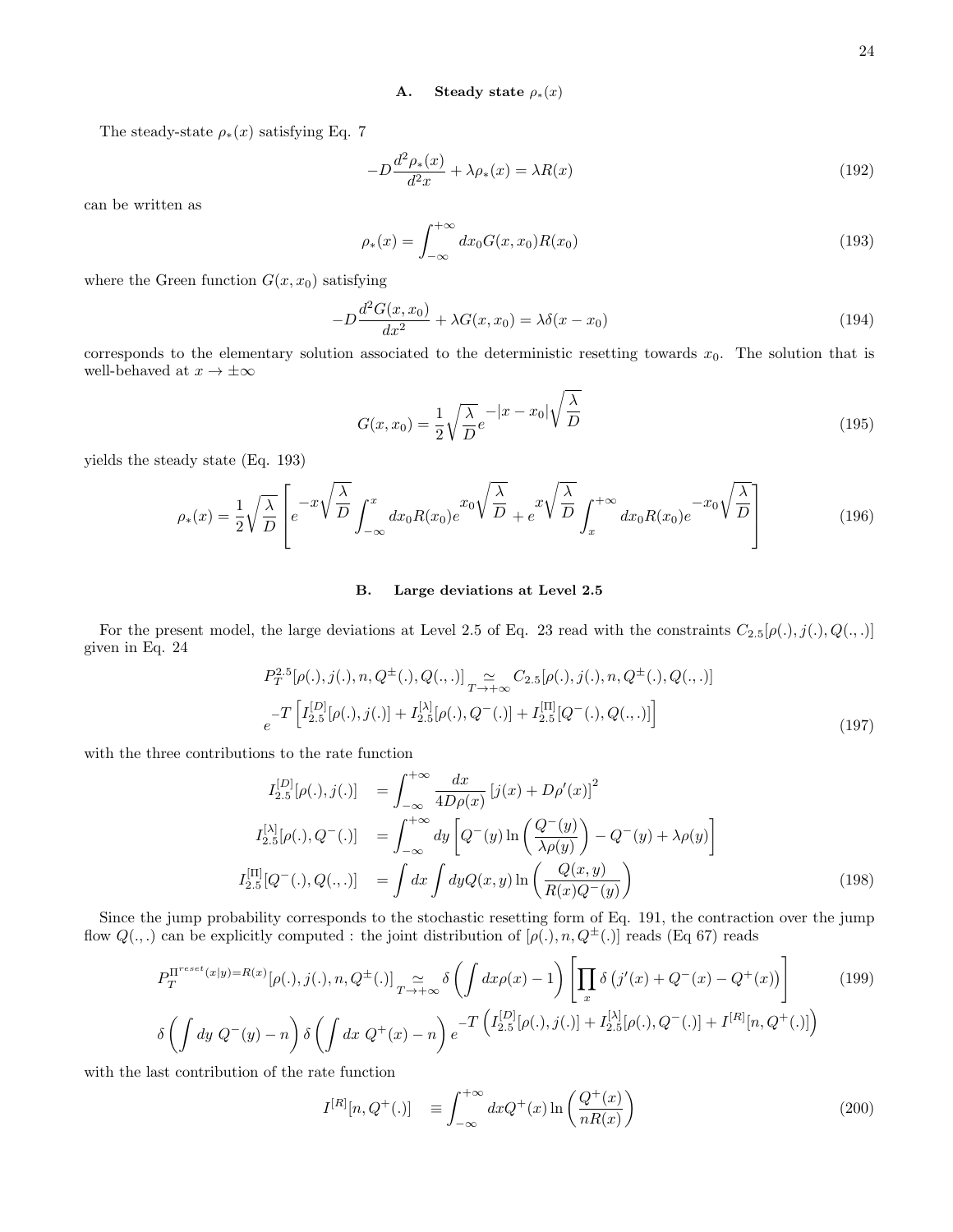#### C. Large deviations for the jumps and for the excursions between jumps

Since the jump rate is uniform  $\lambda(x) = \lambda$ , the excursion kernel of Eq. 103 is factorized

$$
W(\tau, y|x) = E^{exc}(\tau)P^{free}_{\tau}(y|x)
$$
\n(201)

into the normalized exponential probability to see the duration  $\tau \in ]0, +\infty[$ 

$$
E^{exc}(\tau) = \lambda e^{-\tau \lambda} \tag{202}
$$

and into the gaussian free propagator (uniform diffusion  $D(y) = D$  without drift  $v(y) = 0$ )

$$
P_{\tau}^{free}(y|x) = \frac{1}{\sqrt{4\pi D\tau}}e^{-\frac{(y-x)^2}{4D\tau}}\tag{203}
$$

The large deviations for the empirical jumps and for the empirical excursions between jumps of Eq. 114 read with the constraints  $C[n; Q^{\pm}(.); Q(., .); q(.); q(., ., .)]$  given in Eq. 115

$$
\mathcal{P}_{T}[n; Q^{\pm}(.); Q(.,.); q(.),; q(.,.,.)] \quad \underset{c}{\approx} \mathcal{C}[n; Q^{\pm}(.); Q(.,.); q(.),; q(.,.,.)]
$$
\n
$$
-T \left[ \int dx \int dy Q(x,y) \ln \left( \frac{Q(x,y)}{R(x)Q^-(y)} \right) + \mathcal{I}^{[W]}[Q^+(\cdot); q(.,.,.)] \right] \tag{204}
$$

where the rate function contribution involving the excursion kernel  $W(\tau, y|x)$  of Eq. 201 reads

$$
\mathcal{I}^{[W]}[Q^+(\cdot);q(\cdot,\cdot,\cdot)]=\int_0^{+\infty}d\tau\int dx\int dy\ q(\tau,y,x)\ln\left(\frac{q(\tau,y,x)}{\frac{\lambda}{\sqrt{4\pi D\tau}}e^{-\tau\lambda-\frac{(y-x)^2}{4D\tau}}Q^+(x)}\right) \tag{205}
$$

# **XI.** EXAMPLE OF JUMP-DIFFUSION  $[D(x) = D, v(x) = -x, \lambda(x) = \lambda]$  WITH  $\Pi(x|y) = H(x - y)$

As last example, let us consider the case of uniform diffusion  $D(x) = D$  with the linear drift towards the origin  $v(x) = -x$ , with uniform jump rate  $\lambda(x) = \lambda$ , while the jump probability involves an arbitrary function  $H(z)$  of the amplitude  $z = x - y$ 

$$
\Pi(x|y) = H(x - y) \tag{206}
$$

#### A. Steady state  $\rho_*(x)$  and its Fourier transform  $\hat{\rho}_*(k)$

Eq. 7 for the steady-state  $\rho_*(x)$ 

$$
-D\frac{d^2\rho_*(x)}{d^2x} - \frac{d}{dx}\left[x\rho_*(x)\right] + \lambda\rho_*(x) = \lambda \int dy H(x-y)\rho_*(y) \tag{207}
$$

can be translated in terms of the Fourier transforms

$$
\hat{\rho}_{*}(k) \equiv \int_{-\infty}^{+\infty} dx e^{ikx} \rho_{*}(x) \n\hat{H}(k) \equiv \int_{-\infty}^{+\infty} dz e^{ikz} H(z)
$$
\n(208)

into the first-order differential equation in  $k$ 

$$
\frac{d\hat{\rho}_*(k)}{dk} = -Dk\hat{\rho}_*(k) + \lambda \left(\frac{\hat{H}(k) - 1}{k}\right)\hat{\rho}_*(k)
$$
\n(209)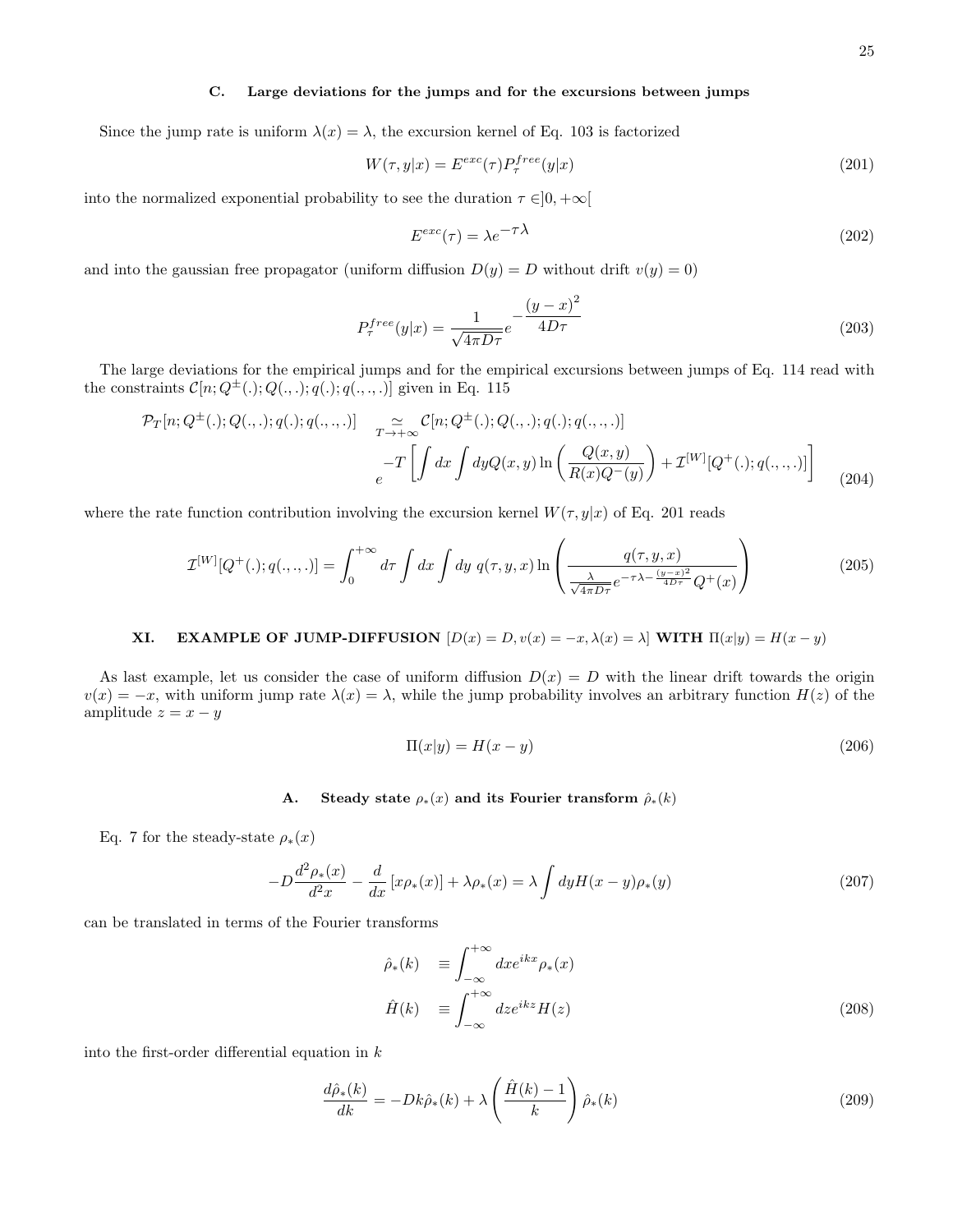Using the normalization of the steady state

$$
\hat{\rho}_*(k=0) = \int_{-\infty}^{+\infty} dx \rho_*(x) = 1 \tag{210}
$$

the solution of Eq. 209 reads

$$
\hat{\rho}_*(k) = e^{-\frac{Dk^2}{2} - \lambda \int_0^k dk'} \left( \frac{1 - \hat{H}(k')}{k'} \right)
$$
\n(211)

# 1. Example of symmetric Lévy jumps  $H(z) = L_{\mu}(z)$  of index  $\mu \in ]0,2[$

An interesting example is when the size  $z = x - y$  of the jump is drawn with the Lévy symmetric stable law  $H(z) = L_{\mu}(z)$  of index  $\mu \in ]0,2[$  and of characteristic scale  $\Delta$ 

$$
H(z) = L_{\mu}(z) = \int_{-\infty}^{+\infty} \frac{dk}{2\pi} e^{-ikz - \Delta^{\mu}|k|^{\mu}}
$$
\n(212)

displaying the power-law decay of exponent  $(1 + \mu)$ 

$$
L_{\mu}(z) \underset{z \to \pm \infty}{\simeq} \frac{\Gamma(1+\mu) \sin\left(\frac{\pi \mu}{2}\right) \Delta^{\mu}}{\pi |z|^{1+\mu}} \tag{213}
$$

For instance, the value  $\mu = 1$  corresponds to the Cauchy distribution

$$
L_{\mu=1}(z) = \int_{-\infty}^{+\infty} \frac{dk}{2\pi} e^{-ikz - \Delta|k|} = \frac{\Delta}{\pi(z^2 + \Delta^2)}
$$
(214)

Then the steady state of Eq. 211

$$
\hat{\rho}_{*}(k) = e^{-\frac{Dk^{2}}{2} - \lambda \int_{0}^{k} dk' \left( \frac{1 - e^{-\Delta^{\mu} |k'|^{\mu}}}{k'} \right)} = e^{-\frac{Dk^{2}}{2} - \lambda \int_{0}^{|k|} dk' \left( \frac{1 - e^{-\Delta^{\mu}(k')^{\mu}}}{k'} \right)}
$$
(215)

inherits the Lévy singularity in  $|k|^{\mu}$  near the origin  $k \to 0$ 

$$
\hat{\rho}_{*}(k) \underset{k \to 0}{\simeq} 1 - \frac{\lambda \Delta^{\mu}}{\mu} |k|^{\mu} \tag{216}
$$

so that the steady state  $\rho_*(x)$  decays only as the power-law  $|x|^{-1-\mu}$  in real space  $x \to \pm \infty$ .

2. Example of symmetric exponential jumps  $H(z) = \frac{\alpha}{2} e^{-\alpha|z|}$ 

When the size  $z = x - y$  of the jump is drawn with the symmetric exponential distribution

$$
H(z) = \frac{\alpha}{2} e^{-\alpha|z|} \tag{217}
$$

its Fourier transform

$$
\hat{H}(k) = \frac{1}{1 + \frac{k^2}{\alpha^2}}\tag{218}
$$

yields that Eq. 211 becomes

$$
\hat{\rho}_{*}(k) = e^{-\frac{Dk^2}{2} - \frac{\lambda}{2} \ln \left( 1 + \frac{k^2}{\alpha^2} \right)} = \frac{e^{-\frac{Dk^2}{2}}}{\left( 1 + \frac{k^2}{\alpha^2} \right)^{\frac{\lambda}{2}}} \tag{219}
$$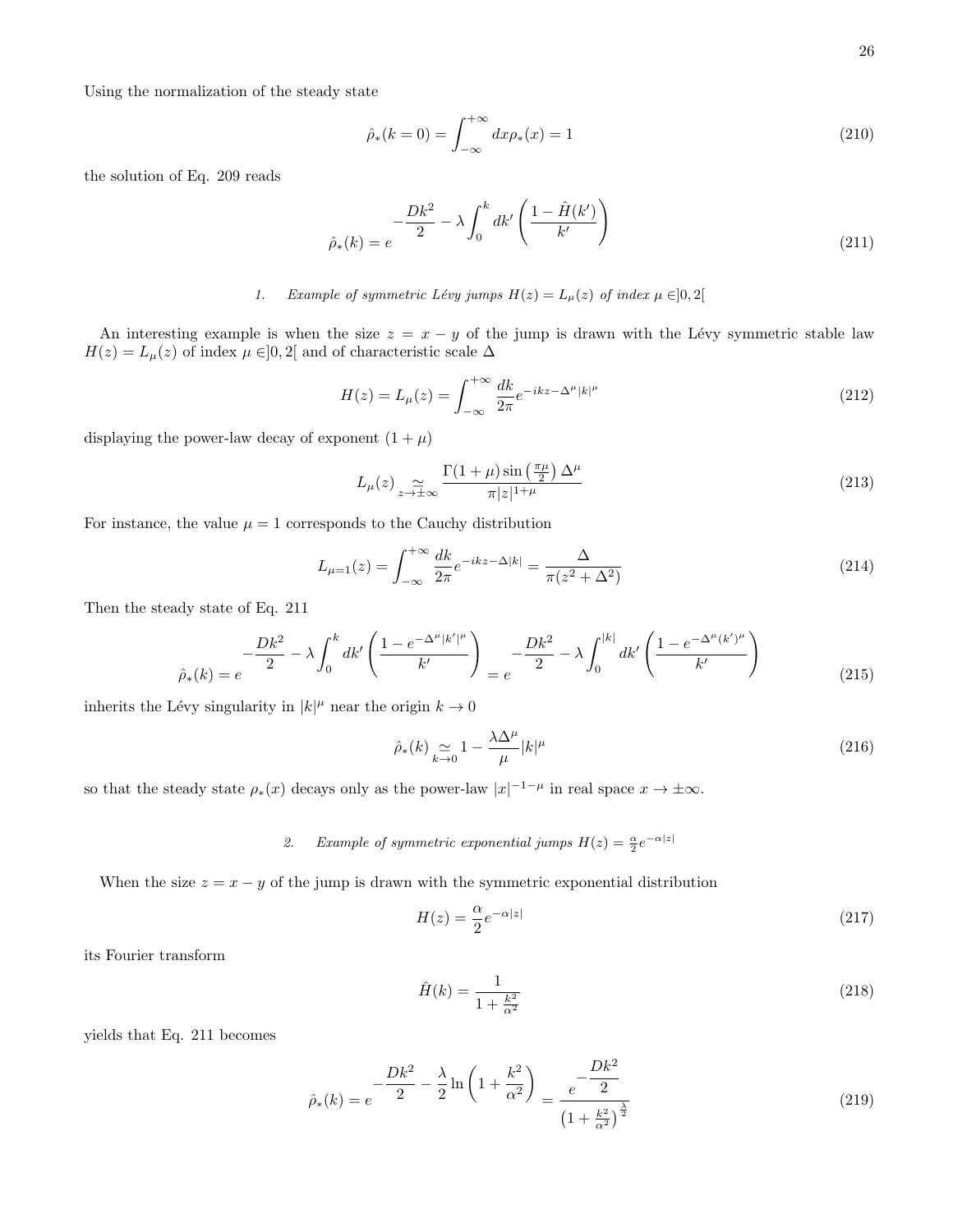#### B. Large deviations at Level 2.5

For the present model, the large deviations at Level 2.5 of Eq. 23 read with the constraints  $C_{2.5}[\rho(.), j(.), Q(., .)]$ given in Eq. 24

$$
P_T^{2.5}[\rho(.), j(.), n, Q^{\pm}(.) , Q(., .)]_{T \to +\infty} \simeq C_{2.5}[\rho(.), j(.), Q(., .)]e^{-T\left[I_{2.5}^{[D]}[\rho(.), j(.)] + I_{2.5}^{[\lambda]}[\rho(.), Q^-(.)] + I_{2.5}^{[\Pi]}[Q^-(.) , Q(., .)]\right]}.
$$

with the three contributions to the rate function

$$
I_{2.5}^{[D,v]}[\rho(.),j(.)] = \int \frac{dx}{4D\rho(x)} \left[j(x) + x\rho(x) + D\rho'(x)\right]^2
$$
  
\n
$$
I_{2.5}^{[\lambda]}[\rho(.),Q^-(.)] = \int dy \left[Q^-(y)\ln\left(\frac{Q^-(y)}{\lambda\rho(y)}\right) - Q^-(y) + \lambda\rho(y)\right]
$$
  
\n
$$
I_{2.5}^{[\Pi]}[Q^-(.),Q(.,.)] = \int dx \int dy Q(x,y) \ln\left(\frac{Q(x,y)}{H(x-y)Q^-(y)}\right)
$$
(221)

#### C. Large deviations for the empirical jumps and for the empirical excursions between jumps

Since the jump rate is uniform  $\lambda(x) = \lambda$ , the excursion kernel of Eq. 103 is factorized

$$
W(\tau, y|x) = E^{exc}(\tau)P^{free}_{\tau}(y|x)
$$
\n(222)

into the normalized exponential probability to see the duration  $\tau \in ]0, +\infty[$ 

$$
E^{exc}(\tau) = \lambda e^{-\tau \lambda} \tag{223}
$$

and into the free Ornstein-Uhlenbeck propagator  $([D(x) = D, v(x) = -x])$ 

$$
P_{\tau}^{free}(y|x) = \frac{1}{\sqrt{2\pi D(1 - e^{-2\tau})}} e^{-\frac{(y - xe^{-\tau})^2}{2D(1 - e^{-2\tau})}}
$$
(224)

The large deviations for the empirical jumps and for the empirical excursions between jumps of Eq. 114 read with the constraints  $C[n; Q^{\pm}(.); Q(., .); q(.); q(., ., .)]$  given in Eq. 115

$$
\mathcal{P}_{T}[n; Q^{\pm}(.); Q(., .); q(.); q(., .,.)] \underset{q \to +\infty}{\sim} C[n; Q^{\pm}(.); Q(., .); q(., .,.)]
$$
  
\n
$$
-T \left[ \int dx \int dy Q(x, y) \ln \left( \frac{Q(x, y)}{H(x - y)Q^{-}(y)} \right) + \mathcal{I}^{[W]}[Q^{+}(.); q(., ., .)] \right]
$$
\n(225)

where the rate function contribution involving the excursion kernel  $W(\tau, y|x)$  of Eq. 222 reads

$$
\mathcal{I}^{[W]}[Q^+(\cdot); q(.,.,.)] = \int_0^{+\infty} d\tau \int dx \int dy \ q(\tau, y, x) \ln \left( \frac{q(\tau, y, x)}{\sqrt{2\pi D(1 - e^{-2\tau})}} e^{-\tau \lambda - \frac{(y - xe^{-\tau})^2}{2D(1 - e^{-2\tau})}} Q^+(x) \right) \tag{226}
$$

#### XII. CONCLUSION

In this paper, we have considered one-dimensional Jump-Drift and Jump-Diffusion processes, defined in terms of four space-dependent parameters, namely the drift  $v(x)$ , the diffusion coefficient  $D(x)$ , the jump rate  $\lambda(x)$  and the jump probability  $\Pi(x'|x)$ . We have assumed that these parameters produce some normalizable steady state and we have analyzed the large deviations of a long dynamical trajectory from two points of view. We have first applied the Large deviations at Level 2.5 to the joint probability of the empirical time-averaged density  $\rho(x)$ , of the empirical timeaveraged current  $j(x)$  and of the empirical time-averaged jump-flow  $Q(x, y)$ . We have then focused on the alternate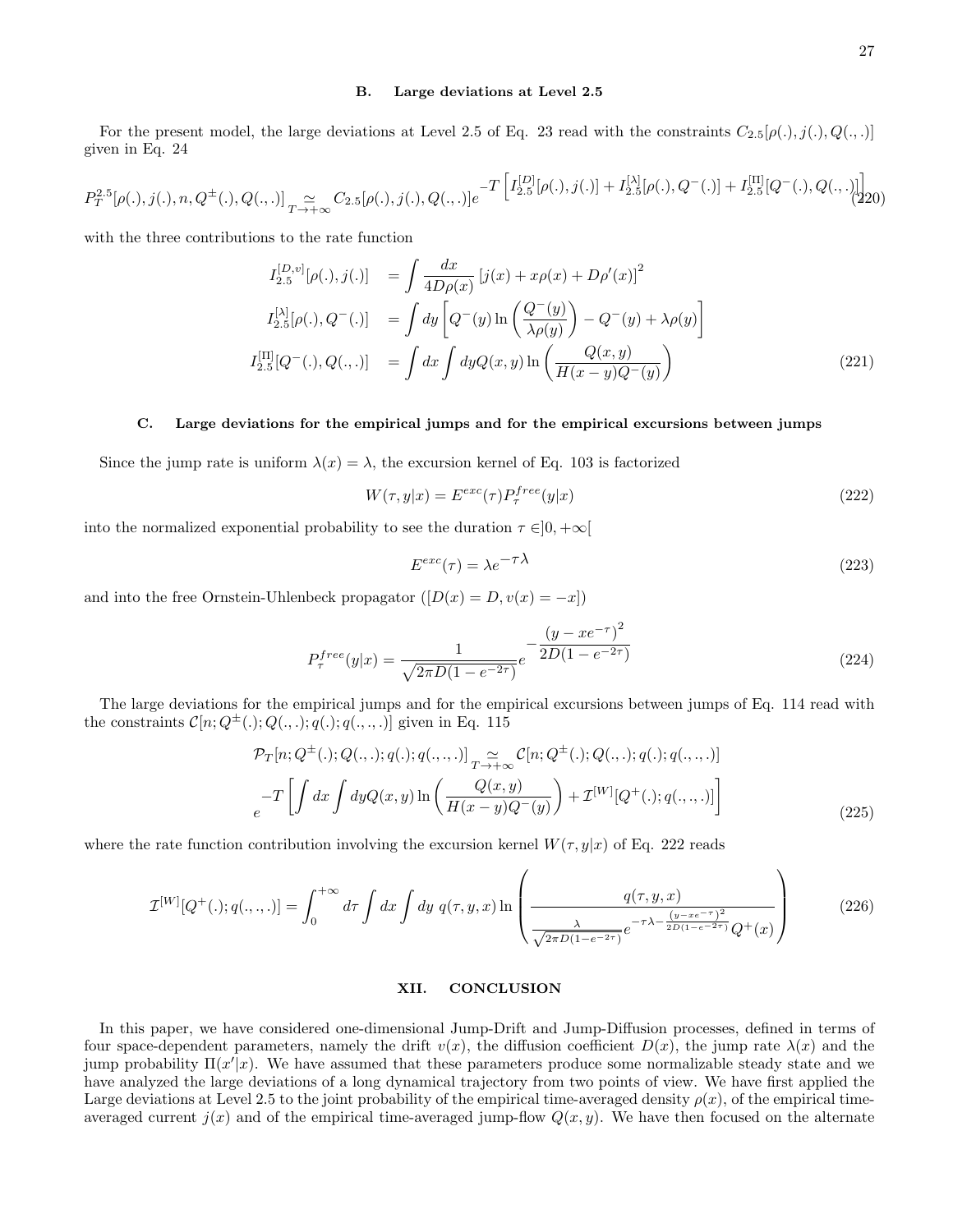Markov chain that governs the series of all the jump events of a long trajectory in order to obtain the large deviations at Level 2.5 for the joint probability of the empirical jumps and of the empirical excursions between consecutive jumps. Finally, we have applied these two general frameworks to three examples of positive jump-drift processes without diffusion, and to two examples of jump-diffusion processes, in order to illustrate various simplifications that may occur in rate functions and in contraction procedures.

- [1] R. Cont and P. Tankov, Financial Modelling with Jump Processes, Chapman and Hall / CRC Press, 2004.
- [2] P. Tankov and E. Voltchkova, Banque et Marchés, vol. 99, 2009.
- [3] G. Dumont, J. Henry, C. O. Tarniceriu, Journal of Mathematical Biology 73, 1413 (2016).
- [4] C. E. Miles, J. P. Keener, J. Phys. A: Math. Theor. 50 425003 (2017)
- [5] E. Daly and A. Porporato, PRE 74, 041112 (2006).
- [6] I. Rodriguez-Iturbe, A. Porporato, L. Ridolfi, V. Isham and D. R. Cox, Proc. R. Soc. Lond. A (1999) 455, 3789.
- [7] E. Daly and A. Porporato, PRE 73, 026108 (2006).
- [8] E. Daly and A. Porporato, PRE 75, 011119 (2007).
- [9] M. S. Bartlett, E. Daly, J. J. McDonnell, A. J. Parolari, and A. Porporato, Proc. R. Soc. A 471: 20150389 (2015).
- [10] O. Bénichou, C. Loverdo, M. Moreau, R. Voituriez Reviews of Modern Physics 83, 81 (2011).
- [11] M. R. Evans, S. N. Majumdar, G. Schehr, J. Phys. A: Math. Theor. 53 193001 (2020).
- [12] Y. Oono, Progress of Theoretical Physics Supplement 99, 165 (1989).
- [13] R.S. Ellis, Physica D 133, 106 (1999).
- [14] H. Touchette, Phys. Rep. 478, 1 (2009).
- [15] A. de La Fortelle, Problems of Information Transmission 37, 120 (2001).
- [16] C. Maes and K. Netocny, Europhys. Lett. 82, 30003 (2008)
- [17] C. Maes, K. Netocny and B. Wynants, Markov Proc. Rel. Fields. 14, 445 (2008).
- [18] B. Wynants, arXiv:1011.4210, PhD Thesis (2010), "Structures of Nonequilibrium Fluctuations", Catholic University of Leuven.
- [19] A. C. Barato and R. Chétrite, J. Stat. Phys. 160, 1154 (2015).
- [20] L. Bertini, A. Faggionato and D. Gabrielli, Ann. Inst. Henri Poincare Prob. and Stat. 51, 867 (2015).
- [21] L. Bertini, A. Faggionato and D. Gabrielli, Stoch. Process. Appli. 125, 2786 (2015).
- [22] R. Chétrite, HDR Thesis (2018) "Pérégrinations sur les phénomènes aléatoires dans la nature", Laboratoire J.A. Dieudonné, Université de Nice.
- [23] C. Monthus, J. Stat. Mech. (2019) 023206
- [24] C. Monthus, J. Phys. A: Math. Theor. 52, 135003 (2019)
- [25] C. Monthus, J. Phys. A: Math. Theor. 52, 025001 (2019)
- [26] C. Monthus, J. Phys. A: Math. Theor. 52, 485001 (2019)
- [27] A. C. Barato, R. Chétrite, J. Stat. Mech. (2018) 053207
- [28] L. Chabane, R. Chétrite, G. Verley, J. Stat. Mech. (2020) 033208.
- [29] A. de La Fortelle, PhD (2000) "Contributions to the theory of large deviations and applications" INRIA Rocquencourt.
- [30] C. Monthus, J. Stat. Mech. (2021) 033201
- [31] C. Monthus, arXiv:2101.09045
- [32] C. Maes, K. Netocny and B. Wynants Physica A 387, 2675 (2008).
- [33] J. Hoppenau, D. Nickelsen and A. Engel, New J. Phys. 18 083010 (2016).
- [34] C. Monthus, J. Stat. Mech. (2021) 033303
- [35] F. Coghi, R. Chetrite and H. Touchette, arXiv:2103.14150.
- [36] G. Fayolle and A. de La Fortelle, Problems of Information Transmission 38, 354 (2002).
- [37] C. Monthus, Eur. Phys. J. B 92, 149 (2019) in the topical issue " Recent Advances in the Theory of Disordered Systems" edited by F. Igloi and H. Rieger.
- [38] B. Derrida, J. Stat. Mech. P07023 (2007).
- [39] R. L. Jack, P. Sollich, The European Physical Journal Special Topics 224, 2351 (2015).
- [40] A. Lazarescu, J. Phys. A: Math. Theor. 48 503001 (2015).
- [41] A. Lazarescu, J. Phys. A: Math. Theor. 50 254004 (2017).
- [42] R. L. Jack, Eur. Phy. J. B 93, 74 (2020)
- [43] V. Lecomte, PhD Thesis (2007) "Thermodynamique des histoires et fluctuations hors d'´equilibre" Universit´e Paris 7.
- [44] V. Lecomte, C. Appert-Rolland and F. van Wijland, Phys. Rev. Lett. 95 010601 (2005).
- [45] V. Lecomte, C. Appert-Rolland and F. van Wijland, J. Stat. Phys. 127 51-106 (2007).
- [46] V. Lecomte, C. Appert-Rolland and F. van Wijland, Comptes Rendus Physique 8, 609 (2007).
- [47] J.P. Garrahan, R.L. Jack, V. Lecomte, E. Pitard, K. van Duijvendijk, F. van Wijland, Phys. Rev. Lett. 98, 195702 (2007).
- [48] J.P. Garrahan, R.L. Jack, V. Lecomte, E. Pitard, K. van Duijvendijk and F. van Wijland, J. Phys. A 42, 075007 (2009).
- [49] K. van Duijvendijk, R.L. Jack and F. van Wijland, Phys. Rev. E 81, 011110 (2010).
- [50] R. L. Jack, P. Sollich, Prog. Theor. Phys. Supp. 184, 304 (2010)
- [51] D. Simon, J. Stat. Mech. (2009) P07017